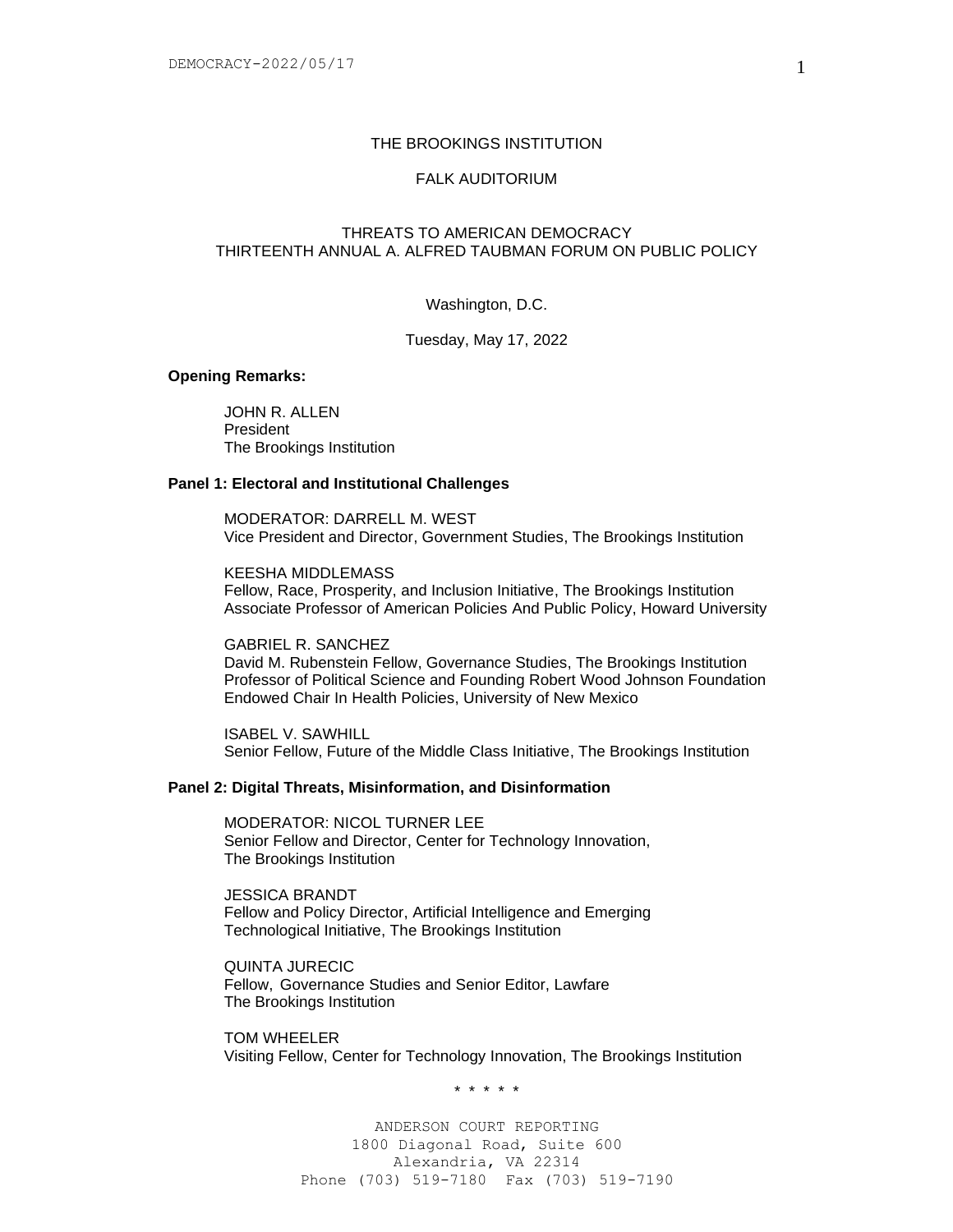## P R O C E E D I N G S

GENERAL ALLEN: Ladies and gentlemen, good afternoon. My name is John Allen, I'm the president of the Brookings Institution. And it is my sincere pleasure to welcome you all to the thirteenth annual A. Alfred Taubman Forum. This series was established through the generosity of Mr. Taubman in 2010 as a way to inform the public and policymakers about major policy issues facing our nation. Among the topics we've covered in recent years include school reform, immigration, advances in health care, and artificial intelligence. This has been a tremendous forum for our institution and for the public. And we're so grateful to the Taubman family.

Today our topic is no less important than the very future of American democracy. As the audience knows well, America's system of government came under direct assault on the 6th of January during the capitol insurrection. That horrific moment which was largely motivated by coordinated efforts to overturn the 2020 presidential election shocked many of us to the core. And called into question unlike ever before the shared values and trusted institutions that have made our country a shining beacon for the world for nearly two and a half centuries. A beacon of democracy.

But the foundational cracks in our democracy predate this tragedy. With many of these upstream factors continuing to create immense pressure upon our democratic system from the national all the way down to local levels and all across the country. These governance challenges, and I'll list a few, are interrelated and make it incredibly difficult to identify policy solutions that advance towards a future that is both peaceful and prosperous for all people. But we're going to try.

Some examples. Income inequality. It's at its highest in a century. That makes it difficult for those born without significant means to claim their piece of the American dream. Our country's demographic is shifting as well in important ways. By 2045 Black, Latino, and Asian and Native Americans will constitute a majority of our nation's population. And handling that transition will have major implications for our society, but especially our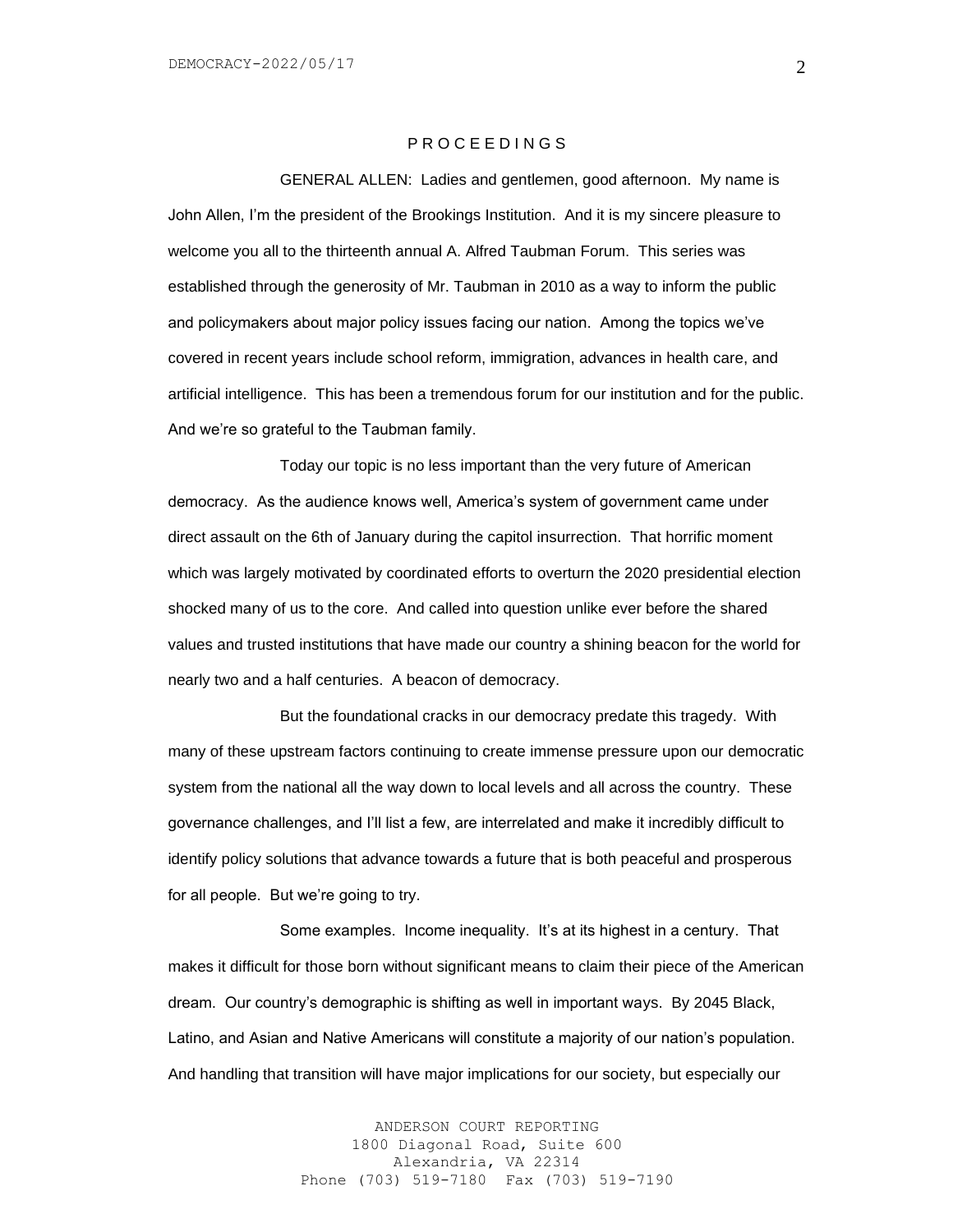politics. It will test already strained relations within our communities and require policies that advance opportunity for all.

This path is fundamental to change. And is sadly not likely to be a smooth one. And I'll also add that changes in our nation's demography offer a breeding ground for white nationalism and white supremacist ideologies, direct threats to our national security. And of course political polarization, extremism, and hyper-partisanship have broken, and in some places shattered a shared sense of national unity and have created seismic rifts elsewhere, from the halls of Congress to the dinner tables all across America.

I'll mention technology in a moment, but a lack of shared facts also deeply compounds the difficulties of this moment and these issues. Through this time of extraordinary challenges many ask whether American democracy is up to the task. Can our leaders rise above this moment and make meaningful progress on these challenges? Right now the picture does not look good, it doesn't look promising.

There are challenges in terms of voting rights, electoral integrity, institutional capacity, and basic problem solving that raise fundamental questions about our future. Our forum today will seek to answer many of these core questions.

Now looking internationally to the global community, of which America is a leading part, climate change, extreme weather, and water shortages pose long-term threats that endanger those who live on or near the water, need water for agricultural and manufacturing, and count on predictable weather patterns to support their lives and their livelihoods.

Emerging technology such as AI, quantum computing, and advanced robotics are vastly increasing the pace of change. On the one hand this will likely make aspects of life easier and more convenient. Yet they also pose many issues in terms of privacy, security, and human safety.

And as mentioned, technology has accelerated the use and capacity of disand misinformation, disinformation and misinformation, which plays out every day, each and

> ANDERSON COURT REPORTING 1800 Diagonal Road, Suite 600 Alexandria, VA 22314 Phone (703) 519-7180 Fax (703) 519-7190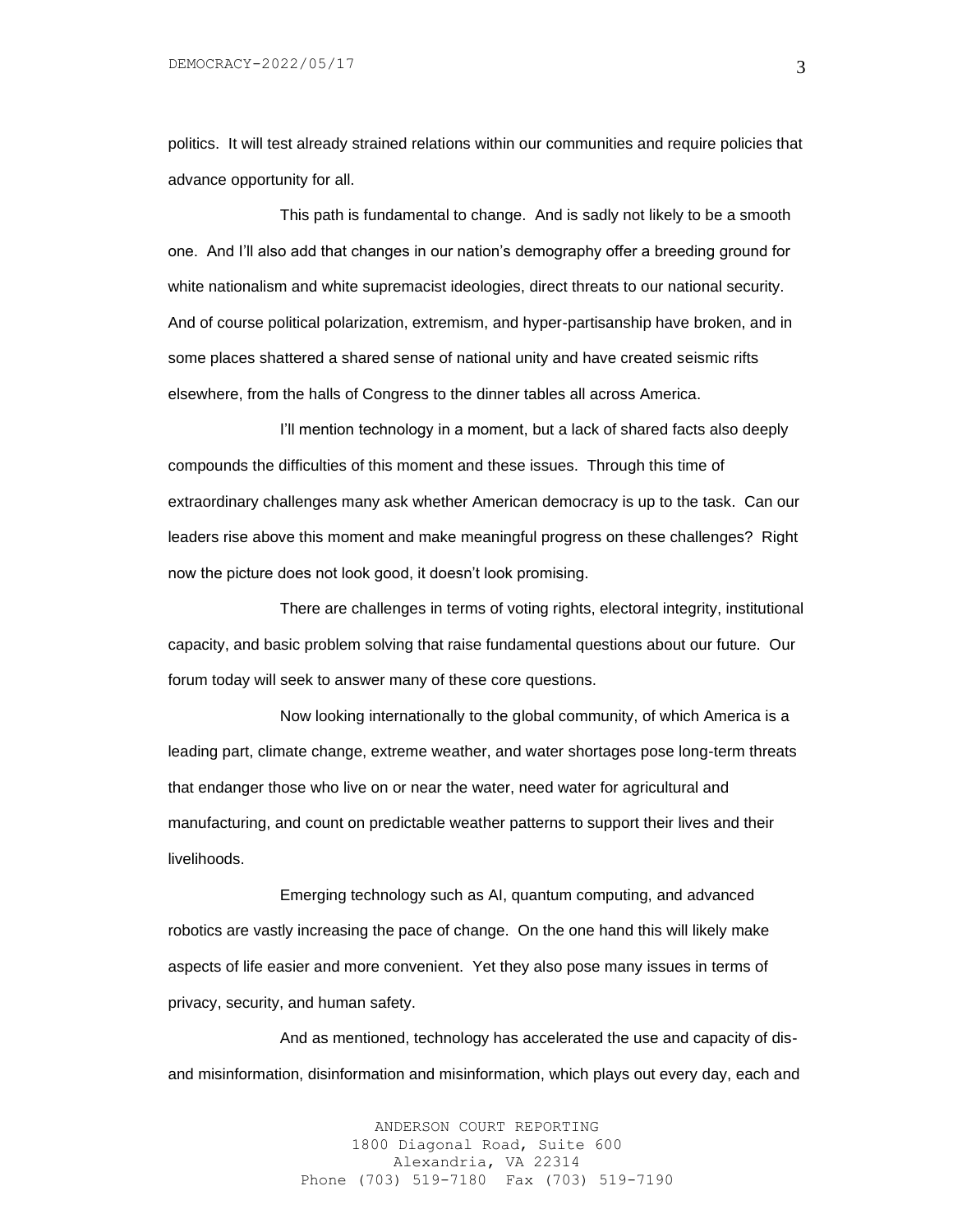every day on our mobile devices, our sources of news, and even on the field of battle. These informational distortions are a major source for the radicalization of large segments of our and the overseas populations in the world.

And indeed the rise of China and the blatant aggression of Russia in Ukraine and elsewhere are challenging the post-World War II liberal world order and creating deeply troubling problems in terms of global peace and security. And how we navigate these tensions abroad and how we champion democracy at home will in large part shape the world as it looks today and in the future.

So the challenges of the moment are many. Ladies and gentlemen, for our part we at Brookings, an institution dedicated to the public good, stand ready to answer the call. Today's forum will look at these challenges, particularly the electoral and institutional challenges and digital threats and dis and misinformation. And we'll look at them in greater depth and offer suggestions in terms of the ways of improving our political system and protecting American democracy.

I look forward to fruitful discussions of these important topics. And before turning things over to Darrell West, vice president of our Governance Studies program and the moderator of our first panel, I'd like to introduce William, Bill, Taubman. He's the president and chief operating officer of Taubman Company, and the son of A. Alfred Taubman, for whom, as I said, we have to thank for this event. We're so grateful for this family's support of this forum and for support of Brookings and we appreciate his participation today to open our event. He'll make some opening remarks and then we'll proceed to our panel discussion.

So, Bill, it's wonderful to have you with us. Thank you again for the terrific support that your family has provided to this forum. And with that, over to you, sir.

MR. TAUBMAN: Thank you. I'll be very quick. Thrilled to be here. My father was a strong believer in democracy in this country, fought for this country in World War II, and he would have been happy to be here and hear all this. He of course would

> ANDERSON COURT REPORTING 1800 Diagonal Road, Suite 600 Alexandria, VA 22314 Phone (703) 519-7180 Fax (703) 519-7190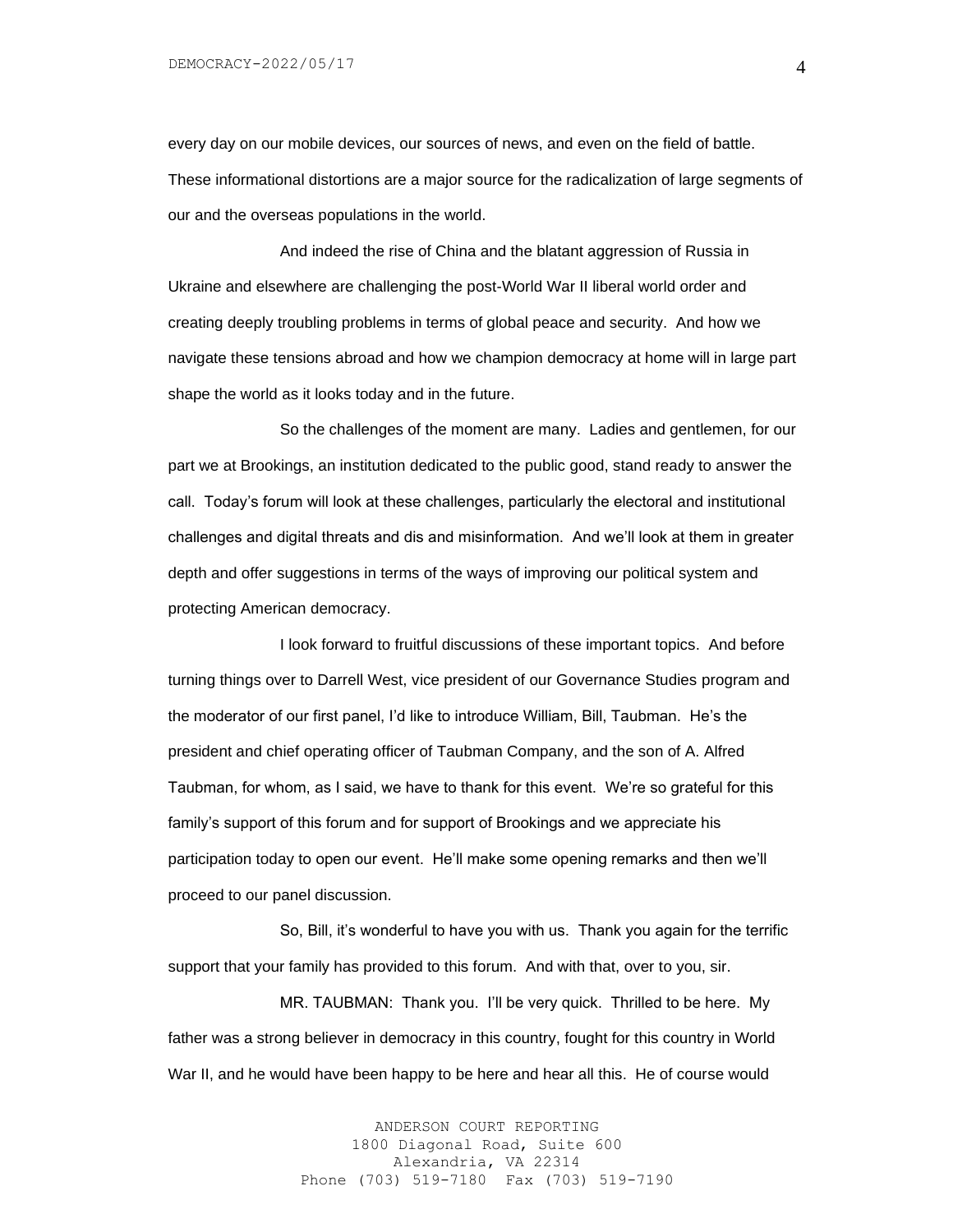have been disappointed by some of the things that have happened over the last few years, and particularly on January 6th, but he would be optimistic. He was always an optimist. Sometimes in the face of facts he could be an optimist. But he would always be an optimist about the future of the country and by working together what we could achieve.

So with that I'll turn it over.

MR. WEST: Well thank you, Bill, and thank you, John. John, we appreciate your opening comments about the importance of this particular historical moment, the threats to American democracy and why we're sitting at such a crucial point right now. We need to take this issue very seriously and really think about how to address these issues. At Brookings we pride ourselves not just on identifying problems but trying to think about solutions as well.

And, Bill, it is terrific to have you involved with this program today as well. This has been a wonderful forum that your father set up many years ago. And we are now having our thirteenth annual A. Albert Taubman Forum, and we appreciate your family's support over that period.

We cover a different topic each year. And as John and Bill have suggested, this year's focus is on the future of American democracy. There are many threats to our electoral processes, the way in which our institutions operate and how technology affects our civic discourse.

So we're going to break our discussion into two parts. Our first panel is going to look at electoral, institutional, and political challenges. And then we'll have a second panel moderated by my colleague Nicol Turner Lee, that will look at the intersection of technology and democracy and the problems that emerge.

To help us understand these and other issues related to democracy, we're delighted to have three distinguished experts with us. Belle Sawhill is a senior fellow in Economic Studies at Brookings, and the author of many outstanding books. One that is particularly relevant for our topic today is "The Forgotten Americans, an Economic Agenda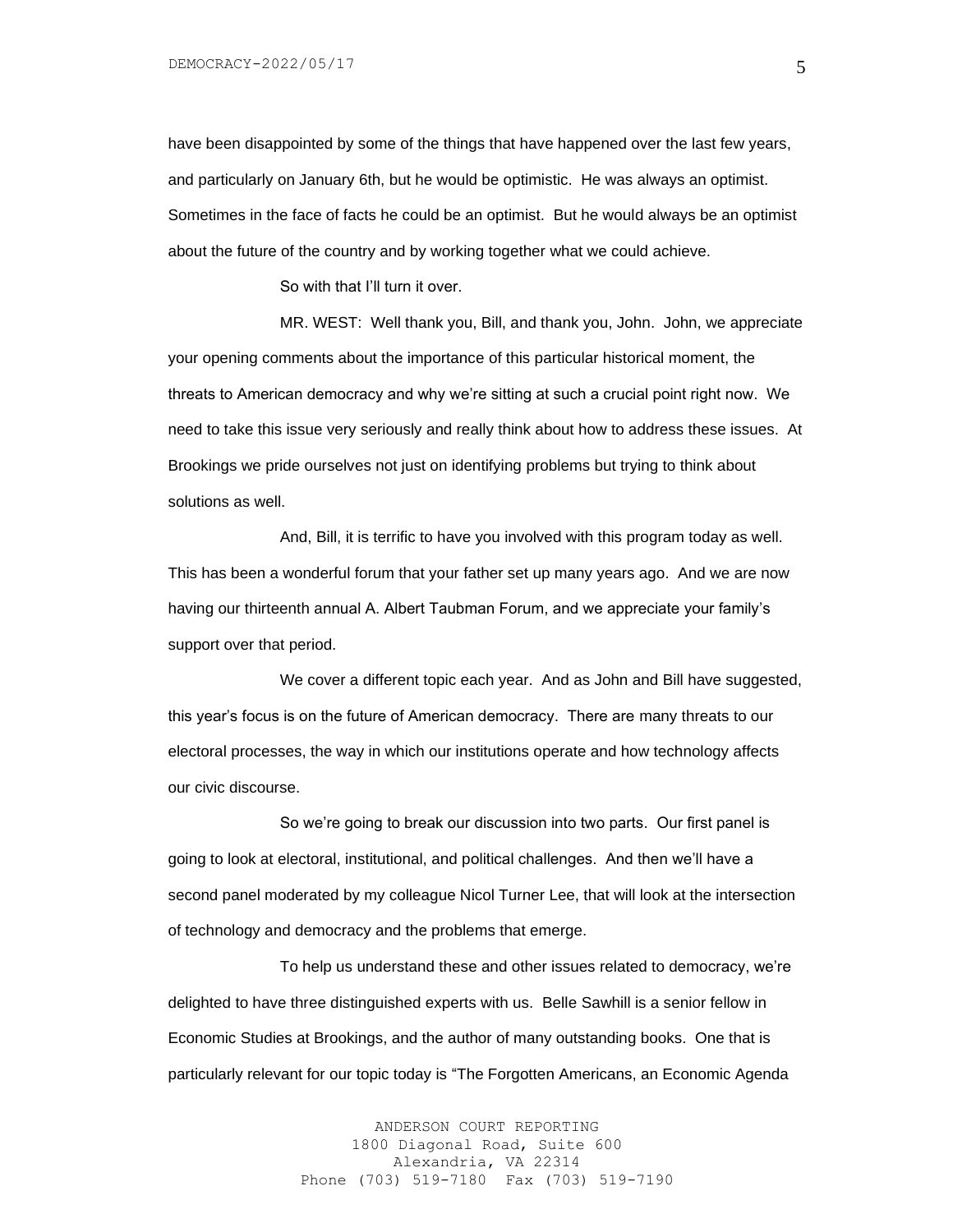for a Divided Nation."

Gabe Sanchez is the David Rubenstein fellow in Governance Studies and a professor of political science at the University of New Mexico.

And we're also pleased to have Keesha Middlemass with us. She is a fellow in Governance Studies here at Brookings and also an associate professor of political science at Howard University.

If you have questions for our panelists you can email them to [Events@Brookings.edu,](mailto:Events@Brookings.edu) that's [Events@Brookings.edu,](mailto:Events@Brookings.edu) or you can tweet at Brookings.gov using the hashtag TaubmanForum.

So to get us going I want to start with Belle, and you have a book about America being a divided nation. We know there are sharp divisions, lots of polarization, hyper partisanship. Now there are lots of theories regarding the roots of our divisions.

And I'm just curious what you think the roots of this polarization is. Is the problem root more in economics or cultural issues, and what difference does the answer to that question make for democracy?

MS. SAWHILL: Well thank you, Darrell. I'm really pleased to be here for this great event. And you're right, I did write a book a couple of years ago about the socalled forgotten Americans. And I did so in the wake of the election of Donald Trump. I was very curious about why he'd been elected. And I first addressed it in economic terms, I am an economist. And I told a story about rising inequality and people and places left behind. And I did think that they mattered, but subsequent to writing that book, and even in that book to some extent, I've increasingly become convinced, looking at all the data and reading all of the good material on this, that the problem is more cultural than it is economics, although they do interact.

I later did focus groups, by the way, with the working class in four different American cities and so I've actually listened to people, not just read books and looked at data. And, you know, when I think about culture, culture is a very broad topic, but I think I've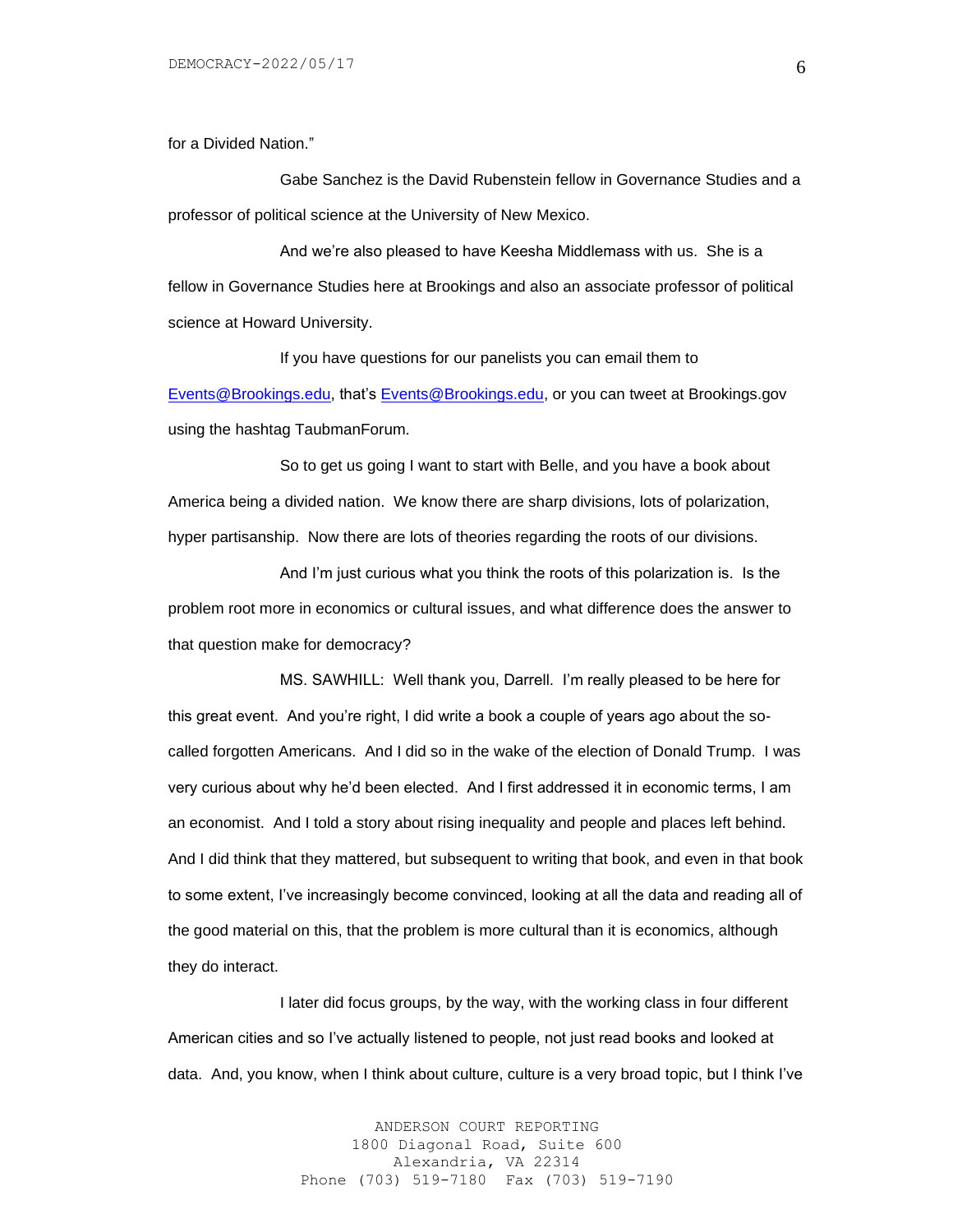come to the conclusion that of all of our cultural divides and cleavages, the one around race, and to a less extent, somewhat lesser extent, immigration, are the biggest and most serious.

Of course we're all thinking about race right now because of the terrible events in Buffalo just recently. And I want to emphasize in that context that the views that some people call replacement theory, the idea that immigrants are replacing native born whites or that Blacks are replacing whites, this view is becoming more prevalent.

I looked up the data recently and about one-third of Americans believe in one version or another of this so-called replacement theory. By the way it's not just anxieties about changing demographics, it's also a belief that there is a cabal of people behind it. Whether they be Democrats or Jewish Americans or someone else.

Now of course we've always had disagreements in this country and that's very healthy in a democracy. But it's no longer just disagreements about policy, it's increasingly really about identity and who we are and who we think we are as part of the American family.

And thus identities are increasingly mapped on top of our political identities. So you have Democrats who are largely young, tend to be very ethnically and racially diverse, tend to be female, tend to be secular in their orientation. And then on the other side you have Republicans who are older, who tend to be white and male, and more religious. And people with cross-cutting identities, which used to be quite common, are becoming rarer. And I think that's somewhat dangerous.

Both sides now see the other side as not just someone they disagree with, but someone or a group that is actually the enemy. And those who feel that they might be losing in this competition are getting so desperate that they are actively engaged in trying to change democratic norms and democratic institutions. They'd rather win than preserve those institutions.

So what do we do to save our democracy? I'll try to be very brief here. As John Allen said, policy solutions are not easy to find or even to identify.

> ANDERSON COURT REPORTING 1800 Diagonal Road, Suite 600 Alexandria, VA 22314 Phone (703) 519-7180 Fax (703) 519-7190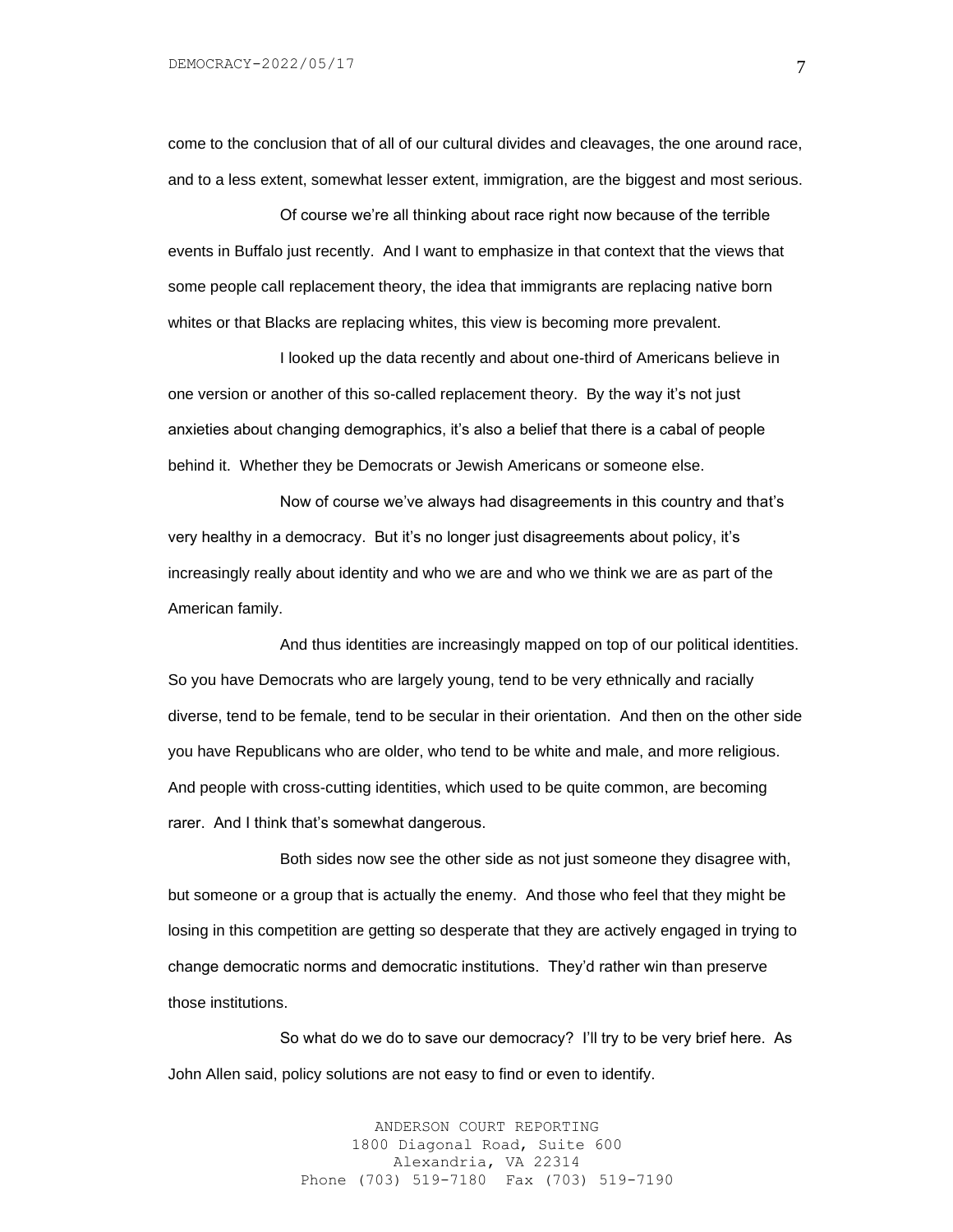But first I think we do have to talk about the specific threats to democracy right now that include the fact that two-thirds of Republicans and one-third of the public believes that the 2020 election was stolen, that state legislatures are changing electoral rules and appointing Trump acolytes or people who believe in electoral fraud to key electoral positions, that voting rights are being curtailed, that Republican primary candidates who believe in the steal and arguing about it, are winning races.

And we do need guardrails on some of our existing laws, such as the Electoral Count Act, which is a 19th Century law that was almost used in January during the insurrection, that would enable the Congress to overturn the popular, even the electoral vote.

Now that's not the only thing we need to do, that's more in your wheelhouse than mine. I think we also need other sectors, not just the political sector, the business sector, the non-profit and civic sector, sports and entertainment, most importantly, to recognize this threat and to use whatever tools they have to mitigate it.

Business leaders for example may not want to speak out on any specific policy issue but they could not give a campaign contributions to those who are promulgating lies about the election.

I think we need also to speak more persuasively and with a little different message to what some call the exhausted majority, that large group of the electorate that's neither very liberal nor very conservative, and not especially engaged. But very many of them don't like what either activists on the right or the left are saying or doing. And I think they are one reason that Biden won over Trump, but they might also be one reason that Youngkin won over Kane in the gubernatorial race in Virginia.

And, yes, we need to regulate social media, it's a complicated topic so I won't say anything more about it now. I think there's more to come.

And finally I think we need to have efforts to help groups get to know one another better. I have been writing and speaking for a long time now about national service

> ANDERSON COURT REPORTING 1800 Diagonal Road, Suite 600 Alexandria, VA 22314 Phone (703) 519-7180 Fax (703) 519-7190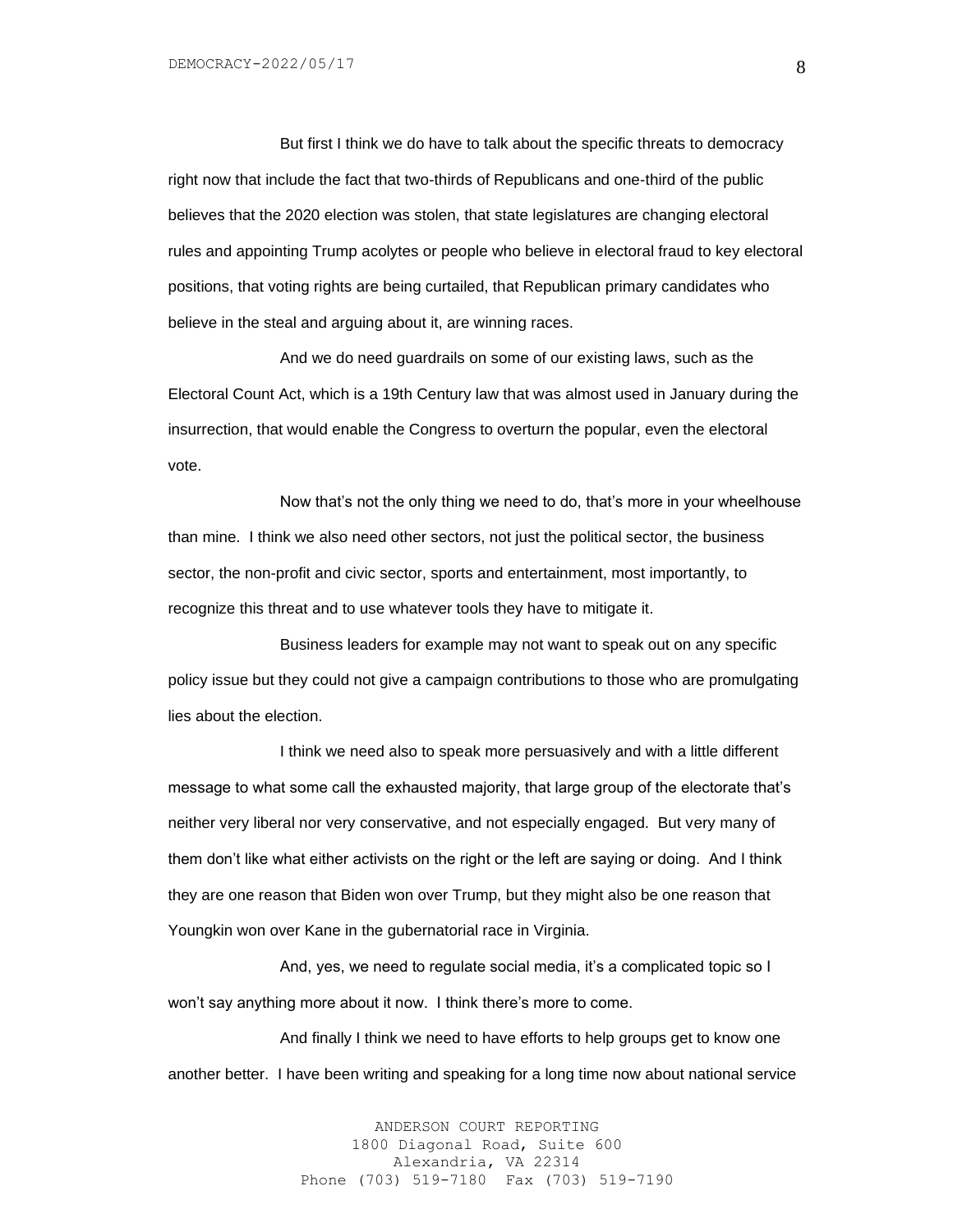and about the potential it has to mix up different groups in America as well as providing services to local communities. And the theory here is called by psychologists, Contact Theory. And it looked at the empirical evidence on it. Do people who get to know each other really become less prejudice and learn to live with one another better? And the evidence on that is quite powerful.

So I'll stop there. Look forward to hearing from others.

MR. WEST: Thank you, Belle, those are great points. I love that concept of the exhausted majority. I personally find it exhausting every day waking up and just seeing one event after another that challenges the notion that the arc of history is bending toward justice. So there are many days where it seems like that is not the case.

Gabe, I want to bring you in. You are a keen student of public opinion. What are voters saying about American democracy? What are their concerns, and do they think our democracy is in trouble?

MR. SANCHEZ: Thank you, Darrell, very much for that question. I'm very happy to be part of this important discussion and look forward to engaging with my colleagues here at Brookings to hopefully find solutions to some of the challenges that we'll be discussing today.

As you noted I've been tracking attitudes toward democracy over the course of the past two years, which allows me to shed some light on how the public feels about the state of democracy right now in the United States as well as other attitudes about our political system that hopefully will be helpful to our discussion today.

Big picture first. There's been a consistent finding across all reputable national polls and surveys that strongly suggest, unfortunately, that American democracy is already at risk of failing. For example, a survey MPR commissioned earlier this year found that 64 percent of the American population believes that the U.S. democracy is in crisis and is at risk of failing.

A strong indication unfortunately that the situation is actually getting worse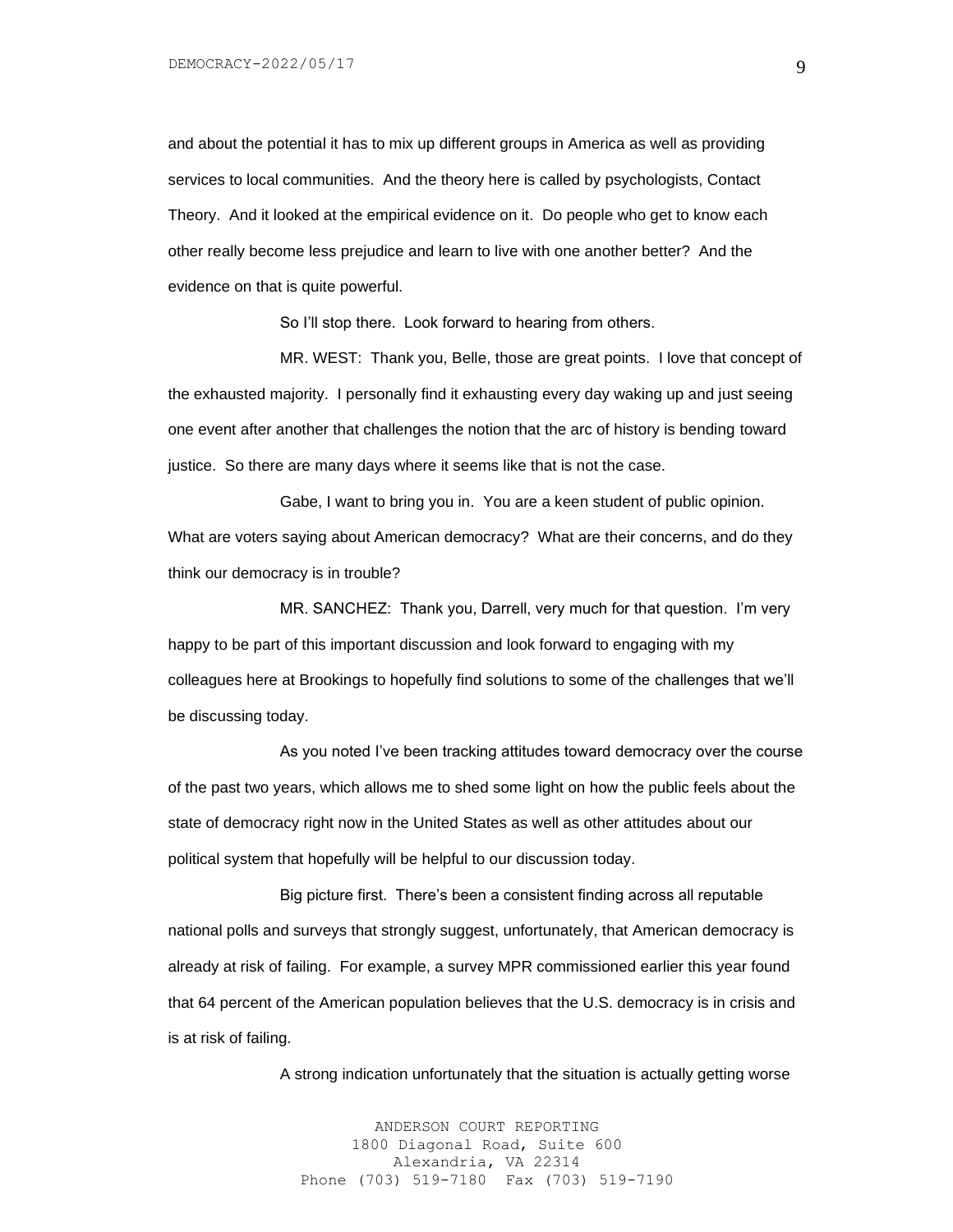and not better. Over 70 percent of respondents to that MPR poll said that democracy is more at risk of failure now than it was a year ago, right? And put that in context of the January 6th events a year ago. So that's, for me as a scholar of public opinion, not a good statistic because again it suggests things are getting worse and not better, according to the public.

Similarly, a majority of Americans think that the nation's democracy is in danger of collapse, according to a Quinnipiac University Survey, with almost no meaningful variation on this attitude based on partisanship, race, gender, or other demographic identities. So it's consistent across essentially the entire population.

This survey also reveals that 76 percent of Americans think political instability within the country is a bigger danger to the United States right now than external adversaries. This amazingly suggests that Americans recognize right now that we are a bigger threat to our own democracy than any other potential external threat.

Sadly, over half of Americans, according to that poll, 53 percent to be exact, expect political divisions of the country to worsen over their lifetime rather than to get better. Again, unfortunately, painting a pretty unfortunately rainy picture in the context of how things look.

Let's take a look at young adults. A national poll of American 19- to 29 year-olds conducted by the Institute of Politics at Harvard's Kennedy School indicates that a majority, 54 percent of young Americans believe that our democracy is either in trouble or is already failing.

This is particularly troubling given the implications for longer term consequences associated with negative views about our political system among young adults. This survey also finds that only 7 percent of young Americans, again defining young Americans as those under the age of 30, view the United States as a healthy democracy. And 13 percent believe that the nation is already a failed democracy.

A truly powerful statistic, 35 percent of this sample of young adults believes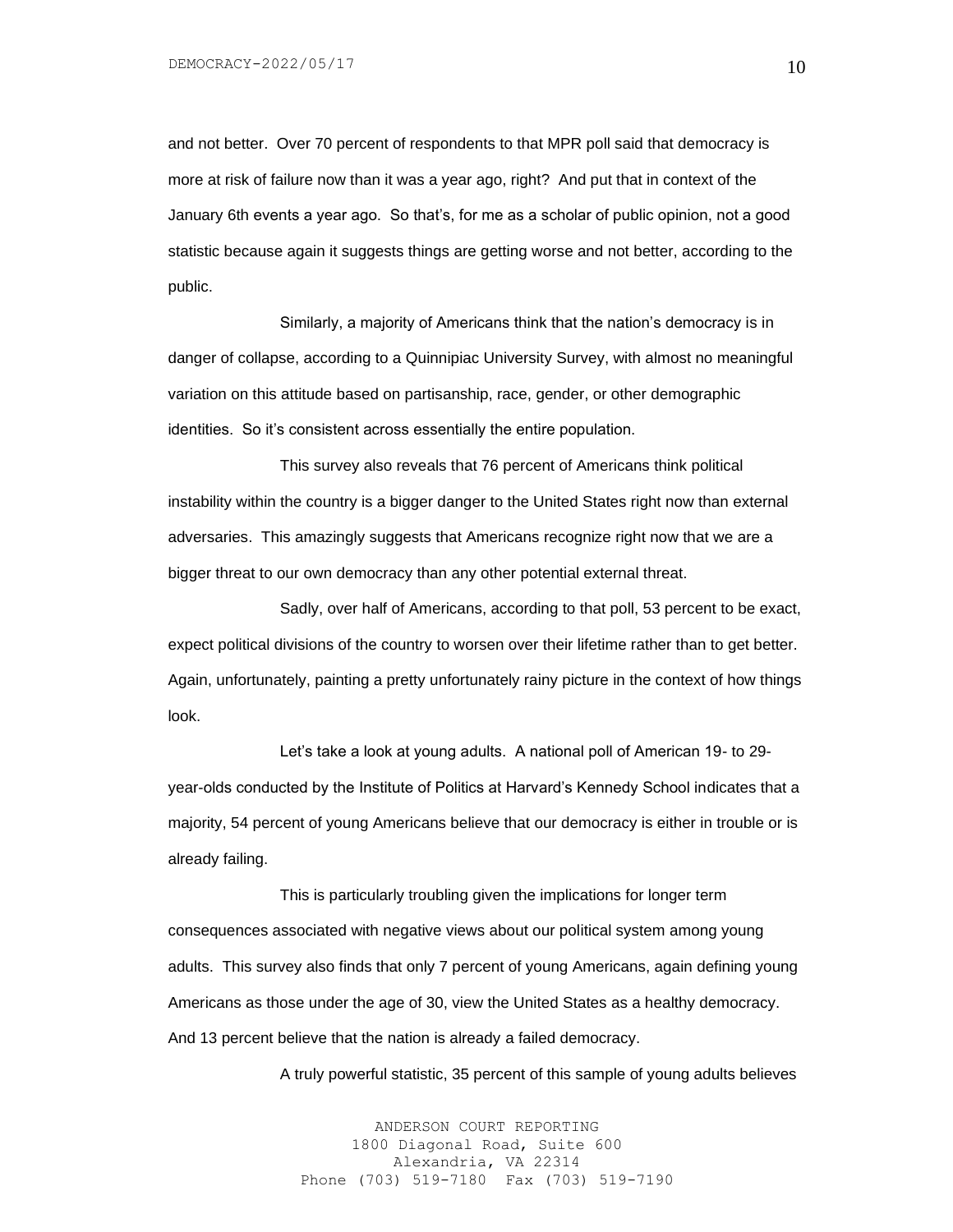that there is a 50 percent chance or greater that they will see a civil war in their lifetime here in the United States. That is over one-third of American adults under the age of 30 that unfortunately believe they will see a civil war in their lifetime.

I'll turn to an academic survey I'm involved with, a very large 15,000 plus sample in the collaborative multi-racial political study or CMPS for short. Allows us to look at some different attitudes across other demographic measures, including race, that hopefully are important for our discussion, and again indicate, unfortunately, that we are living in a country in need of significant reform.

Roughly 70 percent of Americans believe that the country is governed by a few powerful interests looking out for themselves rather than being governed for the good of the overall people. Which is unfortunately a strong indicator of just how weak our democratic system of government is right now according to the public.

That survey also reveals that a large segment of the American electorate believes there was voter fraud in the 2020 presidential election which impacted the results of that historic election. As already noted, we know this is an important driver to negative views about democracy and the ability for the public to use elections to create reform.

To give you some context, in that survey 57 percent of white Americans believe that the election was essentially stolen. 26 percent of white Americans in particular believe they definitely view that there was fraud in 2020.

I like the CMPS survey because it also helps us understand that racial and ethnic minorities are also highly susceptible to misinformation regarding voter fraud, as 38 percent of Latinos and 30 percent of African Americans in that survey indicated that they also felt that there might have been some fraud in 2020.

We cannot have this discussion, in my opinion, without mentioning the significant and steady decline in trust in government in Americans. This is an important indicator to us political scientists because we know it's correlated with a host of other outcomes that are really important to us, including civic engagement.

> ANDERSON COURT REPORTING 1800 Diagonal Road, Suite 600 Alexandria, VA 22314 Phone (703) 519-7180 Fax (703) 519-7190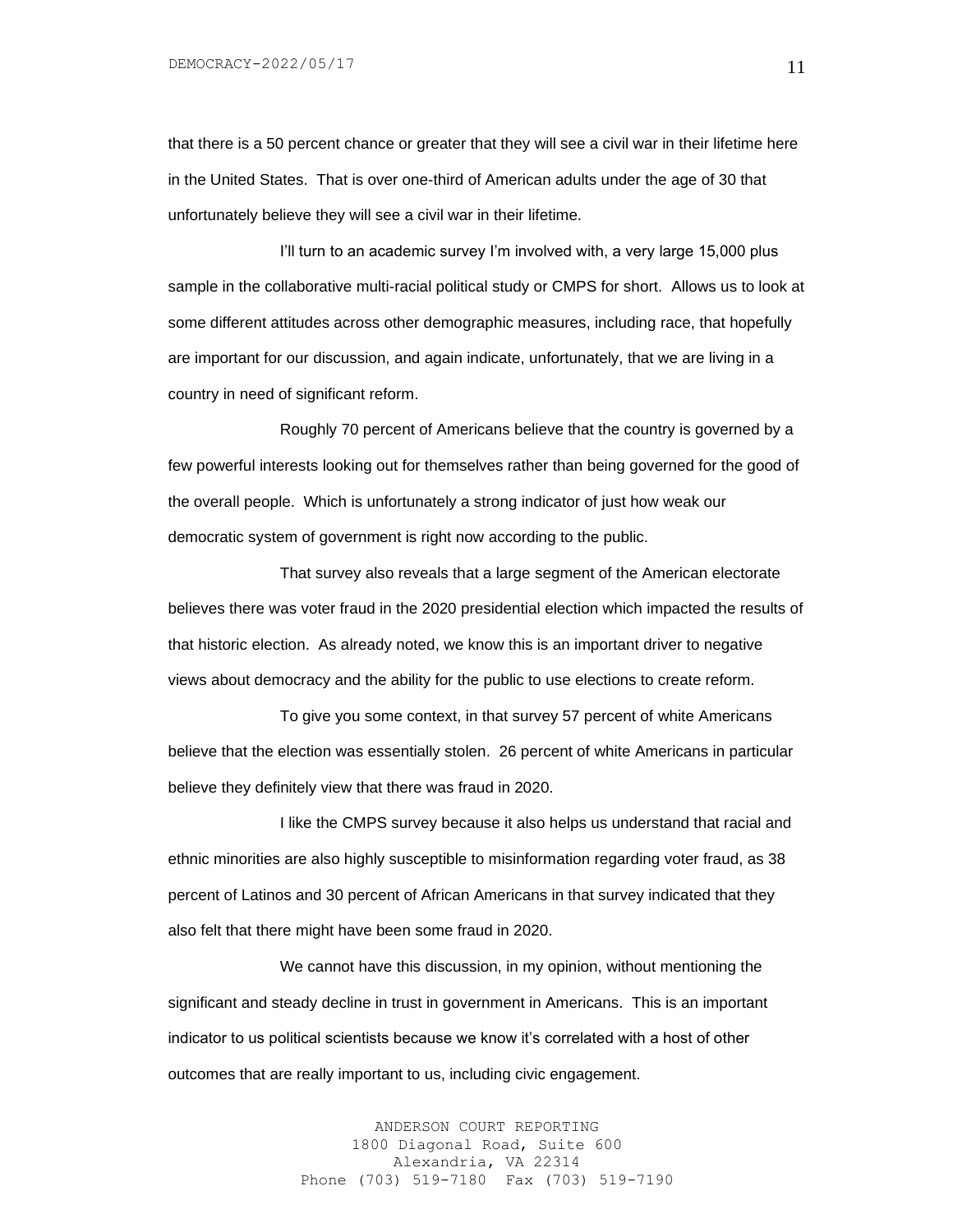As folks that study public opinion already know, trust in the federal government across essentially all branches is already at or near all-time lows. For example, 74 percent of white Americans, 67 percent of African Americans, 63 percent of Latinos, and 64 percent of Asian Americans, according to the CMPS, believe that they can only trust the federal government to do what is right some of the time or never.

In closing, the CMPS also asked Americans if they believe that our democracy is strong enough right now to protect them from police brutality, one of the most salient issues to communities of color across the country. Unfortunately, another strong indicator of just how weak confidence in our democracy is right now with the public, only 36 percent of respondents believe that democracy can protect them from police mistreatment, including only 31 percent of African American respondents.

So the data clearly indicates that we are at a critical point in our nation's history and without major efforts to increase confidence in our political system, we simply might not be able to win back the public's trust.

Again, not a rosy picture that I paint, but hopefully this is important context that will hopefully give folks the opportunity to think through some of the solutions to these challenges that we raise throughout the rest of the day.

Thank you.

MR. WEST: Okay. Those are sobering numbers. 70 percent believing democracy is at risk, many fearing a risk of political instability. And then a third of young adults seeing the possibility of civil war in their lifetimes. Those are all pretty scary numbers.

Now, Keesha, we know that the state of our information ecosystem is part of the problem. It's certainly not the only part of the problem but there is a lot of misinformation about elections. We also see similar problems are popping up with the pandemic, climate change, and other types of issues.

How is the state of our information ecosystems effecting national discourse and the way in which our system operates?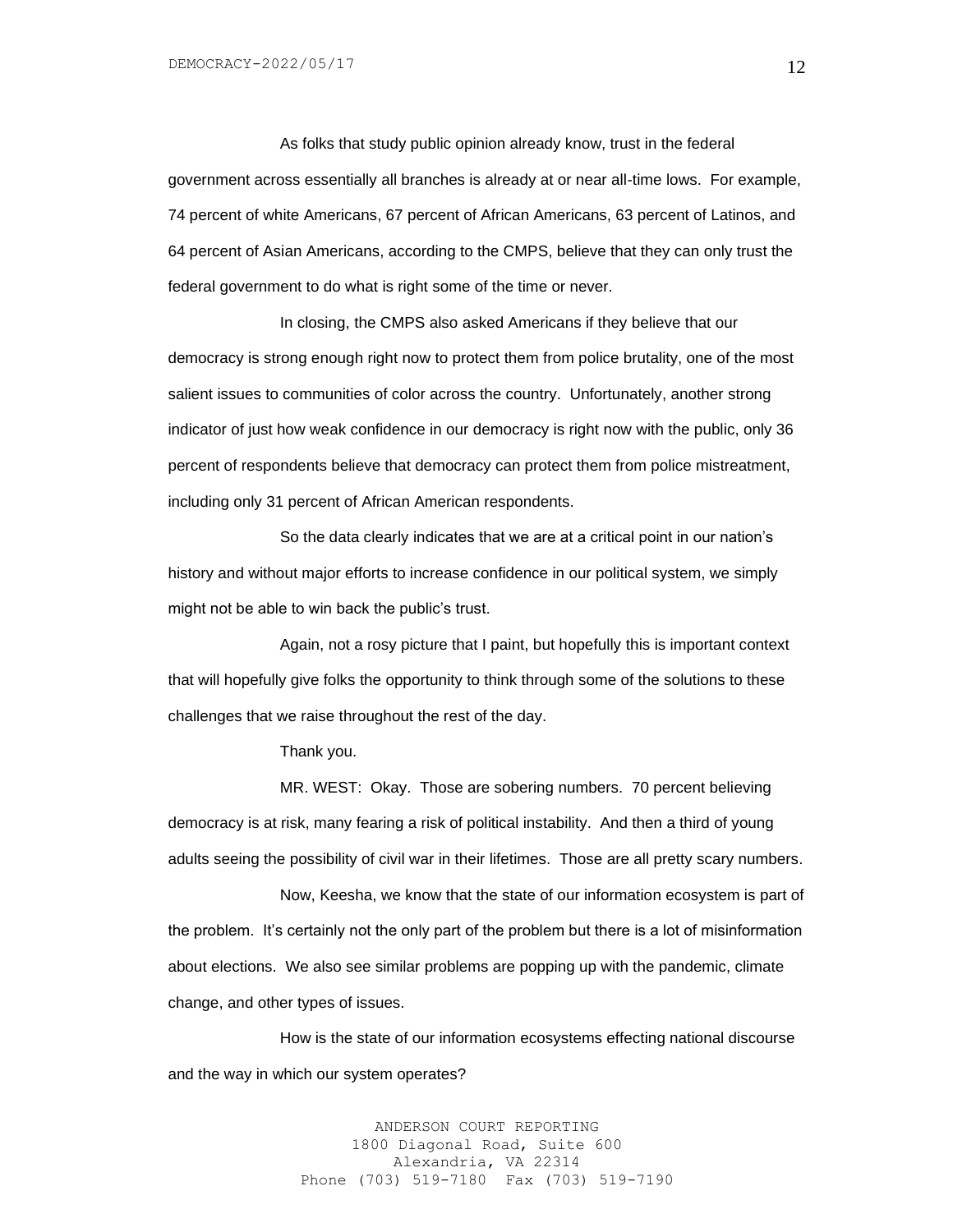MS. MIDDLEMASS: Thank you, Darrell, it's a pleasure to be included in this important conversation.

And so this idea of information, particularly that is spreading on social media but then becomes part of the echo chamber that is picked up by mainstream media is the little lies and the misleading information, the information that is weaponized to deceive or manipulate people. And when it comes to American democracy it's this misleading, these lies that are told by Republicans. And let's be clear, this is not a both sides argument. There are elected officials on the Republican side, their supporters, their lawyers, that are spreading this information.

And so you can think about the biggest threats, in my opinion, which are echoed in Gabe's data, are the two layers of that elections really matter. So it's the erosion of trust above voting, the types of machines people use, the way the ballots are counted, who is counting the ballots. That became a huge issue during the 2020 presidential election.

We saw multiple court challenges about the rules of eligibility. Think about the changing voter ID laws, the new restrictions that will be implemented now actually, but going forward for the mid-term elections in November. The ending of early voting on Sunday in some states, the questioning by lawyers on the Republican side about the validity of mailin ballots. This whole idea of who counts the ballots. So that's the first level.

But the second thing to consider are the lies told about the actual election outcomes. So it's the administration of elections. So it's not just how individuals cast ballots, but who is counting the ballots. And the idea of election fraud is just now rampant when data time and time and time again shows that it is a small, miniscule, less than like half a percent and half of that percent that are actually engaged in voter fraud.

And then if you just look at the media and the stories about voter fraud, they tend to be Republicans. So this whole idea of the misinformation about the election system, and then who is counting the votes, continues to undermine trust in the system.

> ANDERSON COURT REPORTING 1800 Diagonal Road, Suite 600 Alexandria, VA 22314 Phone (703) 519-7180 Fax (703) 519-7190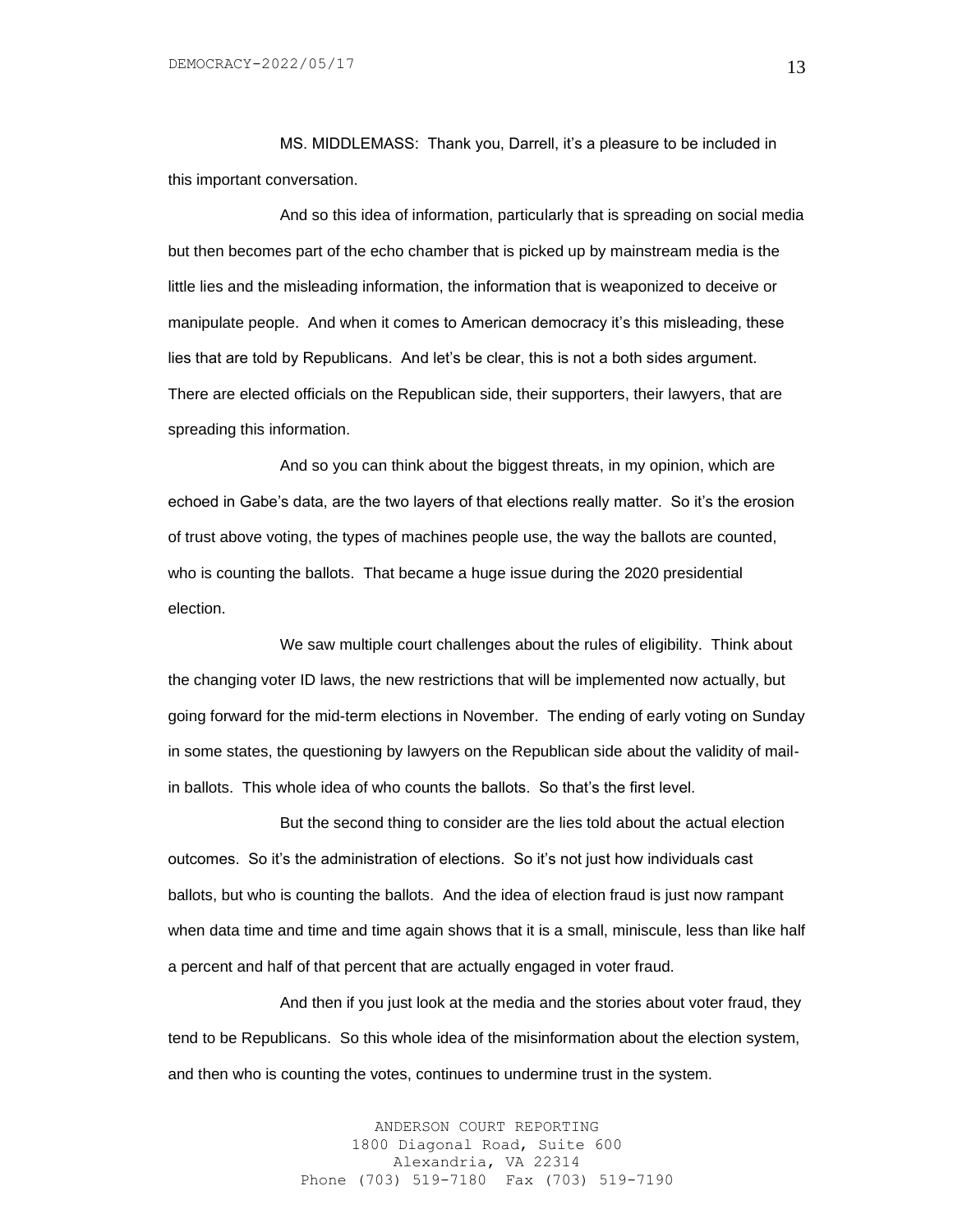And in a democracy the public needs to trust the system. And when the trust is eroded, when the system is no longer believed to actually have correct outcomes, then more and more people will be disillusioned, and they will actually believe the lies spread via mostly social media but also through some traditional media sources.

And so each of the court challenges that we saw in 2020, each of the lies, they chip away a trust in the system. And when the public no longer trusts the actual system, the design of the ballots, who counts the ballots, who certifies the ballots, that really becomes the threat to American democracy. And when the majority of people in the country don't trust the system, then the system of course is under threat.

So just to put it into perspective, think about the chaos of the immediate post-2020 presidential election. We did not know who was actually going to be president of the United States. And it was multiple court challenges and this whole idea of voter eligibility in which the vote was counted. This then makes people question the system. And when the questions start becoming more apparent, people will stop voting because they don't think, one, they already don't think their vote counts, but now they're like, will my vote even be counted.

And so the real challenge is, and as my colleagues on this panel have already intimated, it's that whole idea of how do we fix this? Part of it unfortunately is basic education. And why I say unfortunately, is because a lot of Americans don't understand how the electoral process works, the election system works. And so we need like basic education, civics education, reintroduced into like K through 12, like you should not be just learning about the system when you're a senior and ready to go register to vote on your 18th birthday.

I think that the education about civics in America is missing. We also need a national voting rights law. Yes, the Voting Rights Act has been decimated by the Supreme Court, but I'm just talking about a national voting rights law that creates one set of standards across the country in terms of ballot design, machines that are used, who counts, what

> ANDERSON COURT REPORTING 1800 Diagonal Road, Suite 600 Alexandria, VA 22314 Phone (703) 519-7180 Fax (703) 519-7190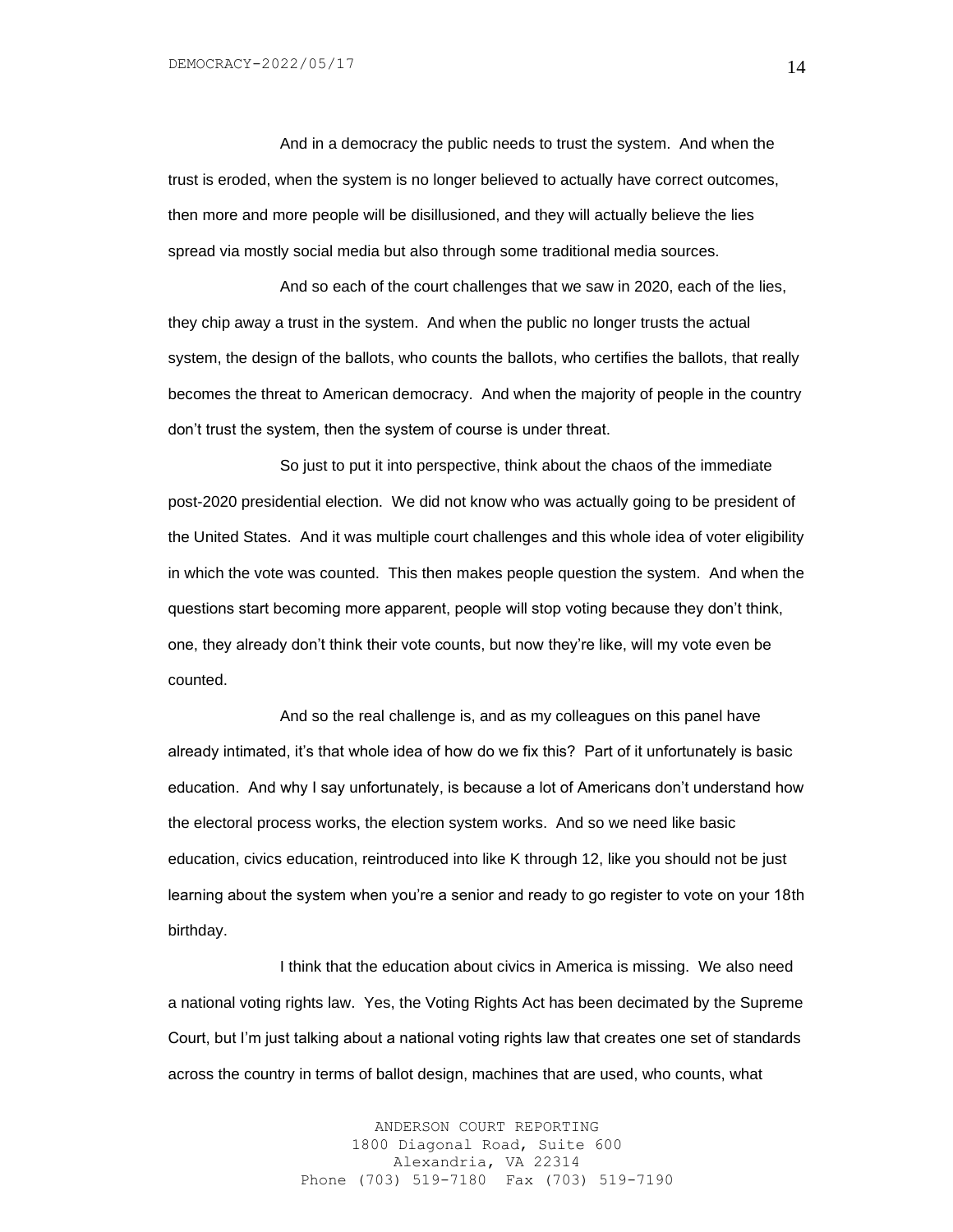counts as a vote.

And then of course the challenge of regulating social media and the whole idea and the challenges around the First Amendment I know that are going to have to be discussed so that the threats to democracy are not constant and can't be tweeted out or posted on Facebook because these threats really do undermine this very idea of democracy and being able to count a vote.

Thank you.

MR. WEST: Thank you very much, Keesha. I love that idea of civics education. It does seem like K-12 has gotten away from that. Certainly when I was growing up that was a required class. It seems like that is less likely to be the case now. And it's actually something we need.

And as you suggested, there are problems at multiple levels in terms of the information ecosystem, our political and electoral institutions, and just the way our political process operates.

Now problems are actually easy to identify and each of you have articulated a number of different issues. And as John suggested at the very top of this, solutions are much harder to come by. Now each of you started to mention some possible solutions, but I want to push you a little bit further on this because this is really the most crucial question.

What can we do about this situation? It's very easy to wake up, see all the events taking place, get depressed, become fatalistic, conclude nothing can be done, and we're kind of on this past to a loss of democracy. I don't want to accept that as the future. I don't want that to be our reality.

So let me just put that question to each of you. Belle and then Gabe and then Keesha. What can we do? Belle, we'll start with you.

MS. SAWHILL: Well first of all I completely agree with Keesha about civics education. I would say people have to take, not only learn it but take a test before they graduate. Go to an immigration ceremony, which Richard Reeds and I called for in our last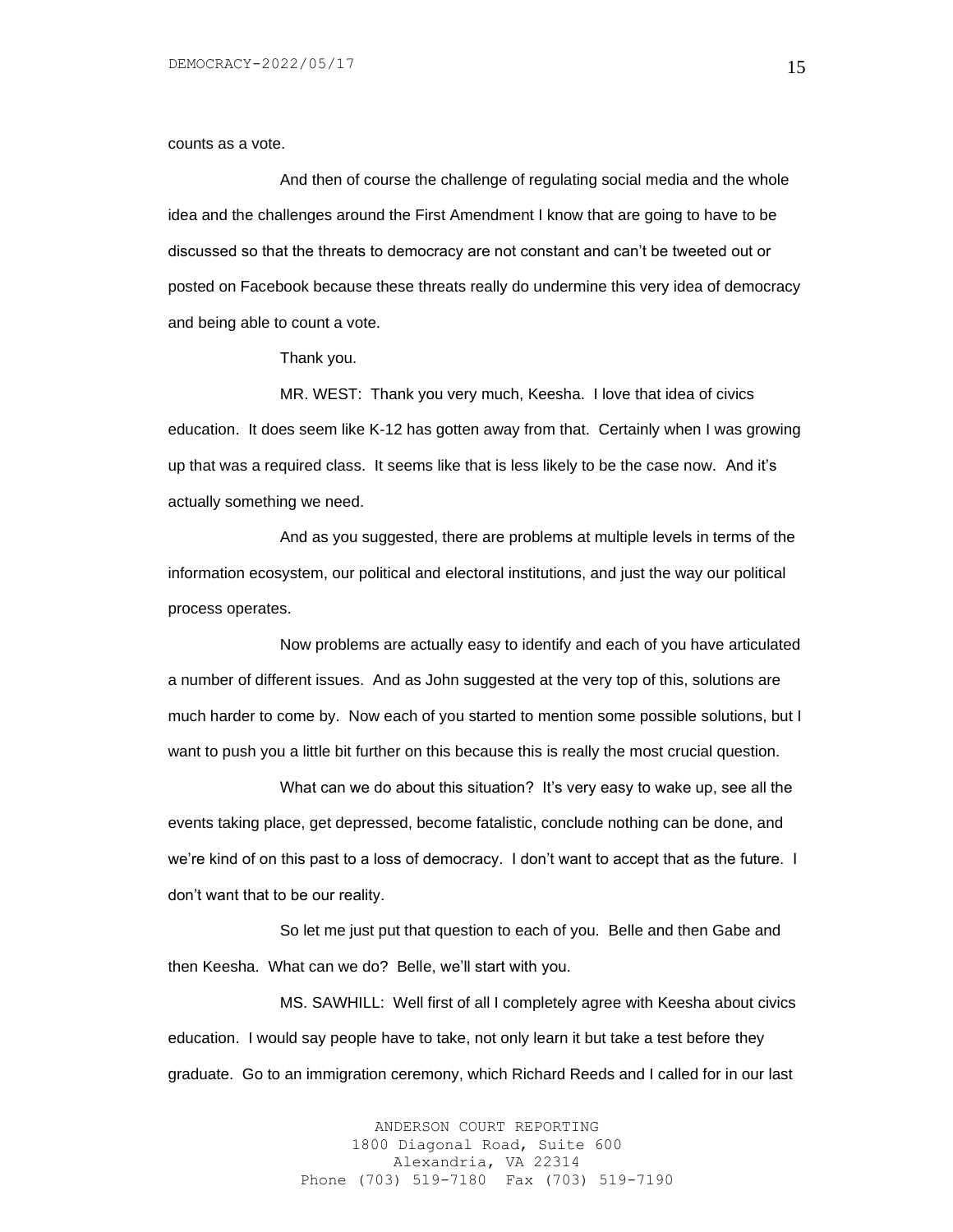book, to see what it's like to become an American and to see how excited people who are naturalizing feel about the process and what a privilege it is. And that those of us who are born in the U.S. should take that responsibility very seriously.

I have to say something about the fact that when you have one major political party whose leadership is failing to call out some of the myths that are out there, that's a big problem. As Keesha said, there is a narrative out there about electoral fraud. And as that narrative gets established and mainstreamed, we are in deep, deep trouble. And all of our leaders, including both sides of the aisle, absolutely need to be speaking out about that.

I would also call out not only social media, conventionally defined by cable news, I saw some data recently on the proportion of people who watch some of the, I'll call them right-leaning cable news shows. They are actually perpetrating a lot of, or promulgating a lot of lies. And they should not be, you know, we used to have a thing called the fairness doctrine. And we should not be allowing the media to promulgate actual lies.

So it's difficult to know what to do but those are a couple thoughts.

MR. WEST: Thank you. Gabe, your suggestions on what we can do to strengthen American democracy.

MR. SANCHEZ: Yeah, I think that's the most important question, right, for us and everybody these days.

So here's a couple of suggestions. One, relatively simple that deals more with election process, and the other probably more highlighting how difficult it is to solve some of these challenges.

The first is, I've been able to meet with some of the smartest minds from the Navajo Nation on thinking about voting. Folks have probably seen the administration putting out a report specifically in the context of challenges to Native American voting and access to the ballot box.

And one of the things I've learned from my colleagues on the Navajo Nation

ANDERSON COURT REPORTING 1800 Diagonal Road, Suite 600 Alexandria, VA 22314 Phone (703) 519-7180 Fax (703) 519-7190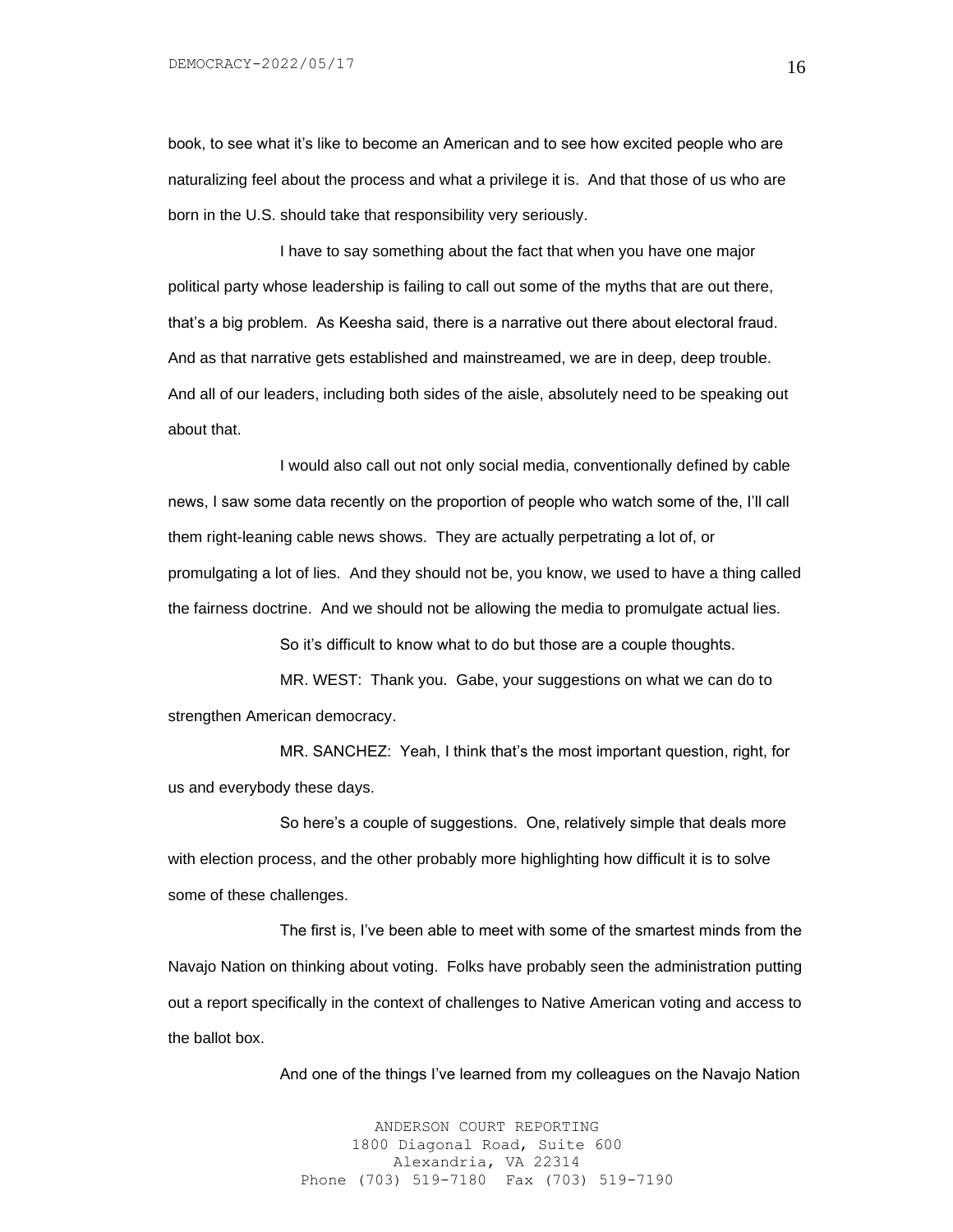is that unfortunately, voting precincts for tribal elections across the Navajo Nation don't line up with voting precincts the way that the States of Arizona and New Mexico define that.

So just think if you're Native America trying to figure out where to vote on a very vast area of land, often traveling a far distance to reach the place to vote. And you go to the place you always go to travel on elections and guess what, they tell you it's not the same precinct that you're voting in today for a New Mexico or Arizona election.

That to me is a relatively straightforward and process-oriented question that can simplify the voting process for Native Americans in particular and put their minds at ease that it's not an overly complex system that, let's be honest, some folks in the Native American communities might think is designed to be overly confusing and challenging for them to be able to voice their political opinion and voice their overall attitudes about politics. So that to me is a relatively straightforward, easy to identify a solution problem.

The other that I'll highlight that I didn't get a chance to reference in my opening remarks is, unfortunately, we consistently found in our surveys of Latino eligible voters and the whole population, that a large segment of that community is fearful of voter intimidation specifically through violence directed at their community at the polls.

And, you know, you don't have to think how can folks imagine that there might be violence at the polls when they're unfortunately seeing exhibits of violence directed towards communities of color almost every week these days.

And so to give you an example of how challenging it is to solve that problem. This same issue was rampant, obviously, during the 2020 election. Myself and other colleagues of mine got a number of phone calls from both Secretaries of States offices, they said they're very interested in finding solutions to that problem we were seeing in our data. And they would ask us, hey, Professor Sanchez, we are thinking about inviting our police officers to the voting polls to hopefully increase safety perceptions and improve the overall process, specifically for Latinos.

And I said on first glance that's a great idea but then had to remind then,

ANDERSON COURT REPORTING 1800 Diagonal Road, Suite 600 Alexandria, VA 22314 Phone (703) 519-7180 Fax (703) 519-7190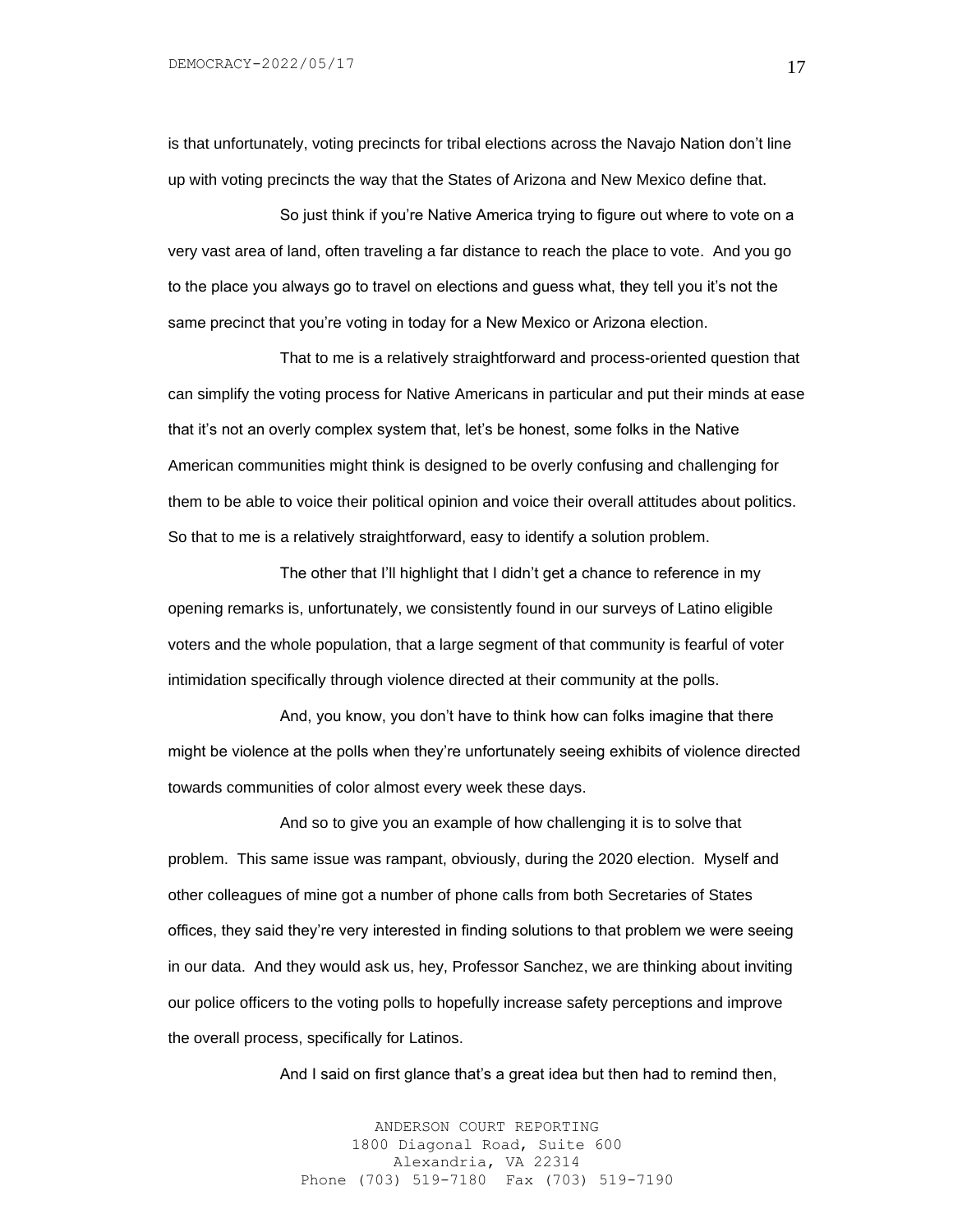unfortunately, there's a long history and legacy of having officers, Border Patrol, immigration officials, present near voting locations to suppress the Latino vote. So unfortunately having armed police officer presence is probably going to do more harm than good.

And I think that also speaks, unfortunately, to the low confidence levels that Latinos and other communities of color unfortunately have with police officers these days.

So that just gives you an idea of how a huge problem, right, doesn't have, unfortunately, a silver bullet solution that can increase confidence and really at the end of the day make Latinos and other folks feel safe to be able to exercise their right to vote.

MR. WEST: Thank you, Gabe. Keesha, your thoughts on what we can do to strengthen American democracy.

MS. MIDDLEMASS: So I think that one thing that literally we should be thinking about is a positive campaign of propaganda of truth. There's so much misinformation that we literally need to be able to coordinate challenges in real time.

And I'm just thinking about young people that are on their devices all the time. Like they have got speed, sort of this whole idea of using technology to respond to electoral attacks immediately. But I think the same thing should be done for the lies told on social media, across all social media platforms.

And I think the other thing we should do on an annual basis, and if we include this around the census, but particularly around redistricting. So to Gabe's point that Native Americans will go to a voting place, a place to vote, the voter polls, and it's not their location. I think that it is incumbent on government to publicize these new voting places but based on the redistricting map.

We just went through redistricting. People literally will be voting and they may not be going to the same place they voted for the last 10 years because their district has been changed. And I think it's incumbent on the government, local, state, and federal government, to actually educate people about their polling places and not just do it the week before election but have it as a continuous educational process to help people understand

> ANDERSON COURT REPORTING 1800 Diagonal Road, Suite 600 Alexandria, VA 22314 Phone (703) 519-7180 Fax (703) 519-7190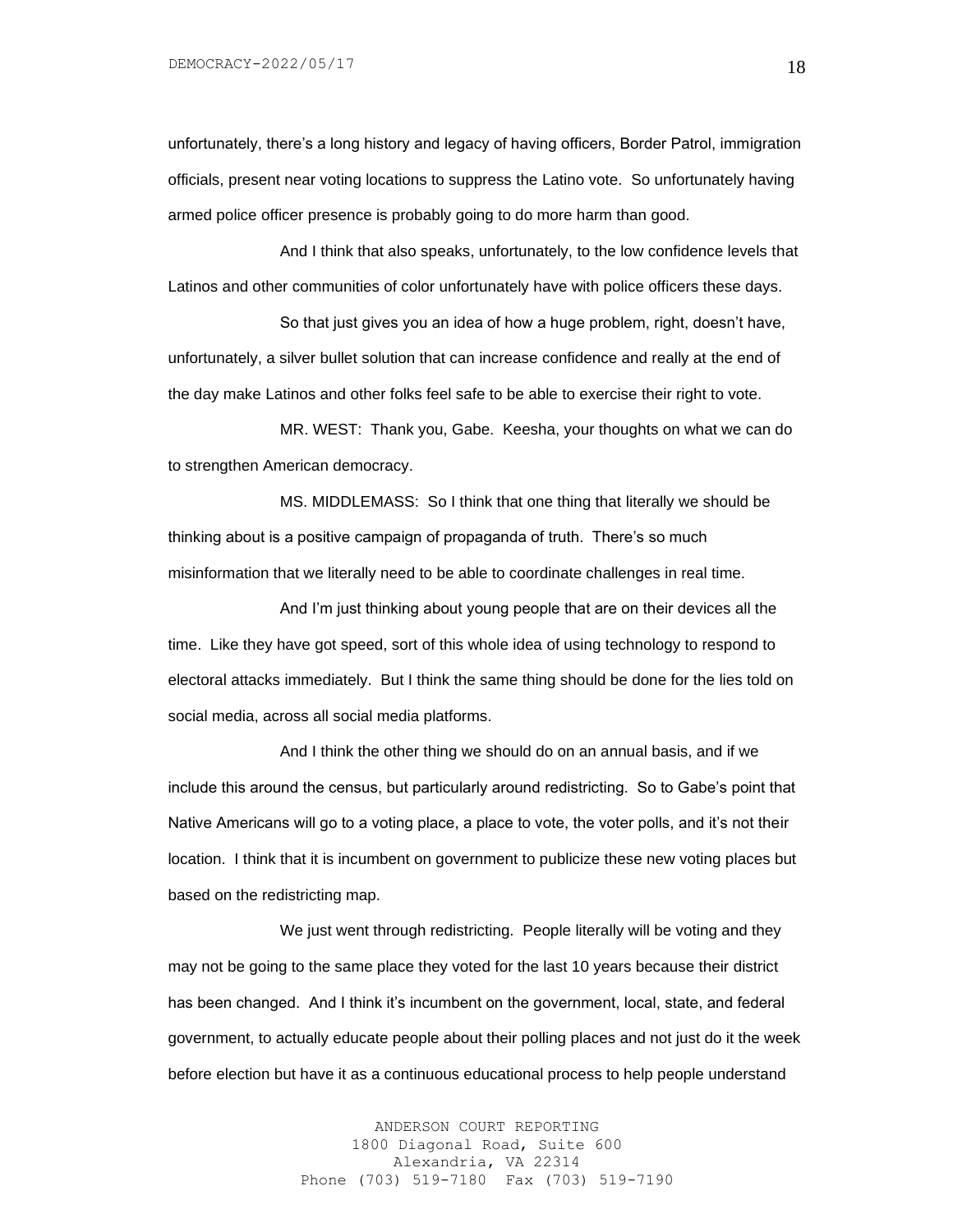the change so then people are aware of it prior to actually casting a ballot.

And now I have to go move Omar, my cat, in the background. Thank you. MR. WEST: Cats always like to make an appearance on these webinars. Okay. We're starting to get some questions from the audience. And I do want to remind people if you have some questions for our panelists you can email to us at [Events@Brookings.edu,](mailto:Events@Brookings.edu) that's [Events@Brookings.edu](mailto:Events@Brookings.edu) or you can tweet at Brookings.gov using the hashtag TaubmanForum. So we can get questions through either of these means.

So one question that is popping up is our listeners and viewers have noted that our panel and many analysists who are out there describe our current political condition as an existential threat to democracy. And so this person believes that many of the current reform proposals are not up to the challenge. And this person suggests we need to amend our Constitution. Meaning, we need big ideas to solve big problems. Others are actually calling for a new Constitution and we need a new process to create a constitution that better suits 21st Century America as opposed to 18th Century America.

So the question I want to pose is, do we need big ideas, should we be amending the Constitution, do we need a new Constitution, are there other big ideas out there that could make a difference. Belle, we'll start with you.

MS. SAWHILL: Well I do think it's an existential crisis potentially. And I do think we should consider whether or not our current Constitution fits with modern times. It is, there would be no harm it seems to me, and a lot of good, if we at least had a debate about the Constitution.

We could start at the high school level, going back to what we both said about the importance of civic education. And first educate students about the existing Constitution, but then involve them in a debate about whether it needs to be changed. And make sure that they hear from experts who've looked at this and thought about ways it might be reformed or revised.

For example, do we need a senate? Is the senate more like the House of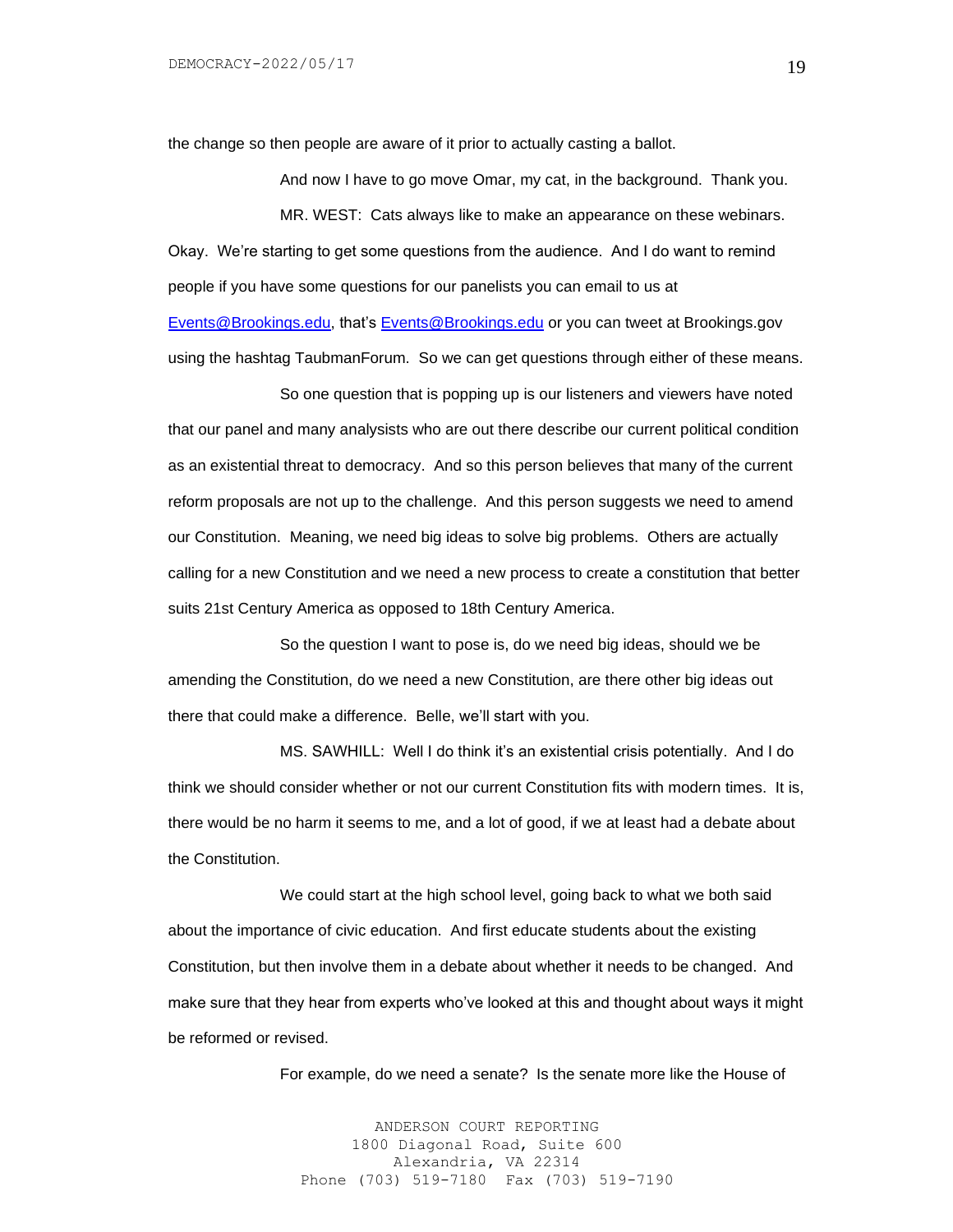Lords in the UK? And should it just be advisory or should it actually have voting power. Should we have term limits on Supreme Court Justices? Should we do away with the Electoral College? You know, the list goes on and on. And these are big important questions. And I think actually having the debate would be very, very useful. And I mean a debate. I mean a formalized debate at the local level.

I have actually been a jury person on some of these high school debates and they're wonderful, and the kids do great on them and they learn through them. And they learn to take the position of someone they disagree with. And I can see this going on in high schools all around the country. And the winners of the debate at each level moving up to the state level and finally to the national level and that getting covered by the media. And getting citizens more interested in government itself.

MR. WEST: Gabe, do we need to be thinking bigger about dealing with this existential crisis?

MR. SANCHEZ: Absolutely. When the challenges are this big, right, I mean the phrase is go big or go home, right? I think we're really at that critical juncture.

I think as my colleague noted, two relatively straightforward potential solutions that can only be accomplished at that level of reform, that many of us are educators, we hear from our undergraduate students all the time, how is it that a presidential candidate can win the vast majority of votes and still not win the election. That's the Electoral College.

Keep in mind, young people, they've really not seen an election in the United States where the popular winner has actually become president, right? Just think about that for a second. And then we wonder why young people might be disenchanted with our political system, turnout might not be as high as we like. We've got to remember, they've lived through chaos politically through their entire lifetimes. It's going to be very hard to convince them that our current system is working effectively, right, without major reforms like that.

> ANDERSON COURT REPORTING 1800 Diagonal Road, Suite 600 Alexandria, VA 22314 Phone (703) 519-7180 Fax (703) 519-7190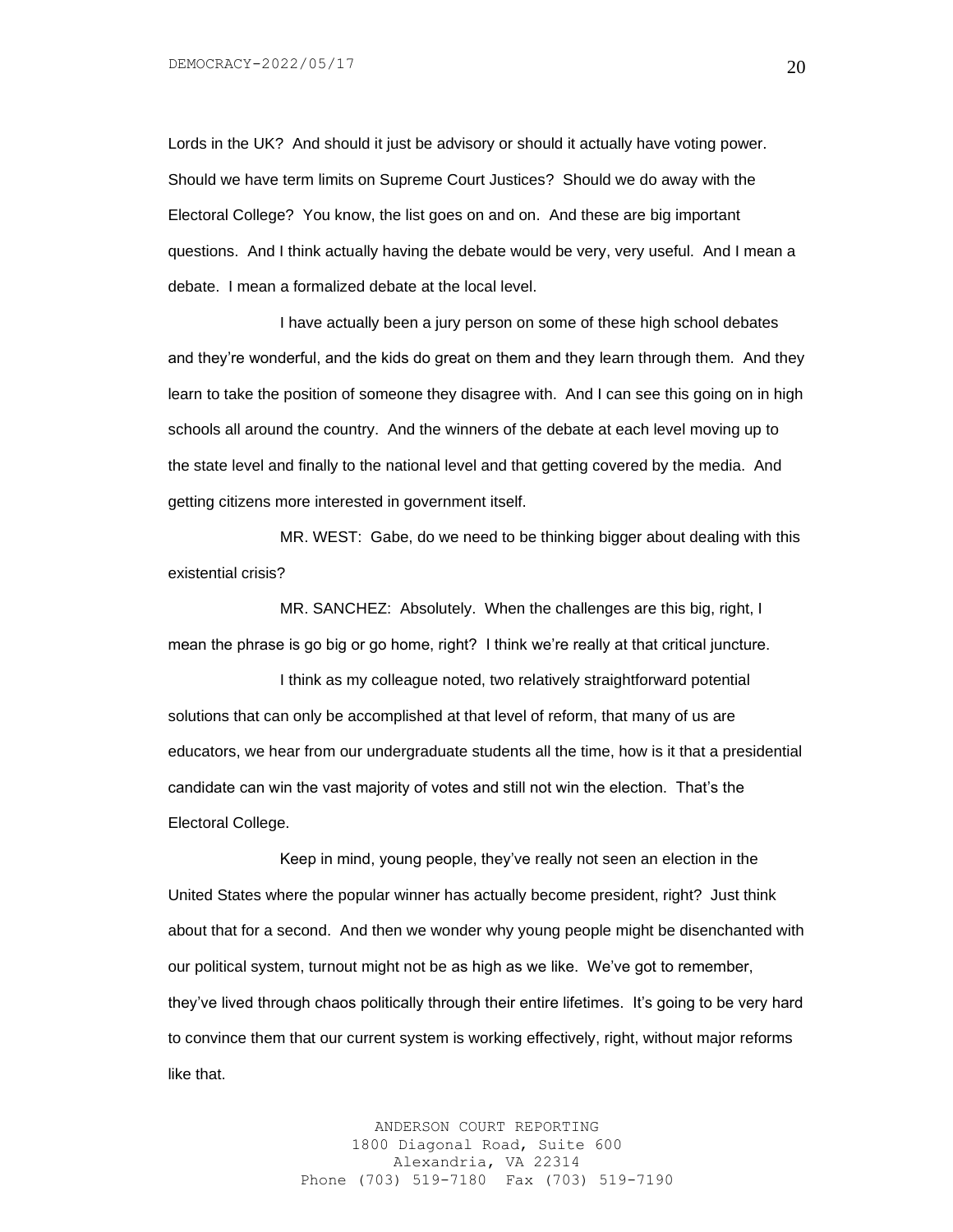And the other is the role of the Supreme Court in our political system. This has already been raised. Most undergraduates who start to get into these debates and these discussions obviously point out how is it that a relatively small elite body can overturn decisions that are made by folks that are actually accountable to the voting public, right?

So I think, you know, having spirited debates about these, really investigating what the potential implications might be is where we're at. And I think if we don't think about major reforms in that way, we're going to be having the same conversation in 10 or 15 or maybe 20 years. But unfortunately at that point it might be too late to actually right the ship.

MR. WEST: Keesha, your thoughts on big reforms as opposed to incremental reforms.

MS. MIDDLEMASS: I believe in both. We know the big reforms are politically challenging in a polarized society when the two parties seem only can't even communicate in the same language. It's all English but they're all talking past each other.

We have to remember, and Gabe just mentioned this, is that Democrats garner more votes than Republicans at the national level and so the effort to suppress the vote is a Republican agenda item. And they've made every effort to shrink the size of the electorate. And to truly be a democracy we should be expanding the electorate, that everybody that is 18 and older that is eligible to vote should have an opportunity to vote.

Now what does that look like? Maybe it's just literally mail-in ballots. The State of Oregon does it and they have actually improved the number of people voting on a regular and consistent basis. Mail-in ballots worked during COVID.

So this idea of going big, yes, let's change the Constitution, let's have a debate, let's figure out what is the best way to change the current system. Until a Constitutional amendment or a new framing of the Constitution takes place, I would love to see federal law come out of Congress and signed by the president to create a national mailin ballot, or at least the whole idea of changing the rules so that the national standards are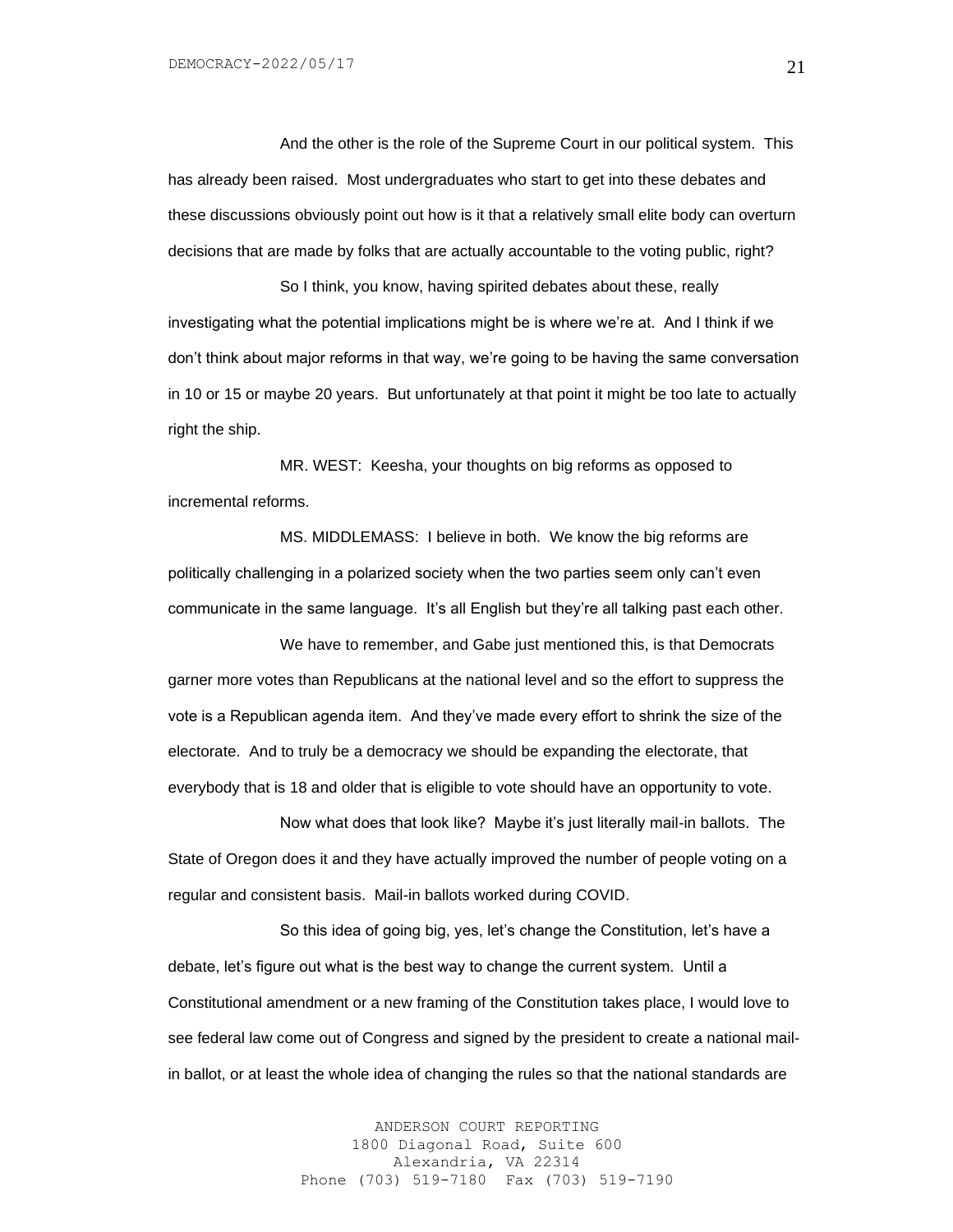the same.

Right now for those that may not know is every jurisdiction in the United States has its own power to design a ballot, to contract out for the machines that count the ballots, they have to get volunteers in to help people register to vote but also then to cast the ballot. And just having one national standard would actually go a long way.

Where's the money for this? You know again, expanding the electorate is bad for Republicans so there would always be fights over actually paying for these things. But I do believe the effort is to create a national standard as an incremental change until those big changes can be implemented.

MR. WEST: Thank you very much. So, Belle, Gabe, I've mentioned the role of the courts and the Supreme Court in particular. And of course we're at this very interesting juncture now where people are anticipating the Supreme Court is about to overturn *Roe v. Wade*, despite the fact there are large public opinion majorities in favor of the existing policy.

If that happens, how would that affect our democracy and how will people view our judicial system?

MS. SAWHILL: Well I think that the use of the judicial system are already deteriorating in the sense that the Supreme Court refused to be viewed as above politics, is increasingly being viewed as politicized. And that is a travesty. It's along the theme that we've all been talking about of loss of confidence in our institutions. And when we lose confidence in that particular institution it just adds to the rest of the problem we've all been talking about.

And I think that the fact that there are over 60 percent of Americans who do not want *Roe* overturned suggests that the court is really going beyond where most people are. Most people have very mixed views of abortion. They don't want it to be legal in all circumstances, but they also don't want it to be illegal in all circumstances.

And I'm still hopeful that the court will think hard about that. Not only about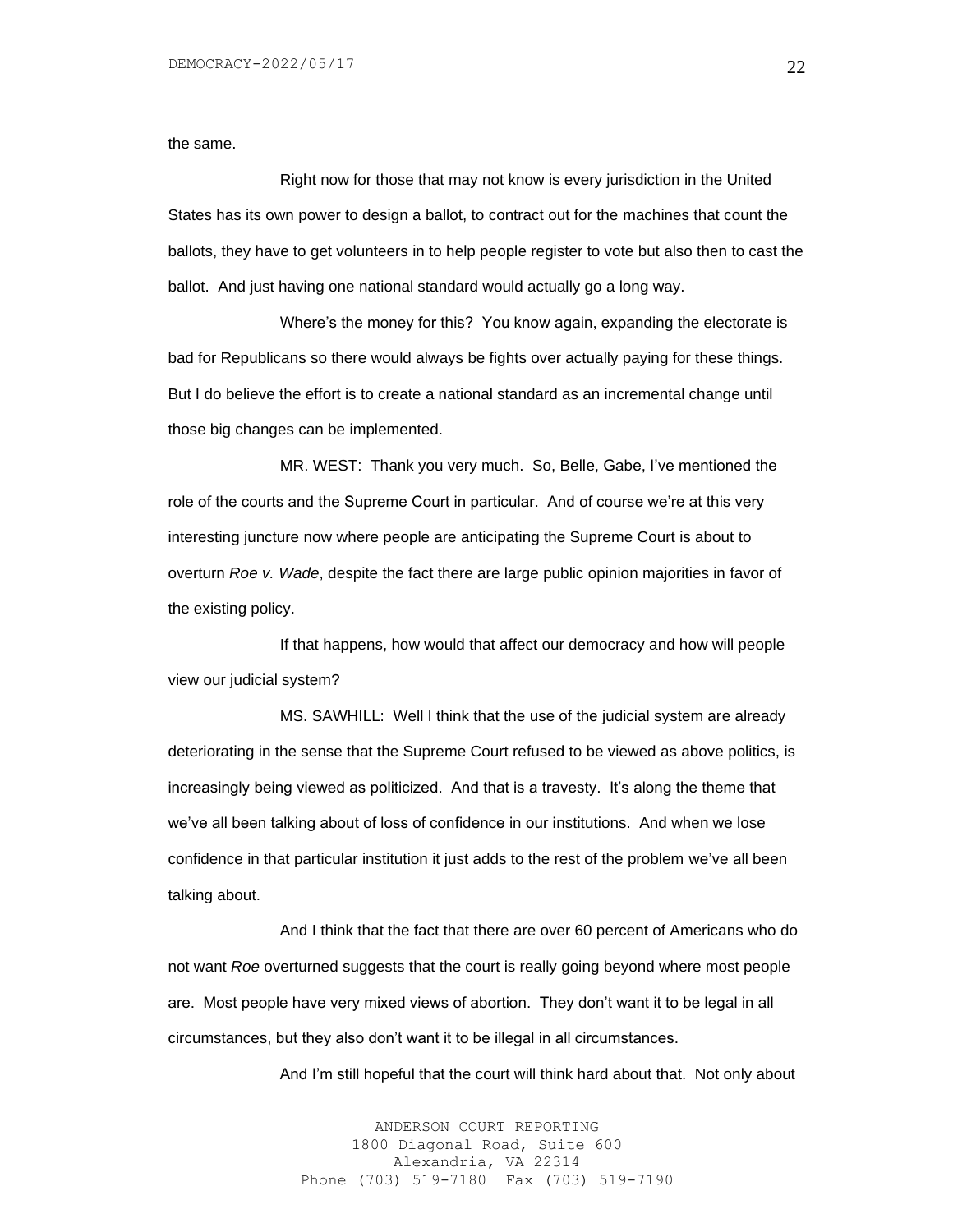the law itself, or the opinion itself, but also about their own reputation as a key institution in our democracy.

It is, I have to say one sort of cynical thing finally here and that is that if conservatives are, many of them, pro-life as they seem to be, they ought to think about common sense God reform.

MR. WEST: Okay. Gabe, you originally brought up the issue of the courts. Your thoughts on the role of the courts and particularly the role that courts play in a democracy.

MR. SANCHEZ: Absolutely. I mean I can't say a whole lot more than my colleague, Belle, who's a much stronger expert in this space than I am. But the thing I will channel is, I think all of us immediately when we hear #MeToo reform courts or the role of the courts in our political system, immediately think about the U.S. Supreme Court. And for good reason.

But let's keep in mind state courts drive some of the most important policy decisions of our lifetime. Those decisions aren't made by elected officials accountable to the public, the courts are taking on those challenges.

And on one hand that means we have to think deeply about how the courts are structured across U.S. states, of how they get their appointment, elections, etcetera. But also hold election officials accountable for passing the buck on some of these controversial decisions because they don't want to be taking a vote on record and are allowing the courts to assume more and more power and control over important political decisions that were never really intended to be up to the courts in the first place.

Keesha mentioned redistricting. How many states across the countries maps that will define the political outcomes for the next 10 years are going to be made by courts, right? Far too many of them in my opinion. So I think as we're thinking about big decisions, big reforms, yes, let's think about the federal government, let's think about the U.S. Supreme Court, but also recognize the tremendous variation that's happening in this

> ANDERSON COURT REPORTING 1800 Diagonal Road, Suite 600 Alexandria, VA 22314 Phone (703) 519-7180 Fax (703) 519-7190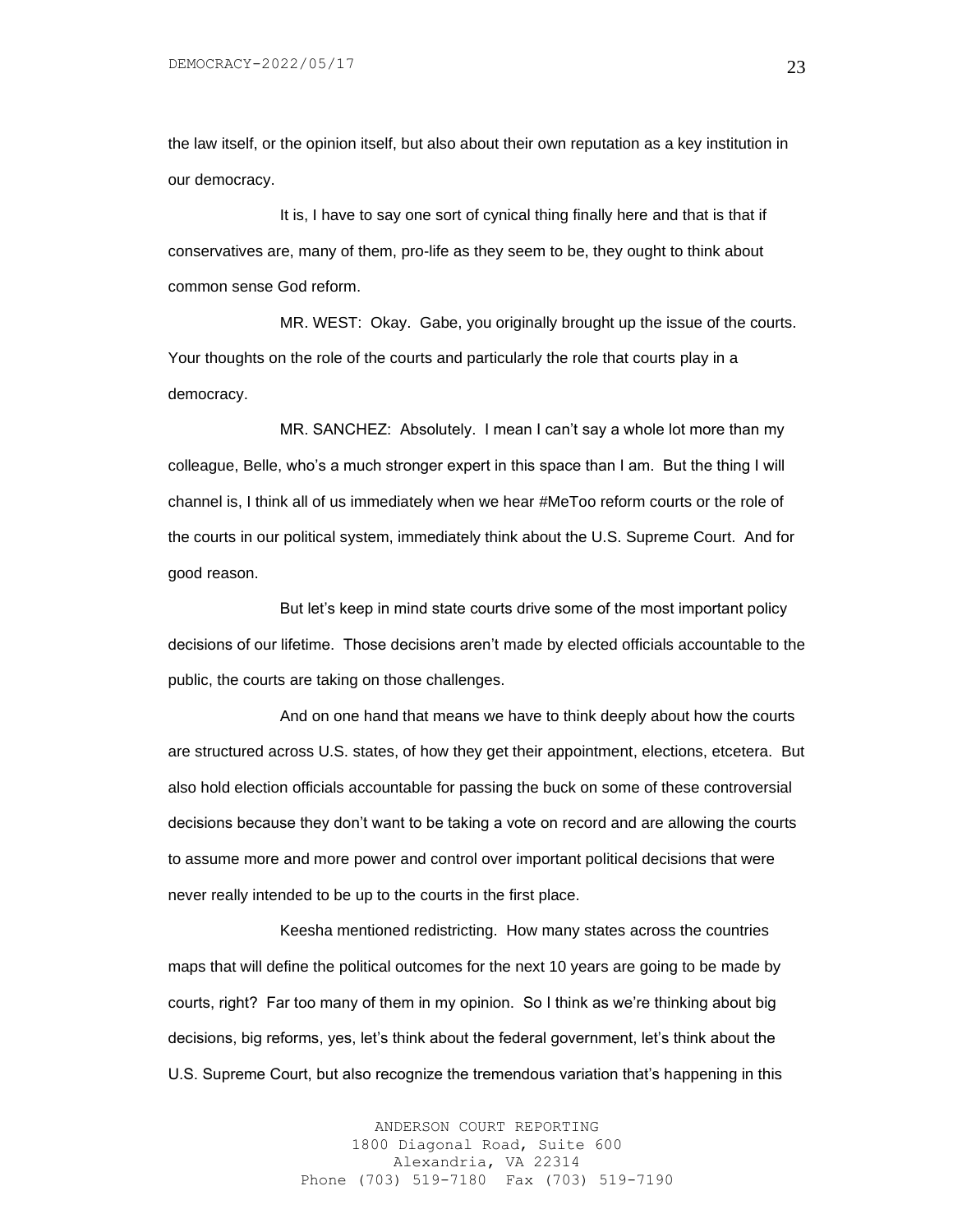vacuum where states are moving aggressively into areas we never thought we would see states really driving decisions. Everything from immigration to voting rights.

So I think that's what I would like folks to think about, what's going on in your own state and how might you be able to engage there.

MR. WEST: Yeah, that is a great reminder too, like have people focus not just on the national level, which is where people often focus, but on the state and local level. Because there are lots of things that could take place there where it's closer to people and they may feel a stronger ability to make change at the state and local levels.

Keesha, your thoughts on the court, and as Gabe mentioned, you know, we are seeing the courts becoming more interventionist, not just on abortion policy and redistricting, but there was a new campaign finance ruling allowing a candidate to use campaign money to repay personal loans that they gave their own campaign. People worry that that's actually going to just encourage greater corruption in American politics.

So your view on the role the courts are playing in American democracy.

MS. MIDDLEMASS: Yes. Just to echo what my colleagues have said, that the courts are playing a huge role in not just voting rights but just rights in general. The courts have at the state and the national level, have moved in to making these critical decisions that voters then don't even have an opportunity to express their decision until the actual next election.

So my sense is that yes, we need to figure out and better understand as a population, better understand the power of the courts. But more importantly, to hold elected official accountable. Elected officials are the ones that nominate judges and then appoint judges actually at the federal level. But at a state level most judges are elected. And so they are in the same cycle of, you know, running on a campaign slogan, raising money, the whole idea of getting reelected based on the decisions they make on the courts at the state and local level.

It's so problematic that we have to literally go back to this idea of the vote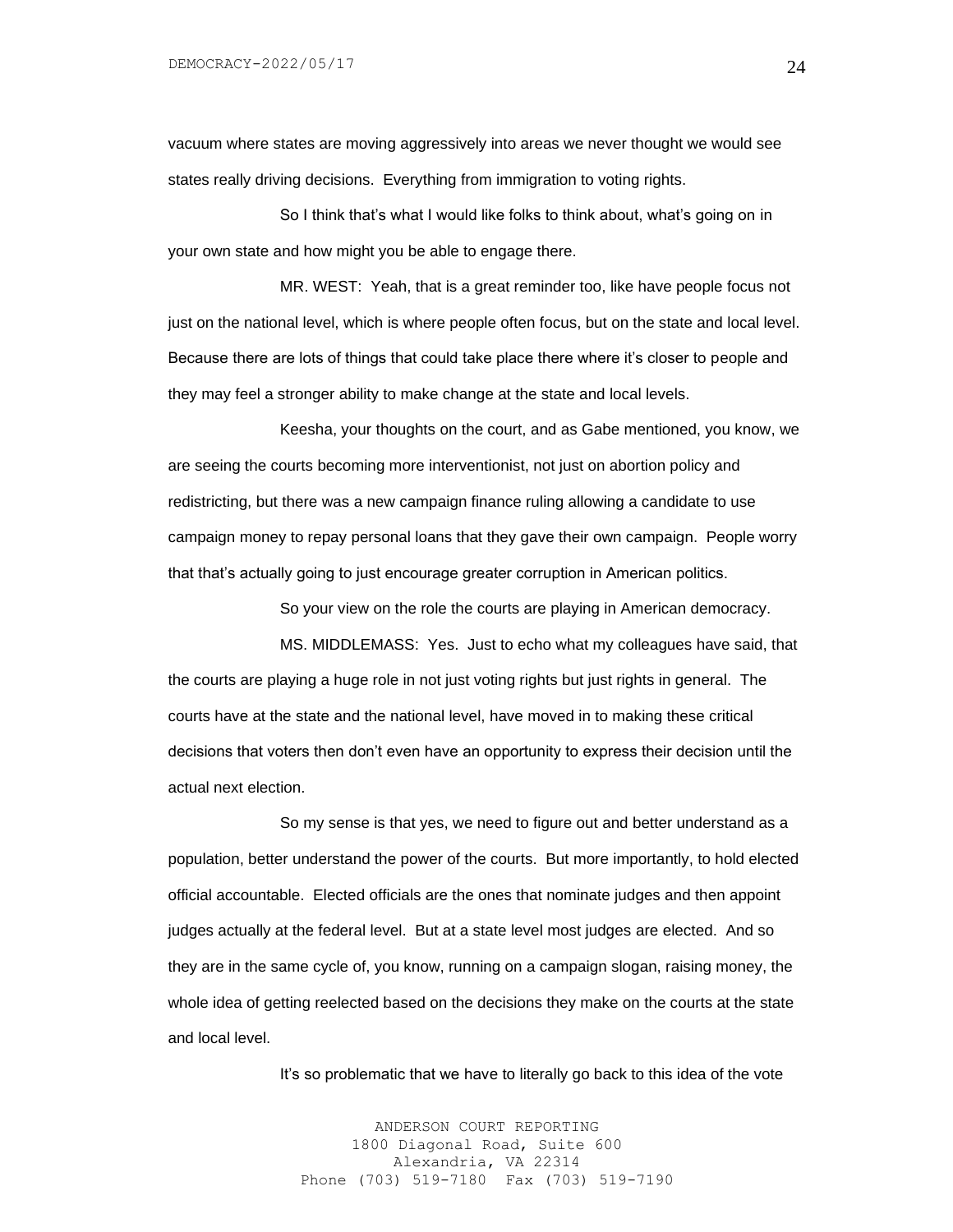and our individual right to vote is what then actually can account for all our other rights related to the courts making decisions but also then elected officials making decisions that are implemented at a later date.

So this whole idea that we cannot -- this is the point that I really want to make is we can't separate the institutions from the individual voter because they're all connected in the same ecosystem, political ecosystem and people really do have to take on the individual responsibility of figuring out who are their elected officials, what do those elected officials stand for, and then consistently voting on a regular basis.

MR. WEST: Okay. We have another great question from one of our viewers. Is there any reason to be optimistic about American democracy right now? I'll just add on, like are there positive developments that are taking place that make you believe that even though this is a big challenge and a big problem facing the United States and the world right now, there actually are some things going on that should make people optimistic?

Belle, any grounds for optimism?

MS. SAWHILL: Well I've been reading a new book by Yascha Mounk, he's a political scientist at Johns Hopkins and his book is called "The Great Experiment*."* And in it he talks about the fact that in any diverse democracy or diverse society there are always going to be strains and conflicts between different groups. And, you know, it's a global and an historical phenomenon. So we should think about this way, you know, separate from just the U.S. situation.

You know, you have Shia versus Sunni, you have Catholics versus Protestants in Northern Ireland. You have Hutu versus Tutsis; I mean it goes on and on. And it's always been difficult, he says, for democracy to prevail in any society in which there isn't a lot of homogeneity of the population.

And the U.S. stands out as a country in which we have a lot of diversity and are getting more. And he has an optimistic take on the prospects for creating a diverse democracy. He says it will be very hard but that if we don't work at it and we aren't

> ANDERSON COURT REPORTING 1800 Diagonal Road, Suite 600 Alexandria, VA 22314 Phone (703) 519-7180 Fax (703) 519-7190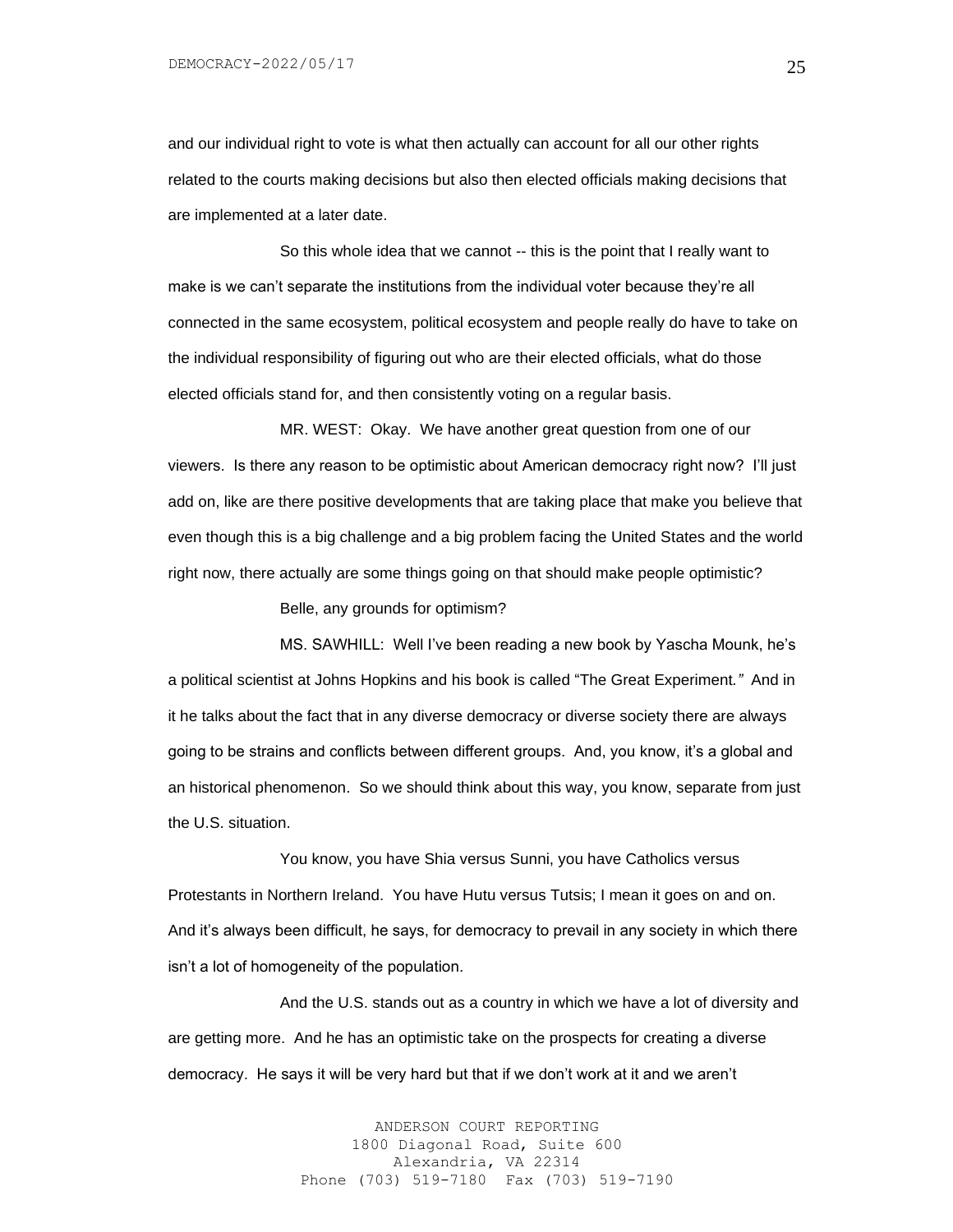optimistic about it and we don't paint a more positive picture about what it can mean and what a wonderful model it can be for the rest of the world, we will have missed something.

And I cannot begin in the short time we have here to begin to articulate his optimism, but I can recommend the book. Yascha Mounk, *The Great Experiment.* 

MR. WEST: Great. Gabe, any grounds for optimism on your part regarding American democracy?

MR. SANCHEZ: I'm an eternal optimist so I love the question because, you know, in the context of this conversation we need something to point to give us some optimism.

I mean the only thing I can think of off the top of my head is we stress so much of the outcomes of the 2020 election and everything that happened after the election. But let's remind ourselves that turnout was incredibly high despite a plethora of challenges, right? Many people literally risked their lives from COVID-19 to stand in line and cast their ballot, right?

We also saw huge record-breaking turnout in terms of the protests movement around criminal justice reform, mostly by young Americans. So if we think about the turnout, particularly of young adults in 2020 despite all the obstacles and challenges that they faced, as well as the huge, huge energy that they put into an issue they deeply care about, right, criminal justice reform. It gives me a sense of optimism that particularly young people have the energy, they want to see reform, they unfortunately don't see it according to my polling, the elections and voting as the vehicle to create that big picture social change, which is where we have to focus our energy.

But the fact that they still have enough faith in our system to turn out the way that they did, to march and protest, and the numbers that they did, gives me a lot of optimism that the future looks bright if we can remove some of the obstacles and barriers out of their way to allow them to put that energy to good use.

MR. WEST: Great. Thank you. Keesha, any basis of optimism on your

ANDERSON COURT REPORTING 1800 Diagonal Road, Suite 600 Alexandria, VA 22314 Phone (703) 519-7180 Fax (703) 519-7190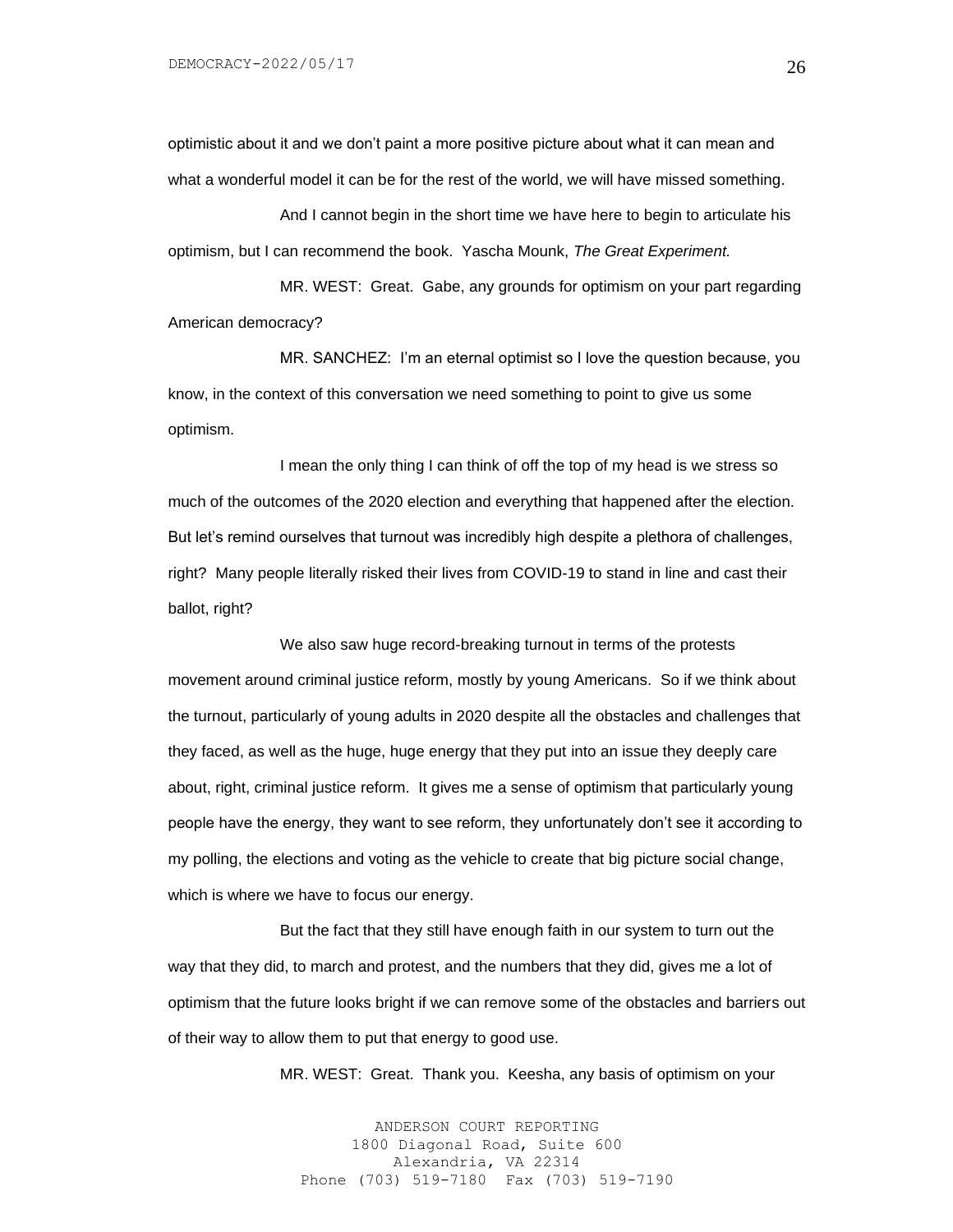part?

MS. MIDDLEMASS: Yes. So despite the challenges there's been a great movement, particularly in blue states of expanding and making it easier to cast ballots. State legislators have proposed hundreds of laws to make it easier to vote and those bills are expanding eligibility to vote by mail, increasing early voting opportunities.

But more importantly, and an issue dear to my heart, is they are removing restrictions based on a felony conviction. So just last year Iowa ended its lifetime ban on voting for those individuals that had been convicted of a felony. California's restoring their right to vote of people that have been convicted of a felony. And so in this particular area around voting, states are removing some barriers. And so I'm optimistic that more barriers in states will continue to fall.

MR. WEST: Okay. I'm going to close this panel with my own source of optimism, which is demography. Now it's very possible, and perhaps even likely that Donald Trump is going to run again in 2024, and perhaps even be elected president. But if you look at the changing demography of America, the views of younger voters versus older voters, I think that by 2028, and certainly by 2032, a candidate like Trump would not be able to run nationally for president and win.

So the argument that many Republicans are embracing right now is not a winning argument in the long run. They can do very well right now, they may recapture the House, possibly the Senate in 2022, they may do very well with the presidency in 2024. But on a longer-term basis white nationalism is not a winning political argument given the changing demography of America.

So in the longer run I'm actually quite optimistic that we can solve this problem. I do believe the next decade is going to be very rocky, very chaotic, and there's going to be a lot of conflict.

And so the challenge is really getting through the next decade. If we can do that, I think all of us actually should be optimistic about the future of American democracy.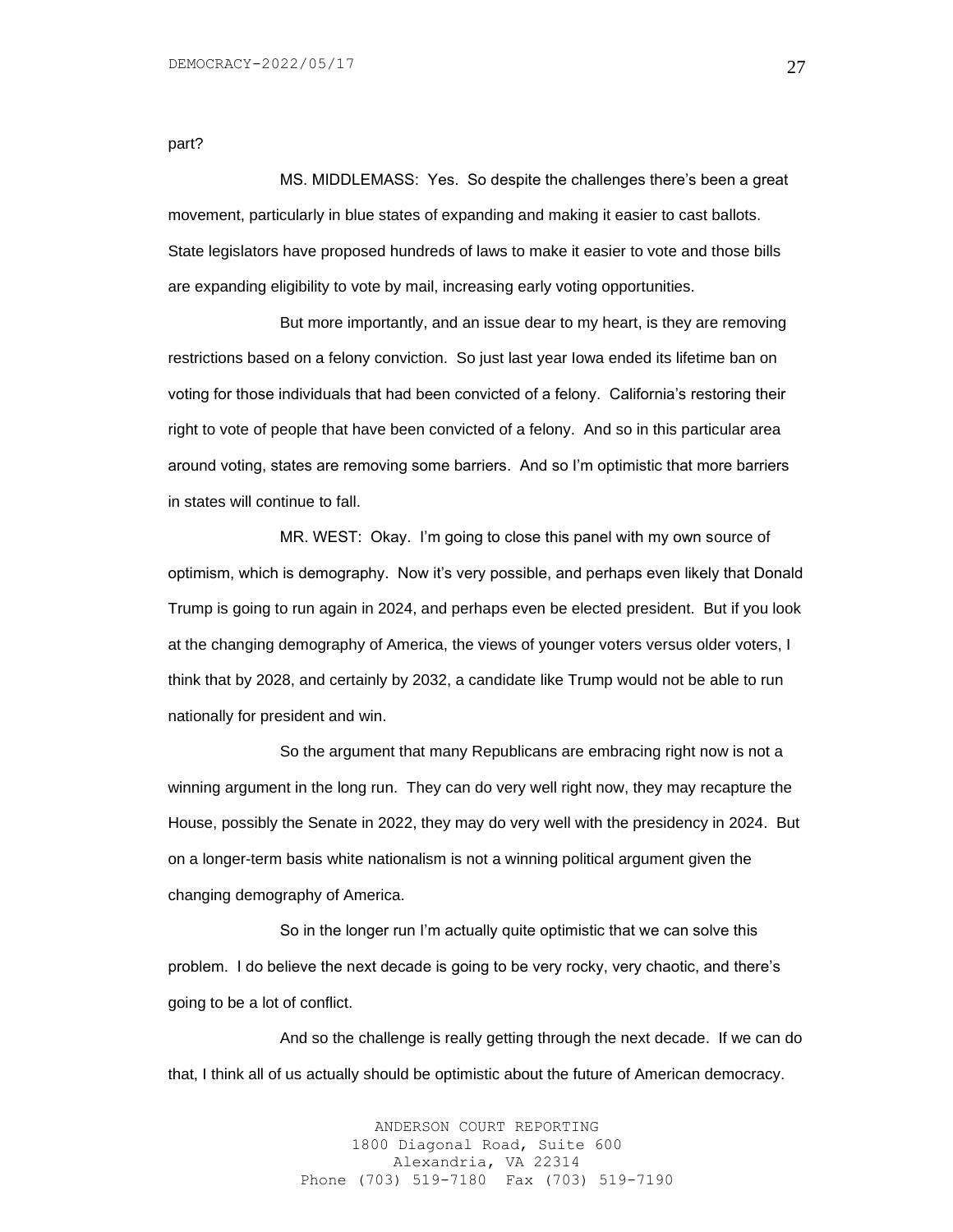I want to thank Belle, Gabe, and Keesha for sharing your thoughts, lots of great insights. If you want to follow their work, each of them write regularly at Brookings.edu and you can find their latest thoughts on many of these differing topics.

Now for our second panel I would like to turn things over to Nicol Turner Lee. She is a senior fellow in Governance Studies at Brookings and director of our Center for Technology Innovation. She is going to moderate the second panel addressing technological challenges to democracy.

Nicol, over to you.

MS. TURNER LEE: I have been transported over. It took me a minute, but I am here. I think we're waiting for one more panelist.

But hello everybody, I'm excited to actually facilitate the second part of this dialogue. And I'm excited to do that with colleagues and friends that have really had some stake in the way that this conversation is heading. I'm appreciative of the prior panel who delved into the issue of election. And now on this panel we're actually going to dive into the threats to democracy, particularly the digital threats, that some of us have become even more familiar with, if not, you know, prior to the last 24 hours, but for the last few years.

Joining me today are folks that I think are going to help us delve into a little deeper into this topic. Quinta Jurecic is a fellow in Governance Studies and senior editor of Lawfare. Tom Wheeler is a visiting fellow in Governance Studies at the Center for Technology Innovation. And Jessica Brandt is policy director of the Artificial Intelligence and Emerging Technology Initiative, as well as a fellow in the Foreign Policy Center for Security, Strategy, and Technology.

Hi, everybody. Now one of the things I want also to say to you all is a housekeeping rule. We will be taking questions and answers. Please continue to place those questions on the hashtag TaubmanForum, or send them via email at [Events@Brookings.edu.](mailto:Events@Brookings.edu)

So I want to jump in because I think it's so interesting we got a prep call.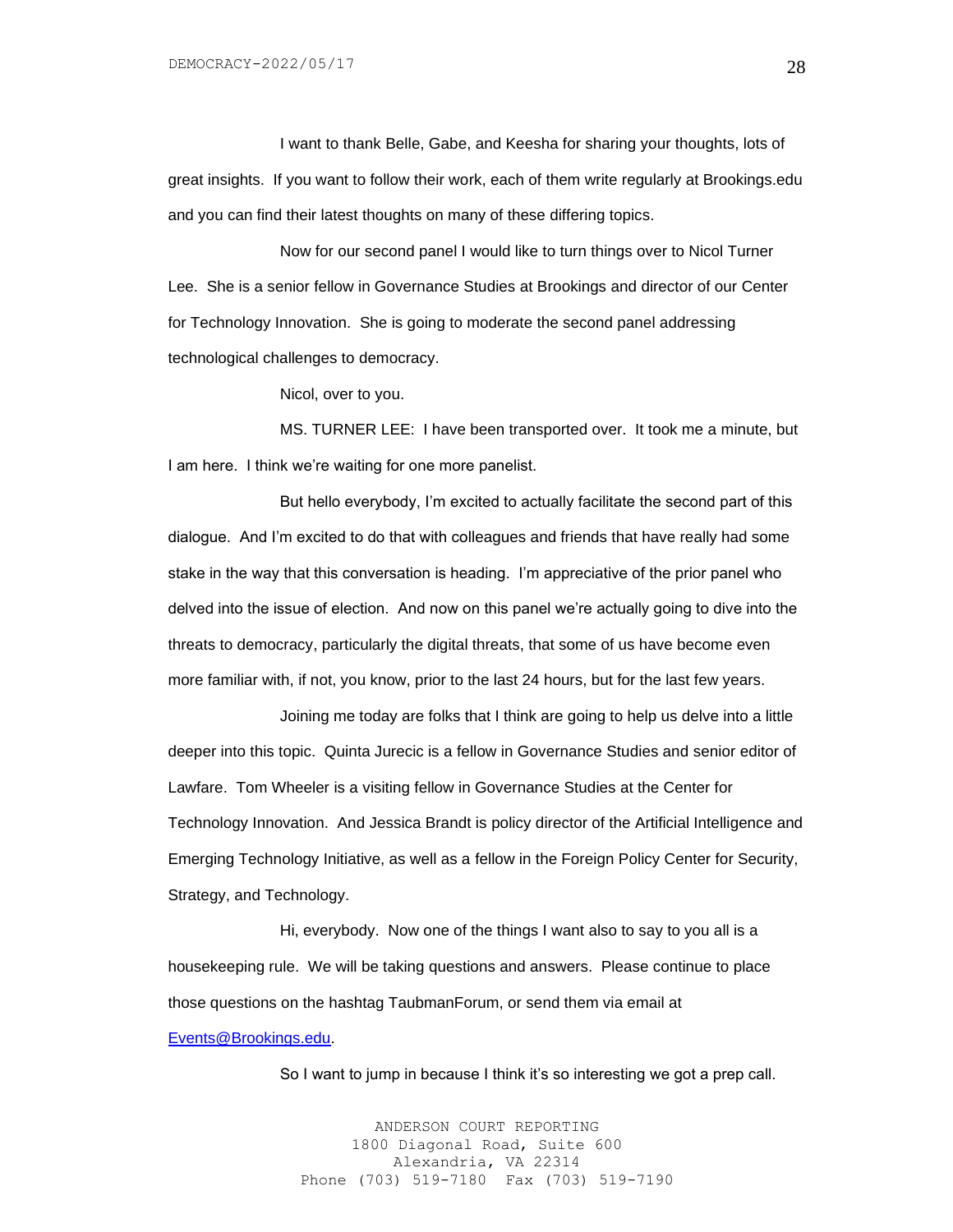We have now seen a series of current events actually roll out that I want to get into. Particularly how the use of misinformation and disinformation actually emboldened the violent act that we just witnessed in Buffalo.

But before we get started, Tom, I want to go to you. And I want to start with some level setting for the people who are watching today. I want us to focus on why we are still hashing out misinformation and disinformation campaigns in our society. You know, given that the topic of this is like our future of democracy, why are we still here, Tom Wheeler, because I know this is an area that we can't seem to get out of?

MR. WHEELER: Well I think the first answer and the quick answer I guess is because we're not living in China or Russia. We're not being told what the truth is. And, you know, we have had these kinds of challenges before. I mean think back, you know, shortly after the founding of our nation and the Sedition Act in which said there are things that you cannot say. So we have always had these struggles. Let's start there.

We are having a different set, a different manifestation of these challenges now as a result of the confluence of a new set of forces, and they're technology based. Technology has hollowed out economic opportunity for many Americans. And at the same point in time technology has created the opportunity for those Americans who are dissatisfied with that to express themselves.

And then the third leg of the stool comes along and that is that a handful of companies have decided that that kind of expression can be incredibly profitable. And that feeding the dissent is something that is a good business policy for them.

I mean, you know, our founders created as our national motto, you know, E Pluribus Unum, you know, out of many one. And the economic model of the digital platforms now is to go against the Unum. And the Unum is important because democracy works when tribalism fades and the collective, a rising tide lifts all boats, becomes the belief.

And what we have now is a profit structure that says let's promote tribalism. Let's see what we can do to make sure that there is this kind of discord because this kind of

> ANDERSON COURT REPORTING 1800 Diagonal Road, Suite 600 Alexandria, VA 22314 Phone (703) 519-7180 Fax (703) 519-7190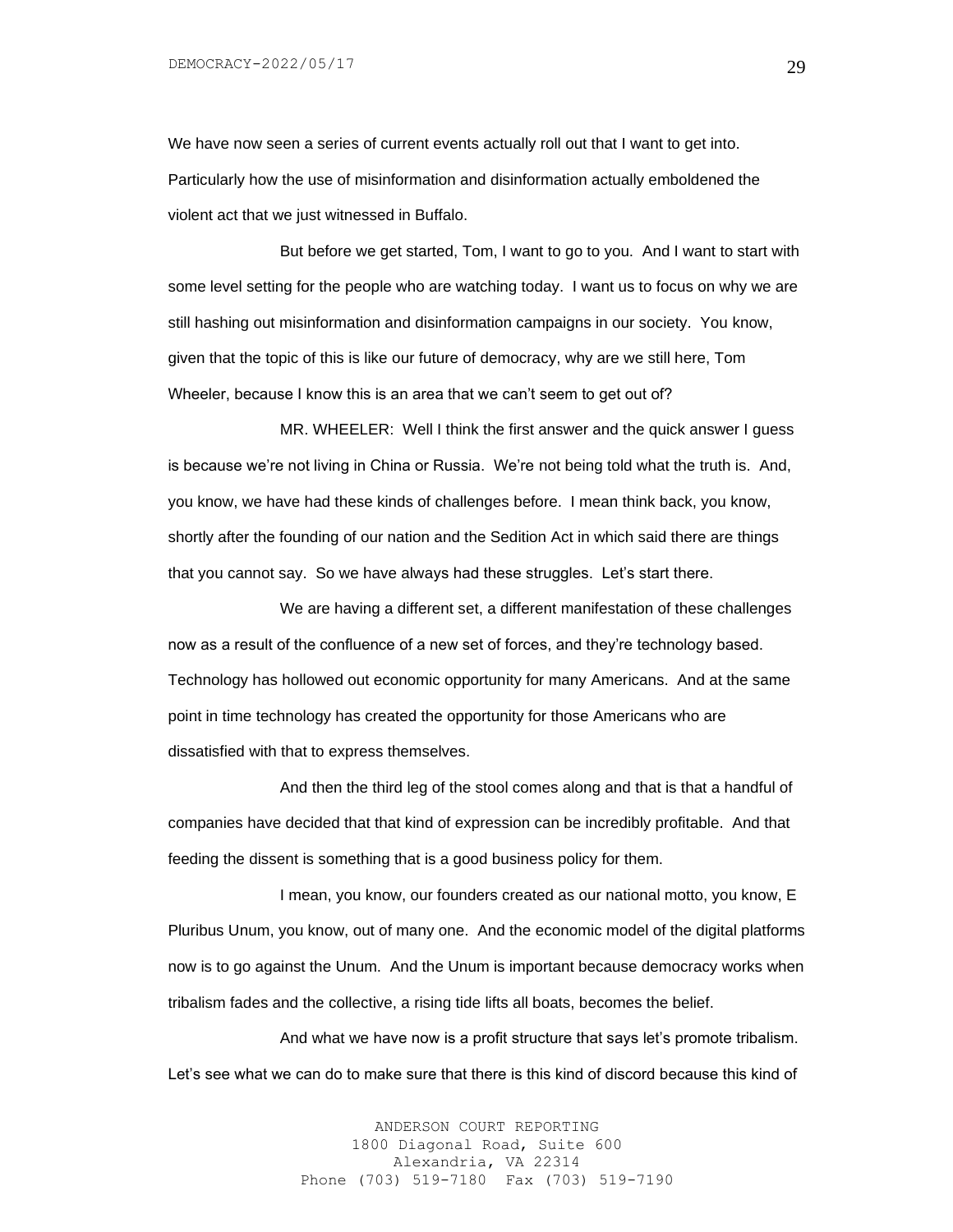discord sells engagement on our website and that kind of engagement allows us to deliver eyeballs to advertisers.

And then a cause precedent of all of this is how those very same platforms, we've been talking thus far about the information going out from those platforms. The information coming into those platforms is information about you and me. And then how that information is manipulated to go back and feed that drive for divisiveness that promotes profitability.

So one last point. What this has ended up doing, I think, is turning our information system inside out. You know, John Allen, at the outset talked about the lack of shared facts that we have as a nation. It used to be that the mantra or the belief was that the antidote for misinformation was more information, that truth will out.

What technology has brought us today is a business model that says that additional information will not get out because what information there is targeted, again based on personal information they have about each of us, is targeted to what we want to hear.

So I think that's the challenge that we have to deal with in terms of rediscovering the Unum and how do we use technology to promote that oneness.

MS. TURNER LEE: You know I love what you're talking about, Tom, because, you know I focus on AI bias, right? And so part of what I always use as analogy that we're now in this society where we're all in on this playground. There are slides, there are swings, there are monkey bars, there's, you know, whatever, sandboxes. But the difference when you went to recess when we were growing up is that you all played together, or you moved around and you swapped out those different play instruments. Today, you know, the white supremacists on the monkey bars, the cyclists are at the sandbox, we're all in our different cocoons and we don't get this opportunity, like you said, to find out what our shared values are or our shared conversations are because the algorithmic amplification has actually kept us apart.

> ANDERSON COURT REPORTING 1800 Diagonal Road, Suite 600 Alexandria, VA 22314 Phone (703) 519-7180 Fax (703) 519-7190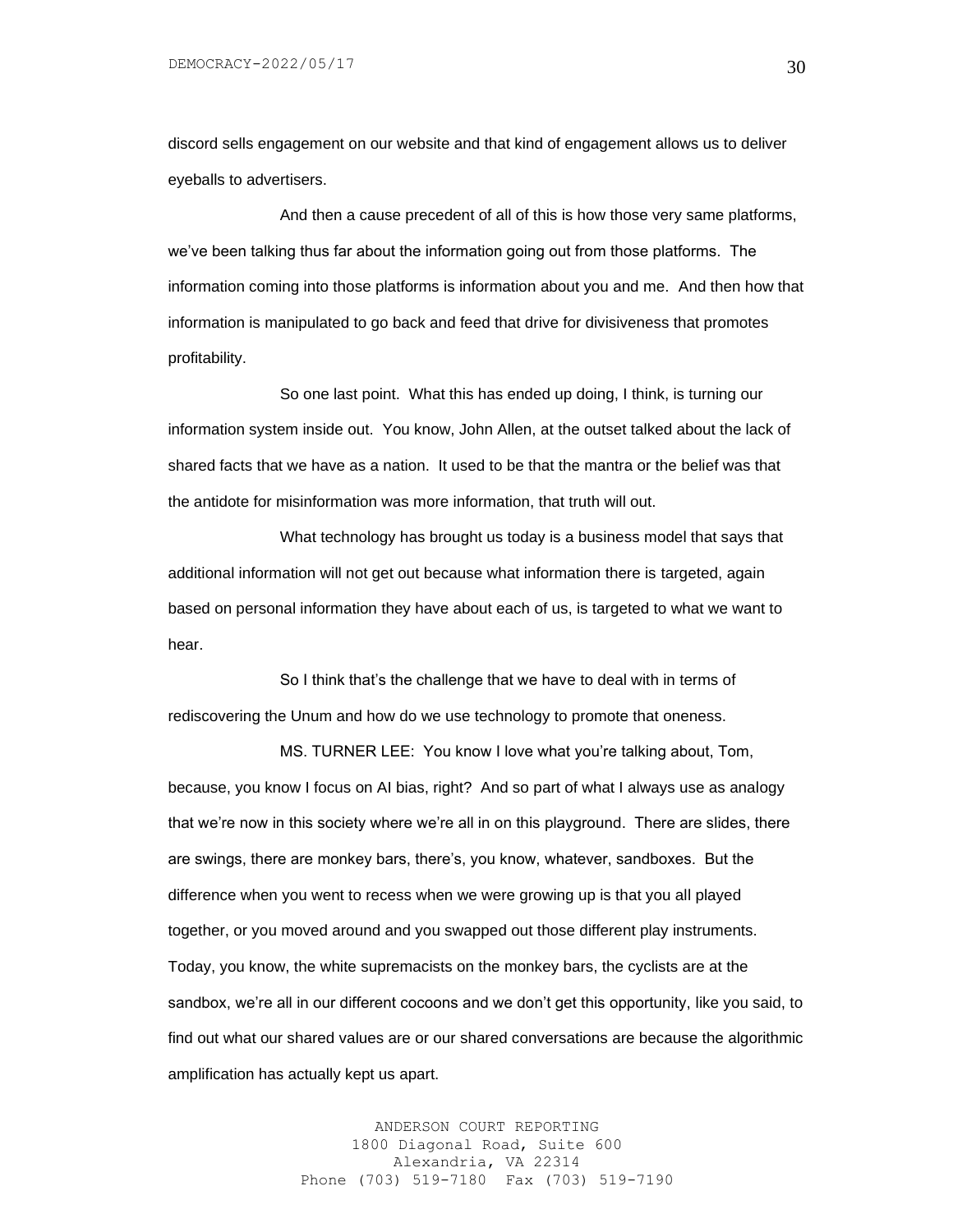I love, I'm going to pick up on what you talked about because it really touched me from the standpoint of why and how we got here over the last few decades.

Jessica, I want to pivot to you though because as we think about the growth and what Tom said, like how we've actually gotten to the space we're now a profitable enterprise, but also in sort of the way the technology is designed itself to parse out our press and our voice. How does this impact, you know, global challenges, or even national security concerns?

I would think that anybody who's looking at the way that we have handled this information and disinformation would think that we're a complete wreck in the United States when it comes to trying to get to a space of safety, you know, and that puts us at some vulnerability I would assume, with other countries.

So speak a little bit about those implications as well.

MS. BRANDT: Sure, happily. And thanks so much for having me.

Yeah, I mean to sort of situate this in the context of geopolitics and national security I'd say, you know, I think liberal democracies are facing what I describe as a persistent competition in the information domain. Where authoritarian challengers have recognized and are actively exploiting certain sort of T asymmetries.

You know, in particular, you know, Russia and China, I think recognize that open information environment. You know I think they confer tremendous long-term advantages on democratic societies, but they create certain inherent vulnerabilities, you know, in the short term. And so, you know, outside actors can at very low cost and, you know, with possible deniability, inject themselves in and try to influence domestic discourse. And efforts to foreclose that activity, you know, really bump up against rights to expression.

You know, where autocratic states on the other hand, they really, you know, they often sort of control their own information environments quite tightly which I think in the near term affords them a degree of unity.

You know, Russia and China, in particular, can sort of freely exploit Western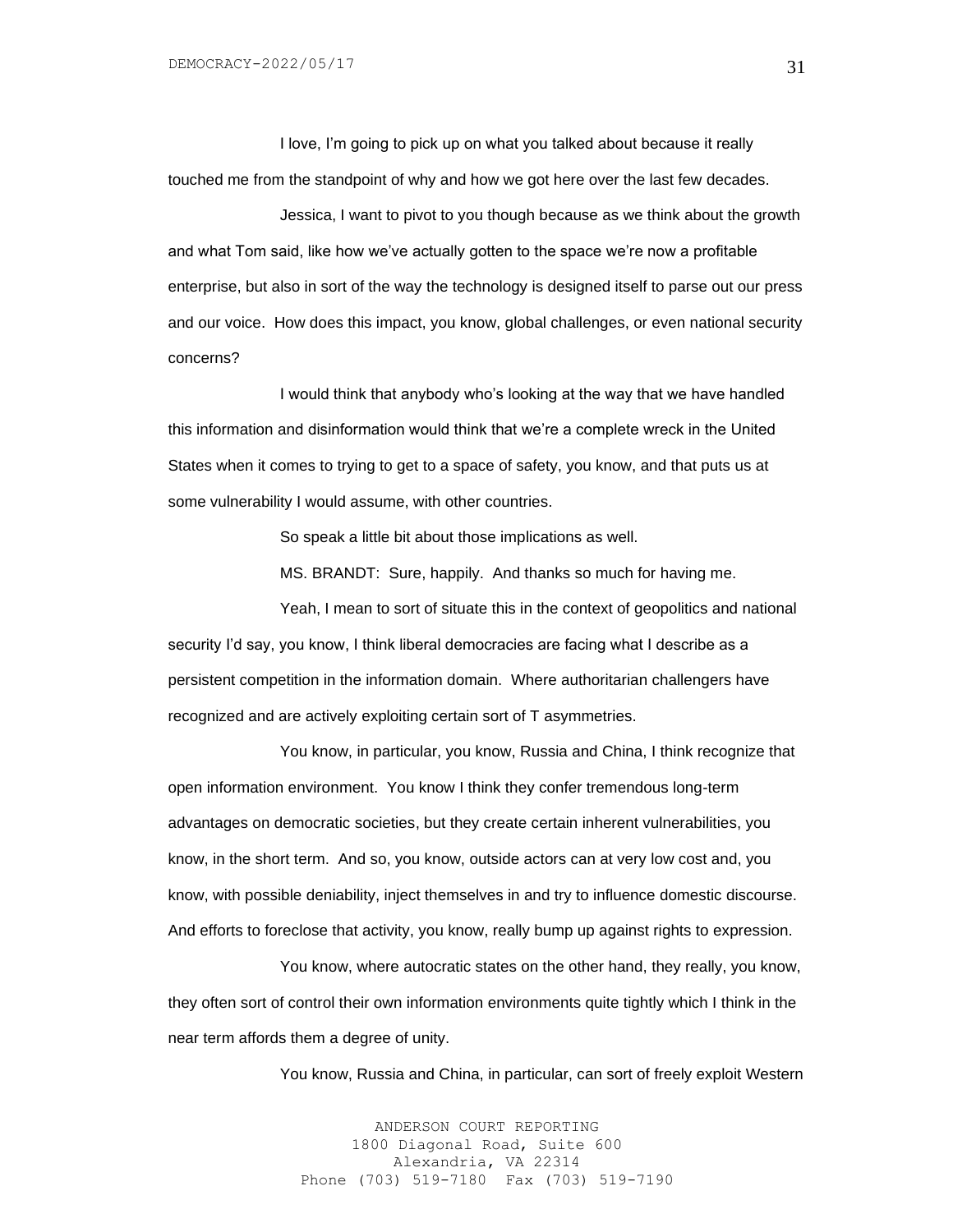social media platforms without worrying about commercial damage to those companies. And they can also, you know, use deception with relative impunity because there are virtually no normative constraints on lying in those little systems.

And so where I think democracy really depends on the idea that truth is knowable and that citizens can discern it and use it as a basis for self-government, you know, autocrats really have no such need for a healthy information system and to thrive and in fact benefit from widespread, you know, skepticism and that the truth exists at all.

And I think democracies have been slow to recognize the nature of this contact and to really develop a strategy of pushback.

MS. TURNER LEE: Wow. Thank you for that. Because it's so scary as I think about what you just said, and again, thinking what, you know, relating that to what Tom said, that perhaps, you know, Tom, you might have remembered years ago when Reed Hundt, chairman of the FCC, talked about the public square. You know, it seems like we wanted to use technology to develop the public square but now the public square doesn't look anything like the people, the populous, in a more truthful way where you have, like you said, those voices that sort of infuse the marketplace but you can discern the truth somewhere in there.

And, Quinta, you can tell that I'm quite emotional, like John Allen was because we just saw misinformation lead to the racial massacre of 10 people in Buffalo. People who look like me, who were just shopping on a day. You know, my mother could have been that person if we lived in Buffalo, could happen anywhere, it's just very disturbing that much of that was based on this great replacement theory which as some have, who follow white supremacist movement, have seen them usually being something that was coupled by itself in a vacuum but the use of technology, as Tom has indicated, has allowed it to be a greater discourse.

And it's also placed out there with the governor of New York just put out, that somebody's gotta be accountable for this. So your work, you've looked at the liability

> ANDERSON COURT REPORTING 1800 Diagonal Road, Suite 600 Alexandria, VA 22314 Phone (703) 519-7180 Fax (703) 519-7190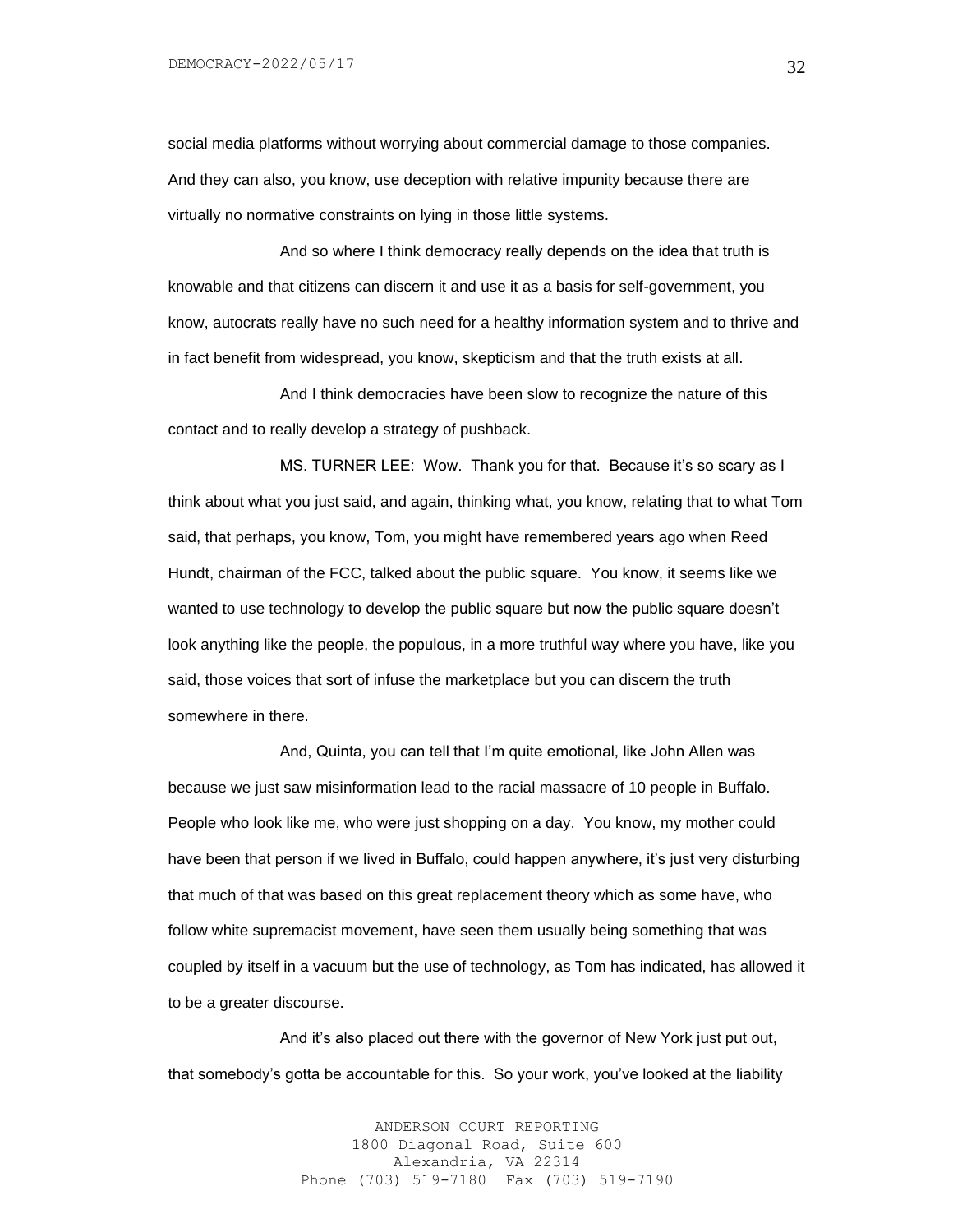structures of Section 230. I love for people who are not aware of that for you to kind of explain that as well to people. But, you know, is that enough? Because what we're actually seeing is misinformation/disinformation that is lending itself to the incitement of violence in very, very radical ways.

And it's also creating, you know, this ideological truth that lend themselves to the type of this devastating consequences.

So talk to us a little bit about Section 230, liability, has your thought changed in the last 24 hours on how we should actually be, you know, really negotiating the types of protection that tech companies need to have in these instances.

MS. JURECIC: Thank you so much, Nicol. Yeah, I think it's important to acknowledge that we're having this conversation in a particularly heavy moment.

So as you said, I'll give a brief overview for those who aren't familiar. Section 230 is the Communications Decency Act which has been in the news a great deal recently. Shields technology platforms from liability for third party content on their services. It also provides them with the legal leeway to remove things if they so choose.

So the example I usually give is, you know, if I tweet something defamatory about you, Nicol, on Twitter, you could sue me, but you can't sue Twitter. And Twitter also has the legal right to take that tweet down if it so chooses.

There has obviously been a great deal of discussion around Section 230 reform in recent years. I think as a result on both the political left and the right of dissatisfaction with the state of civic discourse, the state of the Internet.

I actually think, unfortunately, that this weekend's shooting is a good example of how the limitations of discussing Section 230 in this way. I absolutely agree, Nicol, I think it's impossible to disentangle the shooting from the Internet and from how information travels. We saw, for example, how the document that the shooter posted, the video that he took while he was carrying out the actual events, have really spread across the Internet despite plans by technology companies to try to, you know, act in advance to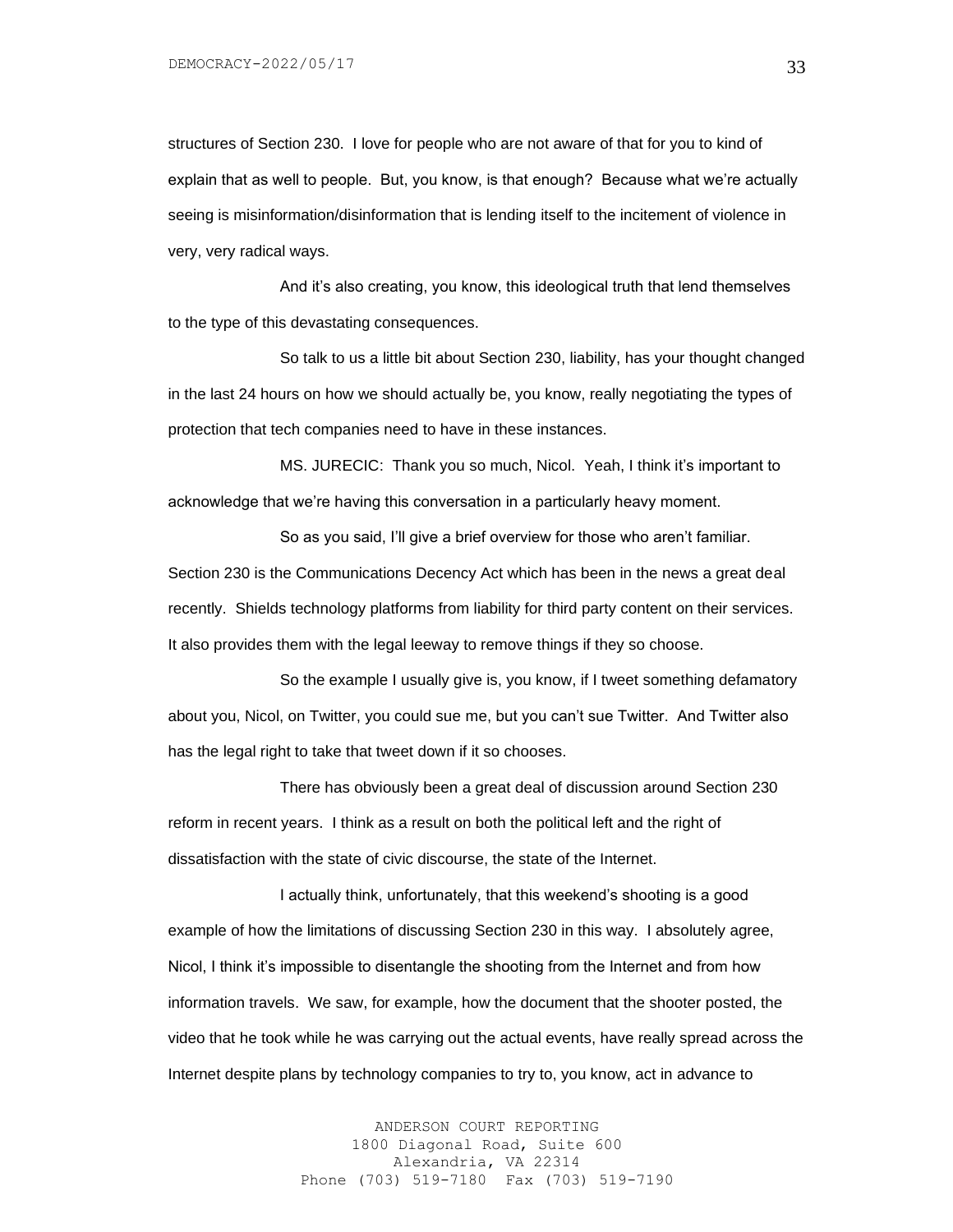prepare to take such things like that down after the Christchurch shooting in which something similar happened.

And I think that there's definitely plenty of room for criticism in how big platforms have really failed resoundingly to remove that material. Also, as you say, you know, I think it's impossible to ignore that we're at a point where it's very easy for a person to access that kind of information online and become, you know, fall down that rabbit hole of really hateful and ugly thinking and become radicalized because information is so widely available.

At the same time I want to give two sort of complicating factors here which I think are important to keep in mind. So one is when we think about Section 230, as I said at the beginning, Section 230 also gives platforms the ability to take things down. And so, you know, when we think about, you know, that manifesto, that video, that's not something that we want widely available.

And I think it is important that, you know, platforms like Twitter, Facebook, You Tube, Twitch, acted quickly, you know. They could be doing better but they're acting as well as they seem to be able to at the time, to take that material down.

And I also want to point to, viewers may be familiar with this. Texas law HB-20 that was allowed to go into effect by the Fifth Circuit, U.S. Court of Appeals for the Fifth Circuit recently. I think there's a lot of lack of clarity about whether or not, if that law is in effect, whether or not it would allow platforms to take content like this down. It might, it might not.

And now there is some complicated legal questions about how that law interacts with Section 230. But I think that that ambiguity is a really good reminder that, you know, in many ways I would say that platforms do not have enough accountability for what they allow to go on. But in other ways, that shield from liability allows them to take action in ways that are actually extremely important even if I would completely agree they are not doing enough.

> ANDERSON COURT REPORTING 1800 Diagonal Road, Suite 600 Alexandria, VA 22314 Phone (703) 519-7180 Fax (703) 519-7190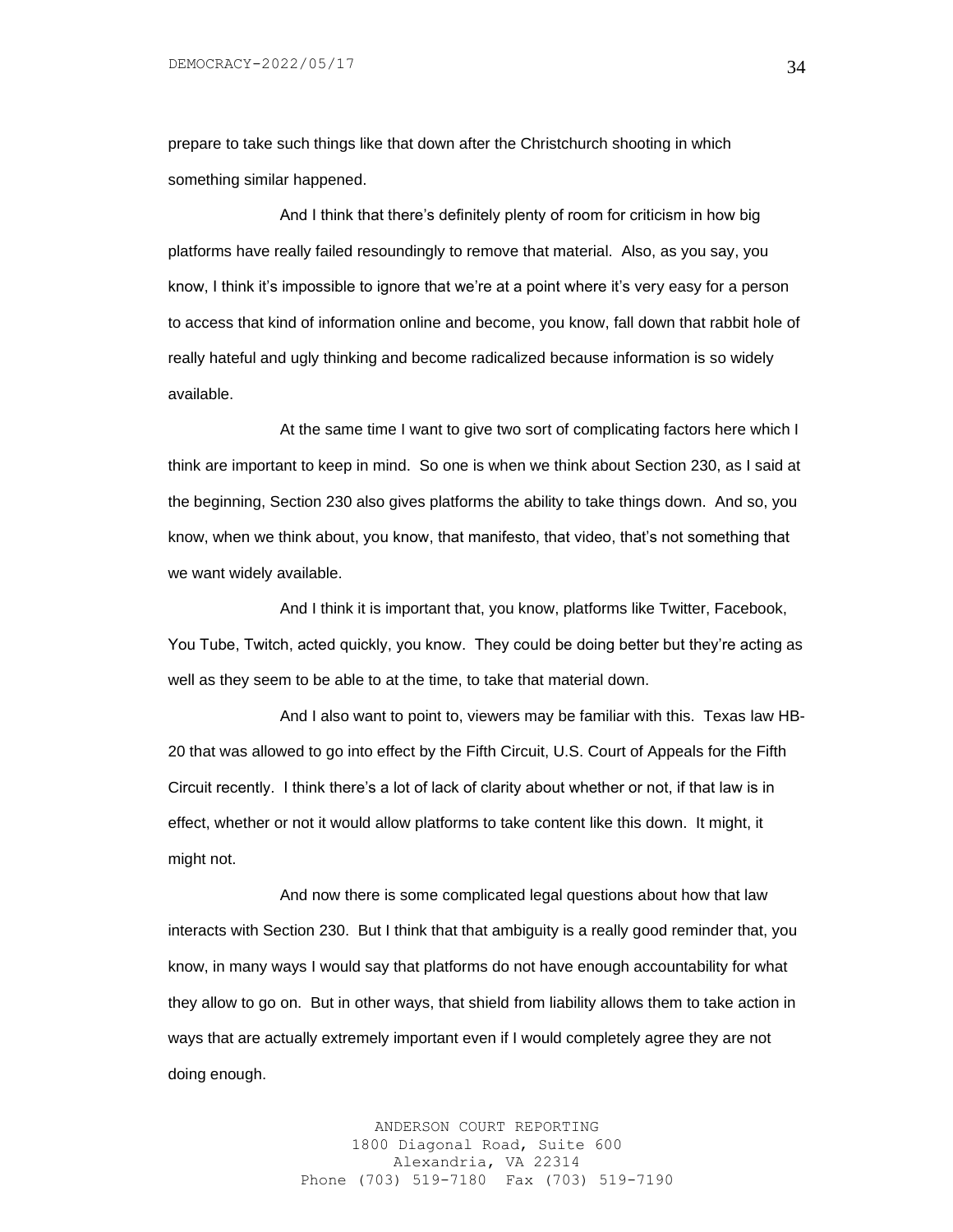And one final point that I also think is worth keeping in mind here, you know, when we talk about disinformation and misinformation, I think we often talk about it in the context of the Internet. And there's a reason for that as we've all spoken so far. But at the same time, you know, I think the most prominent advocate of the replacement theory, and in the New York Times went into this in a really excellent series that I'd encourage viewers to read, is Tucker Carlson, who has the Primetime slot on Fox News.

So should we be concerned, and should we be thinking more about how misinformation, falsehoods, hatreds, travel online? Absolutely, yes. But I think it is, you know, you asked at the beginning, Nicol, to Tom, why are we still discussing this, why is this still such a problem. And I think the fact that, you know, it's not just the dregs of the Internet or unmoderated corners online where these things are being discussed and spread, it's Primetime every night, really drives home just how difficult a problem this is.

MS. TURNER LEE: Well look, I asked that question of Tom rhetorically because, listen, I mean let's just be straight here, I'm a sociologist. We're dealing with some of these domestic terrorism acts because we still have been coming out of, you know, values for this country that is still based on many of these things.

I agree with you, it's not just this, you know, replacement theory, but it's also the attack on critical race theory. It goes back deeper than this, right?

But, Tom, what's so interesting about, you know, this misinformation pieces, you know, when you were with the Federal Communication Commission, this is an area that I know you dabbled into. It's like the erosion, you know, the conflict that exists between the type of First Amendment rights we want in our democracy and then the free press, right, that is independent of the type of profit driven models that maybe drive algorithmic amplification or what Quinta's talking about, you know, this type of tribalism that both you and Jessica and everybody's been talking.

Where are we with this? I mean is this a take of, our press is not independent, that the Tucker Carlsons can even exist, but we need other voices? Like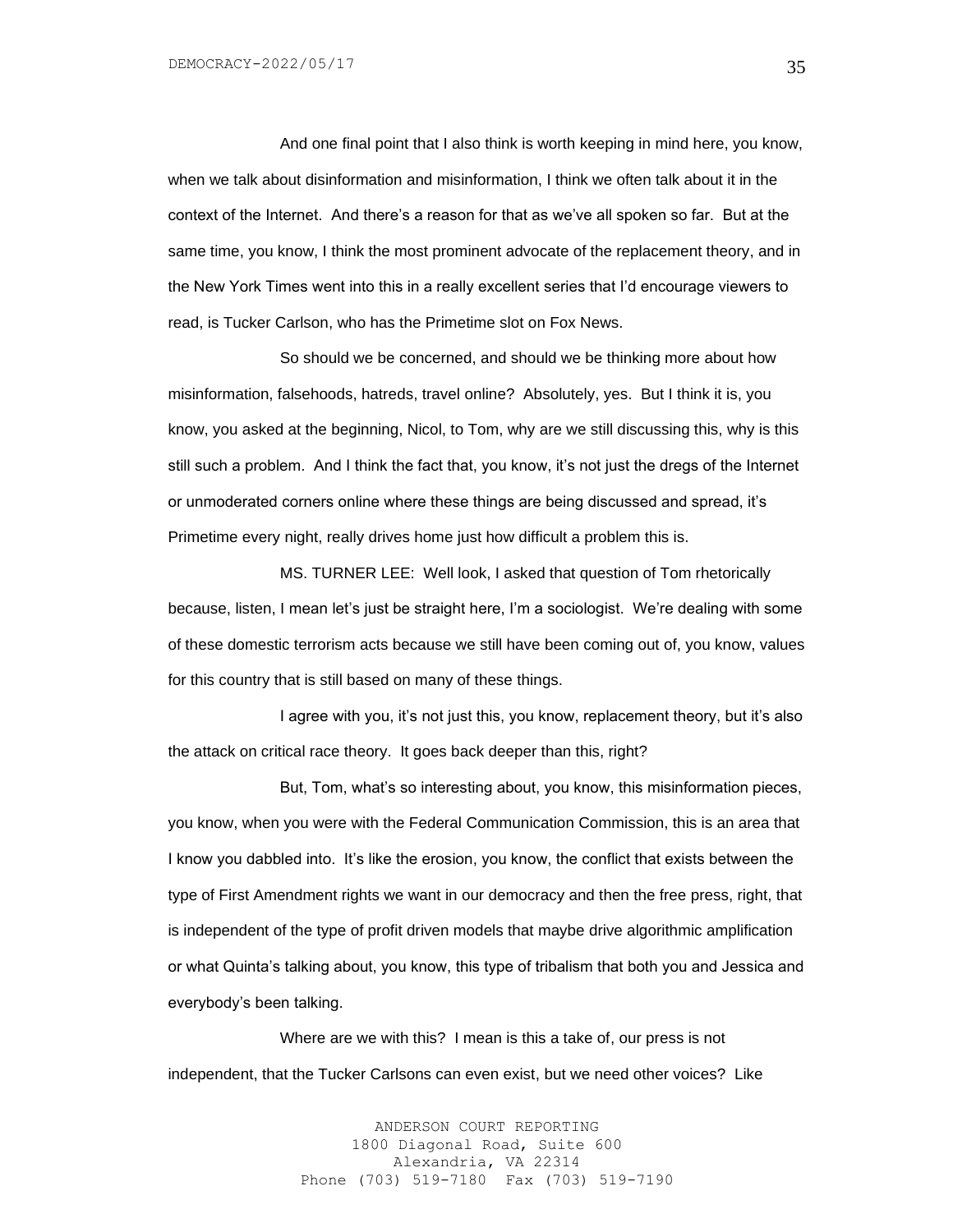where do we stand when we talk about democratic participation and voice?

MR. WHEELER: Well let me pick up where Quinta left off because I thought she made a really good point. You know, I'm not sure we're talking about an erosion of the free press so much as we're talking about the redefinition of media economics, right?

And cable television was the first manifestation of that, right? About how we used to have this homogeneity because at least in terms of video communications because we're all using the airwaves and they were the public airwaves, and they were limited. And then along comes cable TV and there is no limit and all of a sudden, yeah, you get the golf channel but you also get, you know, oh, yeah, and some really extremist kinds of content.

And again I go back to the fact that it's economics that's driving that. But I would also, I keep coming back here. Let's be reminded that this is not our first time at this kind of rodeo. You know, the early political press of the United States of America was gutter press, all right? I mean we begin the 20th Century with yellow journalism, you know, which was how do I tell lies and create fake news in order to sell subscribers, to get subscribers? Oh, wow, there's an economic model that we see again, right?

And so the challenge becomes how do you do that and how do you do that in an environment, how do you overcome that. How do you bring sensitivities and balance in an environment that is protected by the First Amendment, which says that government's activities are constrained but the alternate is that the corporate activities are unconstrained?

And so how do we find a new common ground, back to the same point I was making before, and our challenge in the connected world, in the Internet world, is that we have, really, I think a Venn diagram, if you will. I can't draw it here but let me do three circles that all interrelate here, right?

The first one is, as I mentioned previously, how the companies are suborning our privacy and turning our personal information into their corporate asset. Which then drives the next circle, if you will, which is market concentration, which is if I control this asset of the 21st Century, which is information, then I can control the markets. And that

> ANDERSON COURT REPORTING 1800 Diagonal Road, Suite 600 Alexandria, VA 22314 Phone (703) 519-7180 Fax (703) 519-7190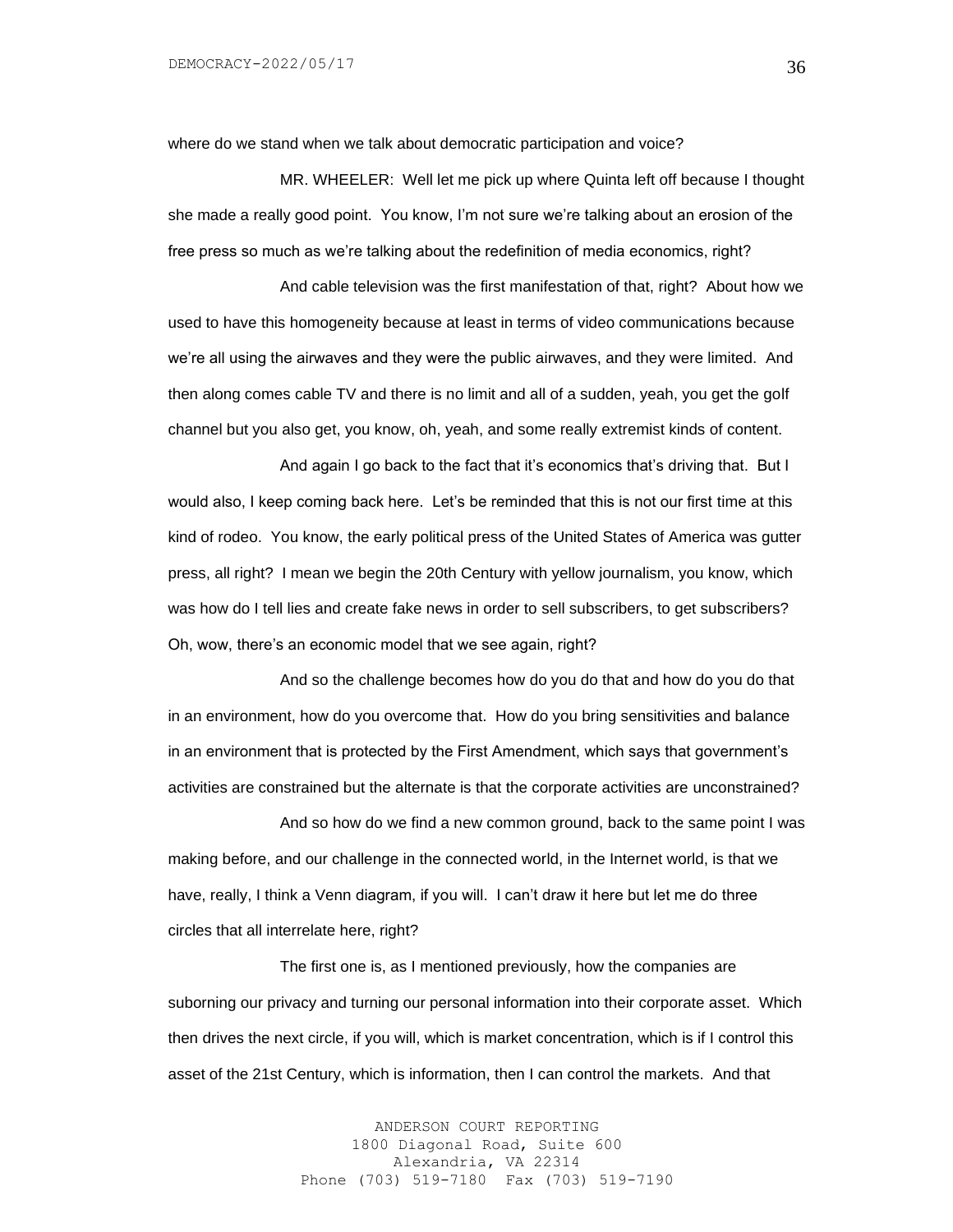drives the third circle down here, which is what information is going out across those vehicles and at the intersection in the middle. You get an explosion.

You know, you get targeted information based on the private data that you yourself had swiped, if you will, that is turned around and sold for profit that then drives your reaction that starts the whole thing again.

And so I think that if we are going to deal with this challenge, we've gotta deal with all three parts, all three circles. We've got to say how do we get privacy by design, how do we get competition by design, and how do we have truth by design?

And the problem is, you can nibble away at any one of them but it's where all three of them come together that the greatest challenge exists, and you can't get to that point unless you deal with all of them.

MS. TURNER LEE: Wow. I like the way you do constructive ads to tell you the truth. Is this what your book is about, Tom, that's coming out?

MR. WHEELER: And there's a new book coming out with the steps.

MS. TURNER LEE: Yeah. I love the way you've actually reconstructed it, right, because, you know. Jessica, I want to bring you in. And again for those of you who are watching, please send your questions to [Events@Brookings.edu](mailto:Events@Brookings.edu) or tweet at the TaubmanForum.

It's so interesting what Tom said, right? Because it can actually have an opportunity, or it can be very perilous. So you take what's going on in the Russia/Ukraine conflict, and to a certain extent, you know, the Ukrainian president has sort of used this to really gain the empathy that we all have had as to what's going on there. And we've seen the Russians use it in ways that could be considered, you know, empathetic to their cause but also propaganda.

And so how do you balance that? And if the United States, because we don't have any norms in this, or shared values around this, are we not really taking leadership on this? You know, like in your work, what do we do with it? Because I think

> ANDERSON COURT REPORTING 1800 Diagonal Road, Suite 600 Alexandria, VA 22314 Phone (703) 519-7180 Fax (703) 519-7190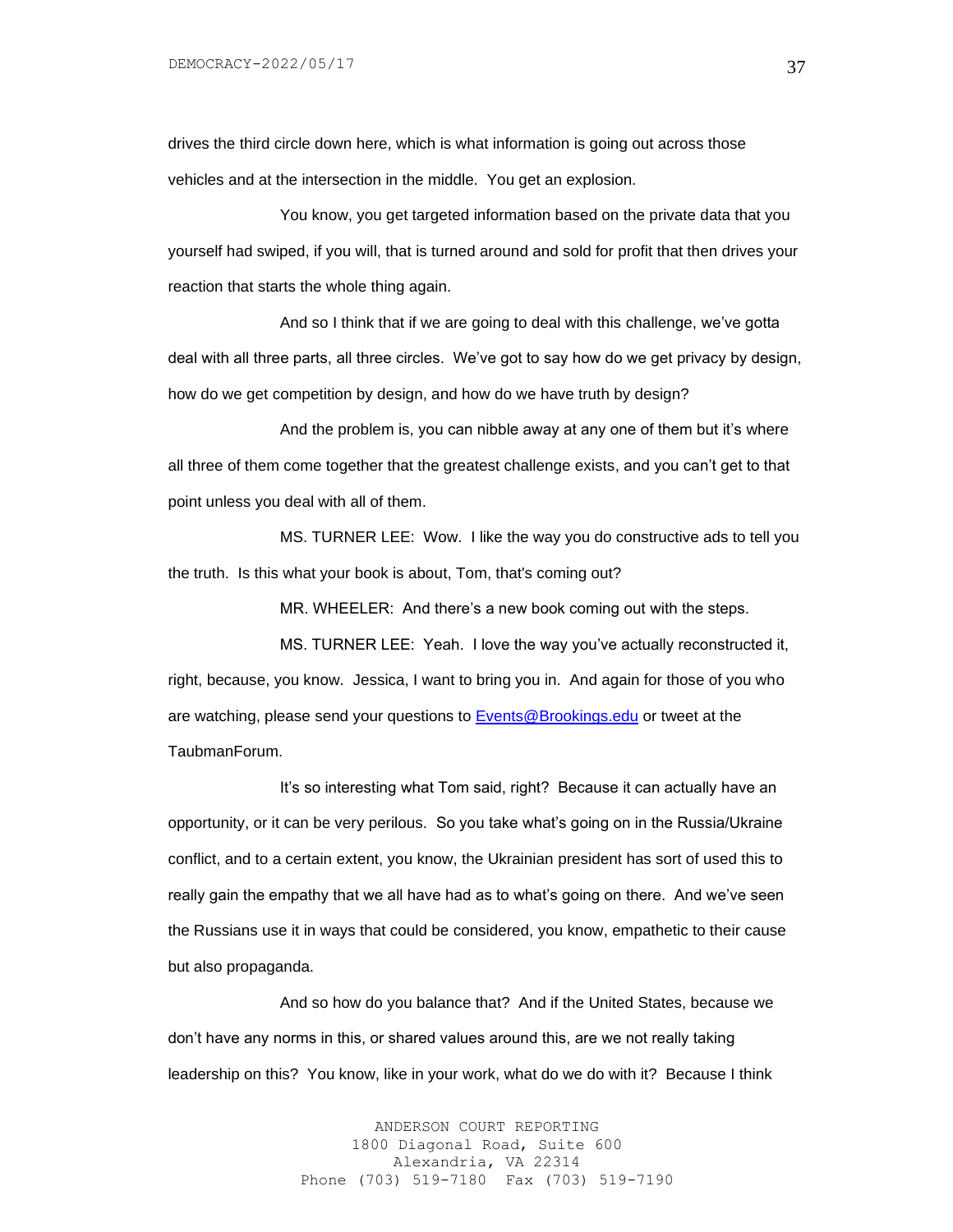that's again the opportunity/perilous side of technology in the end.

MS. BRANDT: Yeah, sure. Well let me just say maybe a word about what I think leadership will look like. You know, because, you know, I think rather than taking a reactive and sort of tit for tat approach to pushing back on, in particular in this case Russia, but also China, you know, activities in the information space, tempting though that may be, I think, you know, that leads us down the wrong pathway because Russia and China are choosing these tools because, as I mentioned, you know, they draw on certain asymmetries where the advantage rebounds to them.

And so, you know, competition is about the pursuit and use of advantages. And what we need to do is, you know, do an audit of our own service strengths. And we have many, you know, so I think in order to push back we're going to want to reset the competition onto a playing field that is, you know, to our advantage rather than, you know, terrain at which we are, at least in the near term, disadvantaged.

So I guess that's going to require some activities in the information space but it's also going to require thinking, you know, beyond the information space.

You know, I'd say within the information space, the first thing we need to do is seize the initiative, harvesting truthful information, you know, to defend our interests and the integrity of the information space. So, you know, we have this sort of what we've called the persistent engagement approach that we applied to cyberspace. I think we should carry it into the information domain.

And I actually think our government has done quite well in the context of the Ukraine crisis. I mean, together with London, Washington made an extraordinary series of intelligence disclosures that I really think help set the frame through which, you know, many people around the world understand what's happening in Ukraine. That is a markedly different approach than we saw in 2014, and it's not that our government didn't know what was happening in 2014, but it didn't communicate with allies, and it certainly didn't communicate with publics around the world.

> ANDERSON COURT REPORTING 1800 Diagonal Road, Suite 600 Alexandria, VA 22314 Phone (703) 519-7180 Fax (703) 519-7190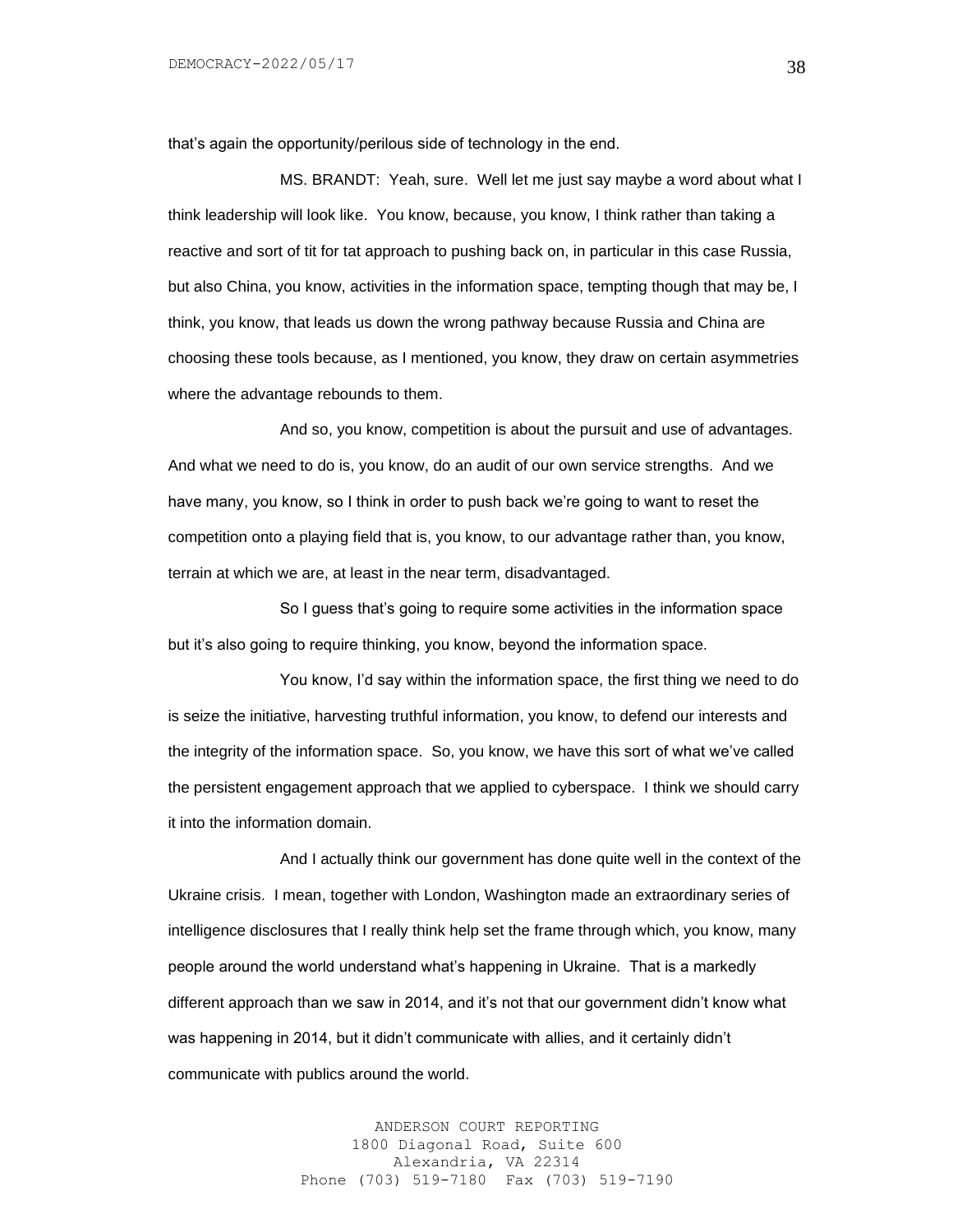You know, I think that those disclosures really, you know, I think they bound our life together, they made it harder for fence-sitters to fence-sit, I think they really, you know, increased the public appetite for a much stronger response here in the United States and in Europe.

Again, I think they really, you know, set the frame through which people are now interpreting new information, right? So Russia, aggressor, and Ukraine, defender, and, you know, it's not that it's completely forestalled, you know, Putin's ability to carry out, you know, disinformation operations but it's made it harder to kind of push that rock up a hill.

You know I think the second thing we need to do in the information space is to uphold the freedom of information worldwide because it's the right thing to do but also because it puts autocrats on the back foot. I mean fundamentally their fragility is to open information and so, you know, I think we need a strategy for encouraging if we were, you know, gesturing at I think, Nicol, investments in independent and local media, you know, here at home but also in, you know, closed and increasingly closing spaces, because robust civil societies and news ecosystems which, of course, are interlinked, you know, really I think speaks truth to power and keeps citizens informed.

And then I think if we use like the diplomatic, economic, financial, and other tools, you know, that are available to us in other domains to do things like we did in 2018 when we just took the IRA offline for a couple of days around the 2018 midterms or in 2020 when we, you know, used it to fend, you know, hunt forward capacity.

So using our cyber capacity again where appropriate and then, you know, within authorities, existing authorities, to make it harder for perpetrators of info ops, you know, to carry them out. And then, you know, using the centrality of our financial markets to, you know, to punish and, you know, through sanctions, those who carry out such operations.

That's just a couple of ideas, but that's sort of how I would think about, you know, what a strategy should look like.

MS. TURNER LEE: You know, I think you're on the right track, right?

ANDERSON COURT REPORTING 1800 Diagonal Road, Suite 600 Alexandria, VA 22314 Phone (703) 519-7180 Fax (703) 519-7190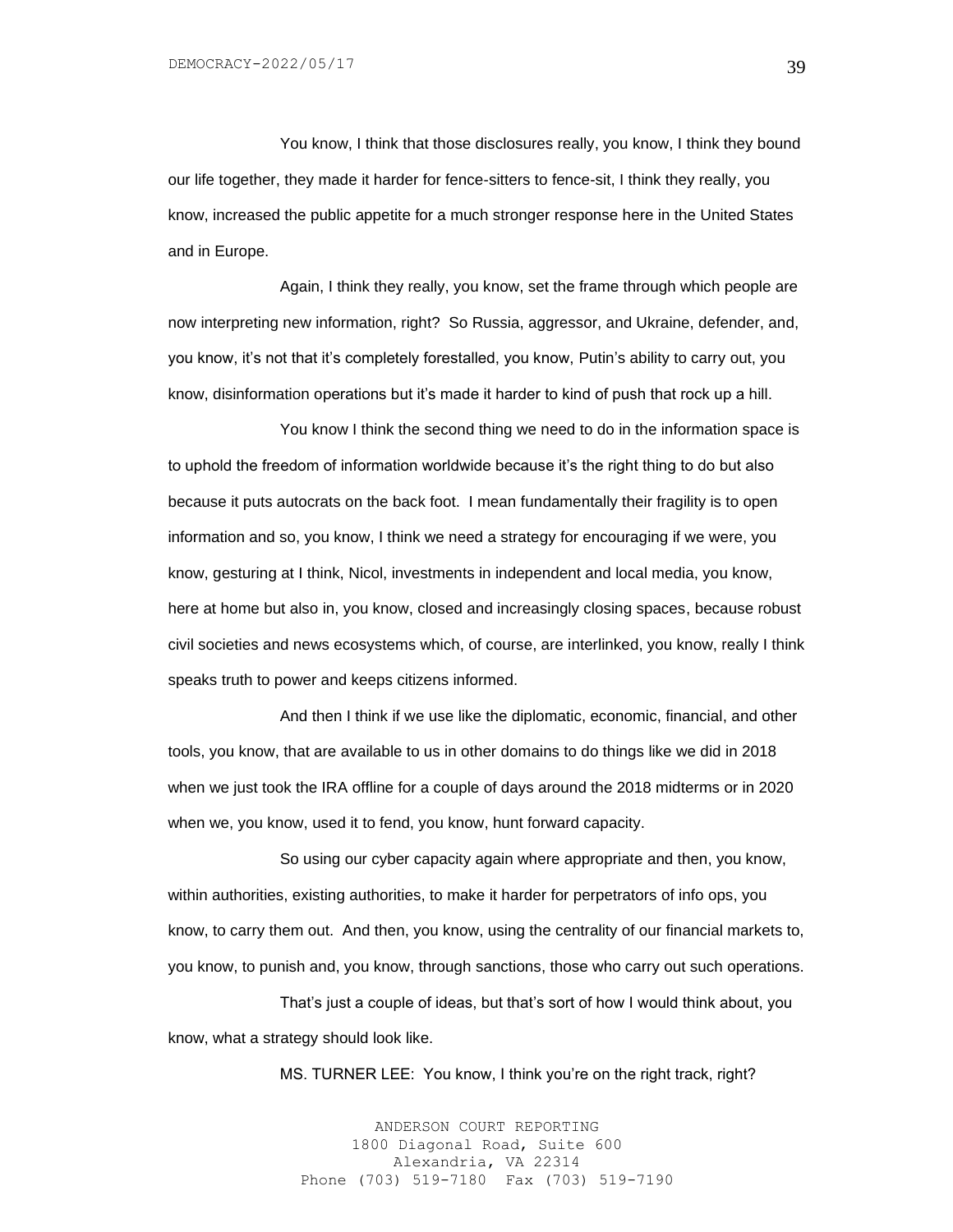Because I think the challenge that we're having is the same way that, you know, people like President Allen have tried to put out domestic terrorism what, two or three years ago in terms of white supremacy. We can't seem to get, I think it's the United States' common language and become a leader in this space because we're still dealing with our own issues, like Tom would say. Like we still have to deal with these other issues, which, Quinta, questions are coming in, I know I'll get to the questions, but I want to go one more round with a couple questions I have.

But I do want to go back to you, going back to Tom's unpacking of this diagram. You made this remark that said, you know, if people wanted, if companies wanted to take down stuff they could. But that's really been central to this debate as well, which is content moderation strategy. It's no secret, even though he said I'm waiting a while to see how the box and the spam accounts work. But people who are billionaires like Elon Musk, want to purchase these public squares.

How is that going to impact some of the debates that we're actually having on content moderation that feed into more democratic online platforms and systems, and what's the danger if we begin to actually do what Tom says, place more capitalist pressure on these platforms to actually, you know, be open and free and honest?

MS. JURECIC: Right. I think it's notable, you know, that Musk sort of came into this conversation about purchasing Twitter, saying he wanted to return the platform to its free speech roots and then almost immediately seemed to kind of backpedal whether or not he realized that was what he was doing, and acknowledged that there were some things he wouldn't want to un-Twitter.

So there were some remarks the other week where he said that he might want to remove or hide or prevent from amplifying tweets that were in, and these are his words "Wrong and bad." That's pretty vague. And I think it speaks to just how difficult content moderation is, but you can't just take down the bad stuff. Because we all disagree about what constitutes bad. Now there are some things that are unambiguously bad, but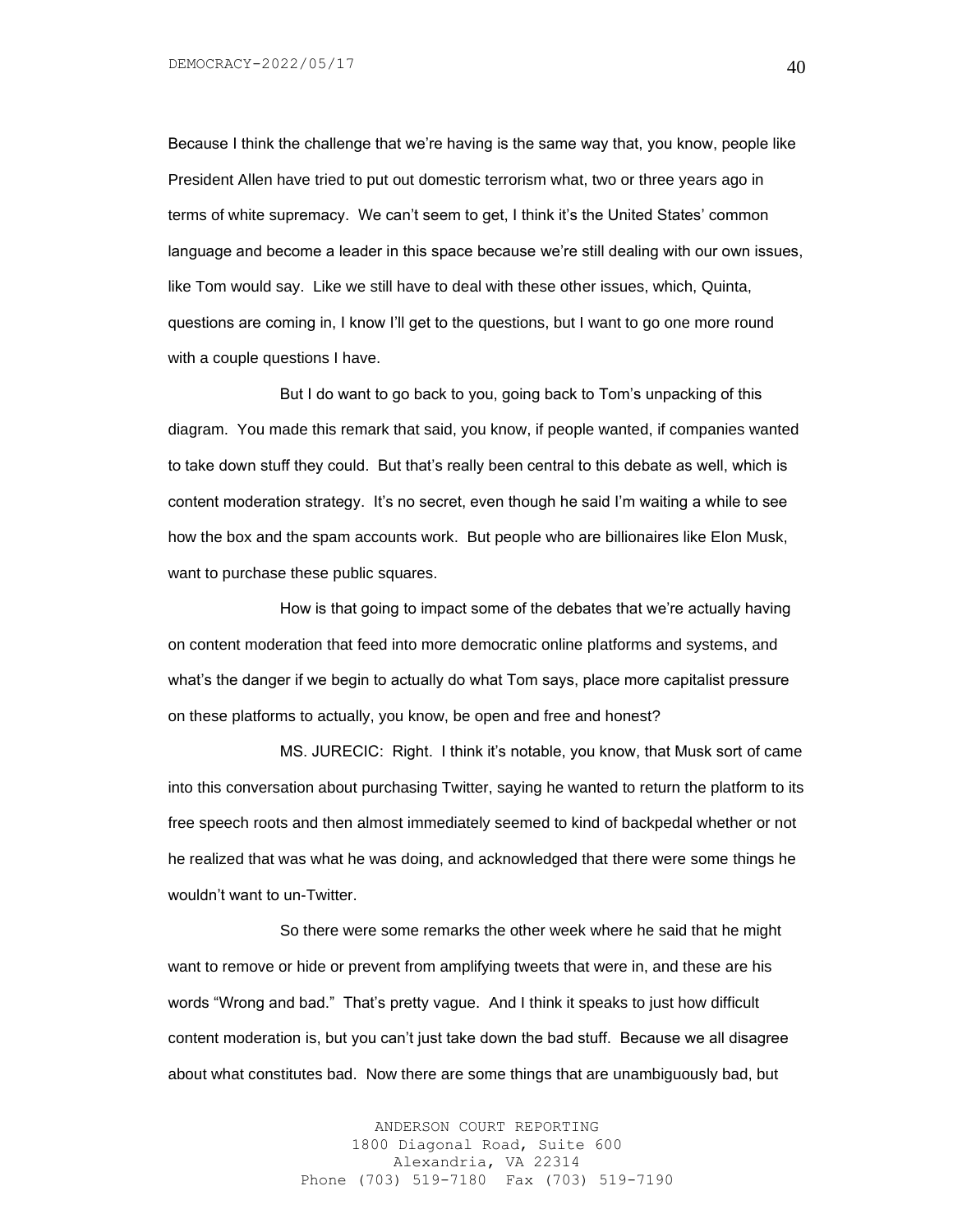there's a lot that we would disagree on. So I think that just points to how difficult this is and how necessary, that Elon Musk seems to be acknowledging that.

But, yes, absolutely, I see your point. And as to Tom's point, I think that, you know, the fact that we have a platform like Twitter which is relatively small as far as these big platforms go, but I think conscious about its weight in terms of influence insofar as it's sort of the home for journalists, myself included, for politicians. It's become a really key gathering space for a number of different communities.

Black Twitter is often pointed to as an example of a sort of vibrant social media community that the platform didn't expect but really took advantage of the space that was opened. And so I think for that reason we often think of Twitter as a public square, which is precisely why people will sometimes become upset when their tweets are hidden or removed because it's, you know, I should be able to say anything in the public square.

At the same time the Musk potential purchase really drives home Tom's point about how, you know, this is a public square in one sense but it's also a square that is owned by a private company. And that private company can change hands. And there is in the same way that, you know, the Twitter can remove video of the Buffalo shooting and the manifesto, there's also nothing that's stopping Elon Musk from purchasing Twitter and saying, you know, I want to remove all tweets that have the letter X in them, or the letter B, or everyone whose first name is Bob, can no longer be on Twitter, right? He has the complete freedom to do that.

And I think the sort of erratic, perhaps, approach that he's been taking to the acquisition really drives home just how dependent we all are on these spaces, on essentially the good will of the private individuals and the private companies who are running them.

I wouldn't say I'm optimistic enough to hope that, you know, some lasting regulation might come out of this that might change that situation, but I do think to your point, Nicol, you're absolutely right that it really drives home just how perilous a situation we're in, just how easily things can change. And for that reason I don't think it's a stable end of state.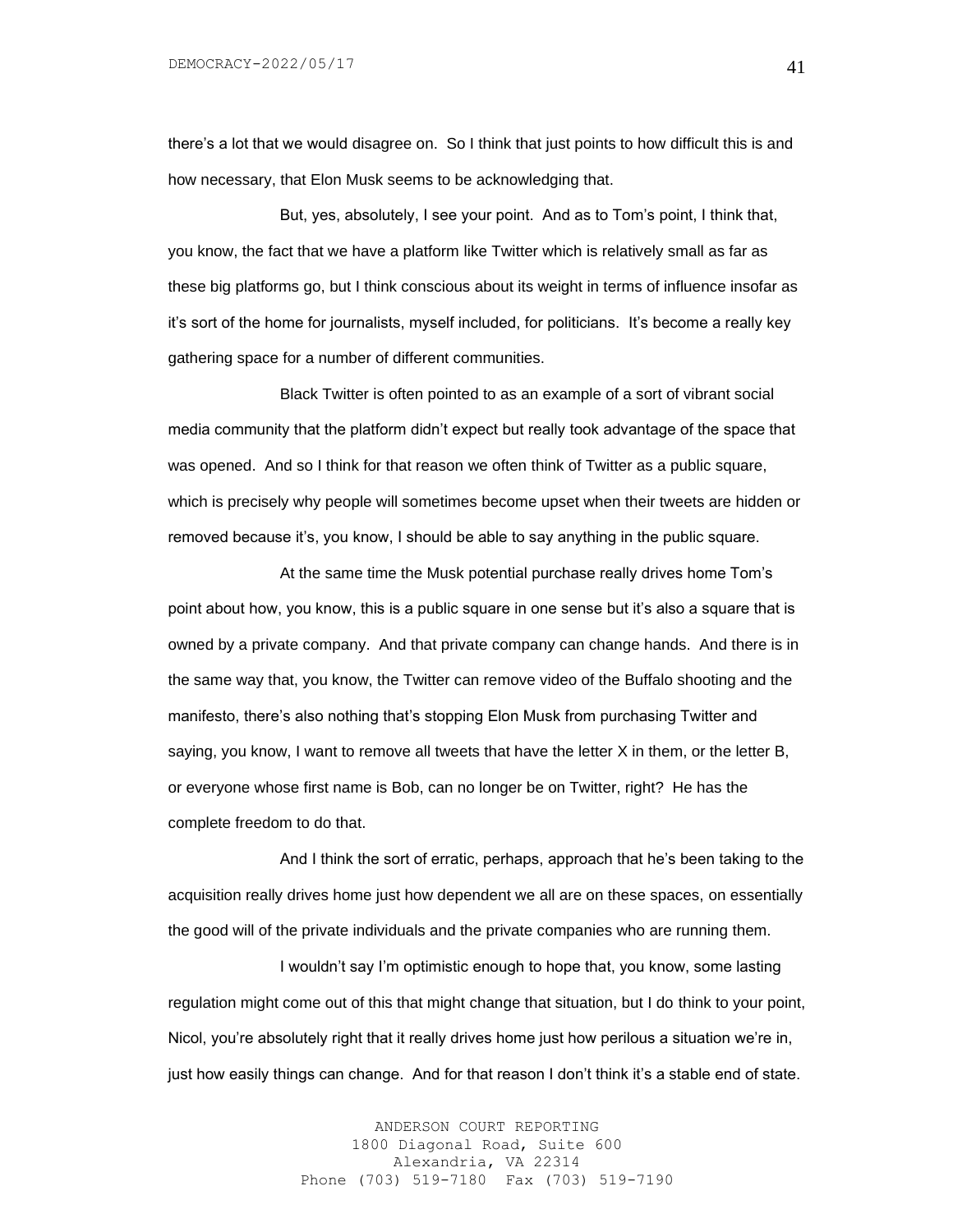It seems like something will have to give one way or another.

MS. TURNER LEE: Which brings me to this question, I'll just throw it open to all of you, and maybe, Tom, I'll start with you. I mean that's part of why we're having this discussion today, right, the threat to democracy. Because it's been so hard to sort of legislate or regulate these things because of potentials that inherent in everything that everyone has said.

So who decides the truth when it's all said and done? Because you need, like Quinta said, you need a platform that extends beyond the telephone tree when it comes to civil rights, and you also need a platform that doesn't come out in the wild, wild west with site violence. So who decides, who arbitrates the truth going forward?

MR. WHEELER: Well now we truly are in Philosophy 101.

MS. TURNER LEE: Right. Who makes the final decision?

MR. WHEELER: You know, I want to go back to something that Jessica said. She talked about how autocrats are making the rules internationally. And I would also just add to that, there's two sets of autocrats that are making the online rules. One is international, as you referenced, Jessica. And the second are the corporate autocrats. Because they're making just as autocratic my way or the highway kind of rules as Putin and Jinping and others.

But Jessica talked about how do I put the autocrats on their back foot. Transparency. You know, let's have some understanding of what's going on. How do you, the less arguing about what it is exactly truth and more about putting out information so they can fight about what truth is. Let's have that kind of transparency.

You know, you were talking about Musk. I find it fascinating that I read an article the other day that 20 percent of his 8 million followers are bots. And no wonder he's worried about bots. But how do you have transparency about what's going on in this information that is being manipulated, targeted, and amplified?

And then how do we turn around and say we need to promote, you know,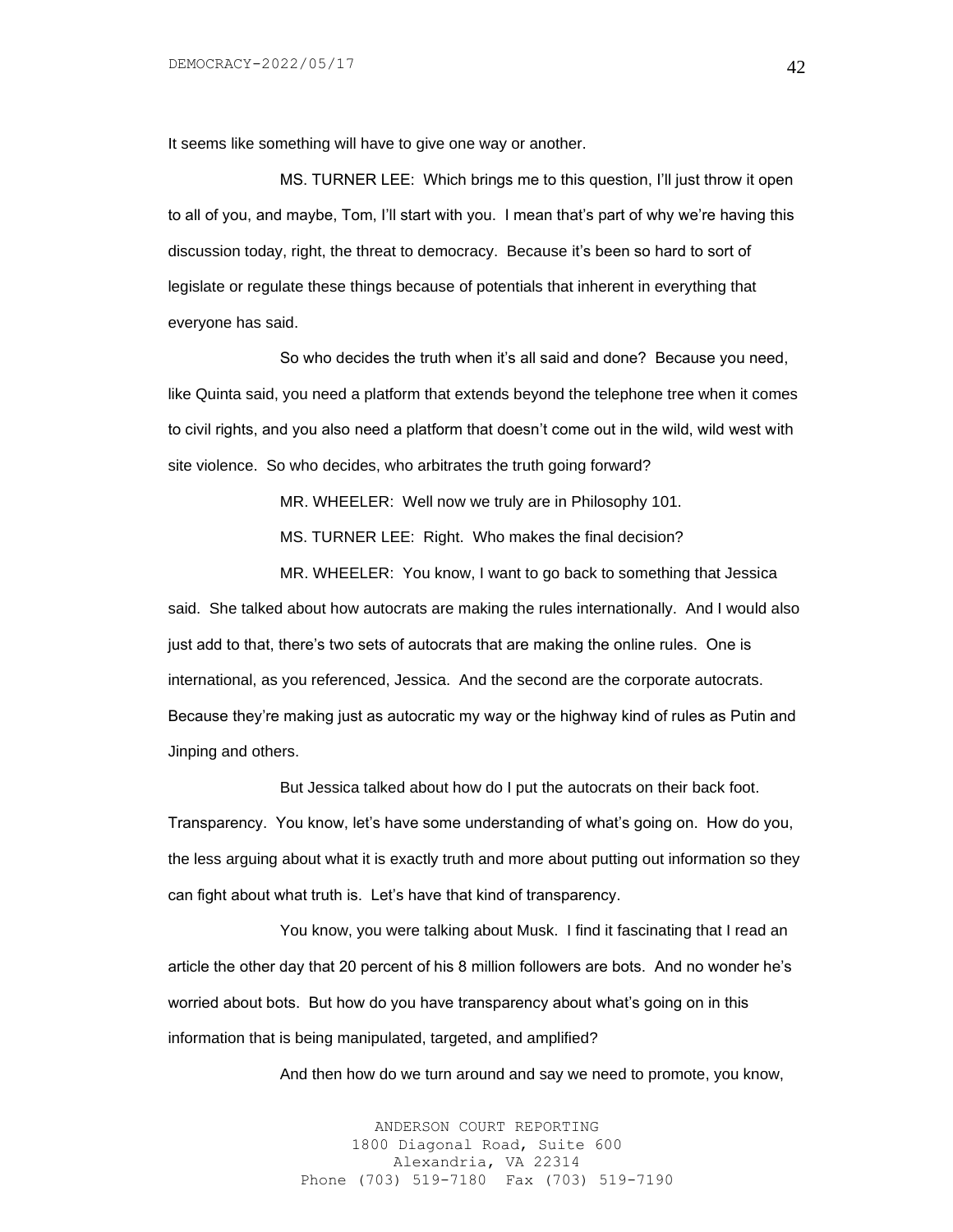volume, need to promote veracity over volume. Because the business models now are all about volume. To get back to Mr. Musk, he said that he has a business plan to increase the revenue, to double the revenue in the next couple of years. And something inside me says I doubt if the key to that business plan is veracity.

MS. TURNER LEE: Jessica, what about you, who decides? Because I mean again you've placed us in this space of international governance, right? And I think as Tom was talking about, a lot of it is based on profits but internationally what we have seen when it comes to misinformation, disinformation, goes back to the previous panel that Darrell moderated, which is electoral integrity.

Who decides is really this question. Tom, I'm standing on the philosophical side because I would actually like to know and then we can get into some policy suggestions and go to these questions. But who decides, Jessica, in terms of your opinion?

MS. BRANDT: Sorry, two years - -

MS. TURNER LEE: I want to tell you, there's always one person on every call now that forgets to unmute the button.

MS. BRANDT: You know no one person or entity, and that is both the strength and vulnerability, you know, that we've been talking about. It hasn't come up in this conversation, but it often does, and I just want to make the pitch to strike faking news as a frame from our lexicon because I think it fundamentally misunderstands the problem.

It's not actually information that's false, you know, sort of verifiably or demonstratively true or false, but information that's polarizing and misleading that is so much of the problem that we face. And I think obviously defining the problem is very important if it shapes how we deal with it.

So, you know, I think some things are properly understood as a content problem. Hate speech, you know, CSAM, these are content problems, and they can be dealt that way. But this information I think really isn't. I mean when I think about what Russia does, it's about, you know, lifting up the most extreme views that already exist in our

> ANDERSON COURT REPORTING 1800 Diagonal Road, Suite 600 Alexandria, VA 22314 Phone (703) 519-7180 Fax (703) 519-7190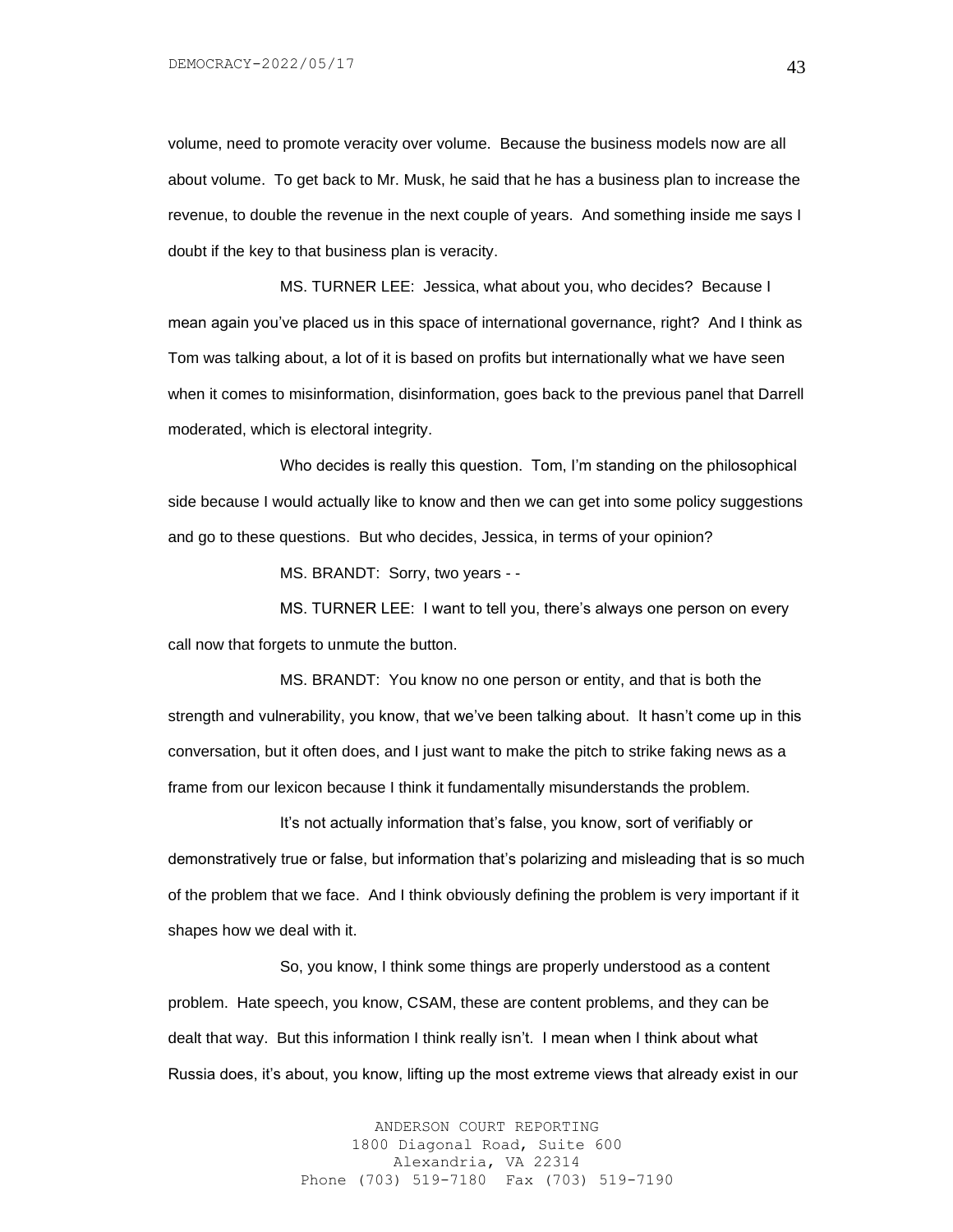societies to try to make them, you know, appear to be more salient.

And so, anyway, I think though pacifists, you know, leads us down, you know, we need platforms to police behavior, which is to know what they do. But legislative efforts that really focus on transparency, as both of my fellow, you know, panelists have emphasized. And then I, you know, approaches like labeling and de-amplification rather than outright bans.

So, you know, I'm no fan of Russian state media. As you can tell, this is what I spend a lot of time looking at and thinking about. But I was really not in favor of European governments asking, you know, Facebook for example, to impose outright bans on that content, you know, no matter who posted it. Especially when there are these other tools in the toolbox that can work. And because I think it sets a really dangerous precedent because many other governments are going to ask many other platforms to take down many other forms of content that they don't like for many other reasons. And so I just think it sets a really, you know, it's a really slippery slope.

And I think we now have a greater sense of exactly what happened in that episode because there was such a civic society outcry in places where, you know, strong civil society exists. You know, but in the very early days what we got was, you know, a tweet from a senior Facebook executive saying we're going to take action, with really no sense of what that action was going to be or why. It was what European government asked you to do what, and what are you doing? Because we really can't, as researchers or policy analysts, you know, figure out how to chart a course forward if we don't understand like what game we're playing. And then just for broader, you know, transparency, you know, reasons it's especially important that we understand what, you know, governments are asking platforms, you know, because these are conversations civil society needs to have a window into, if not a voice.

MS. TURNER LEE: And, Quinta, you know what, I'm going to do a variation of my question. And then for those of you who are watching or about to do your questions, I

> ANDERSON COURT REPORTING 1800 Diagonal Road, Suite 600 Alexandria, VA 22314 Phone (703) 519-7180 Fax (703) 519-7190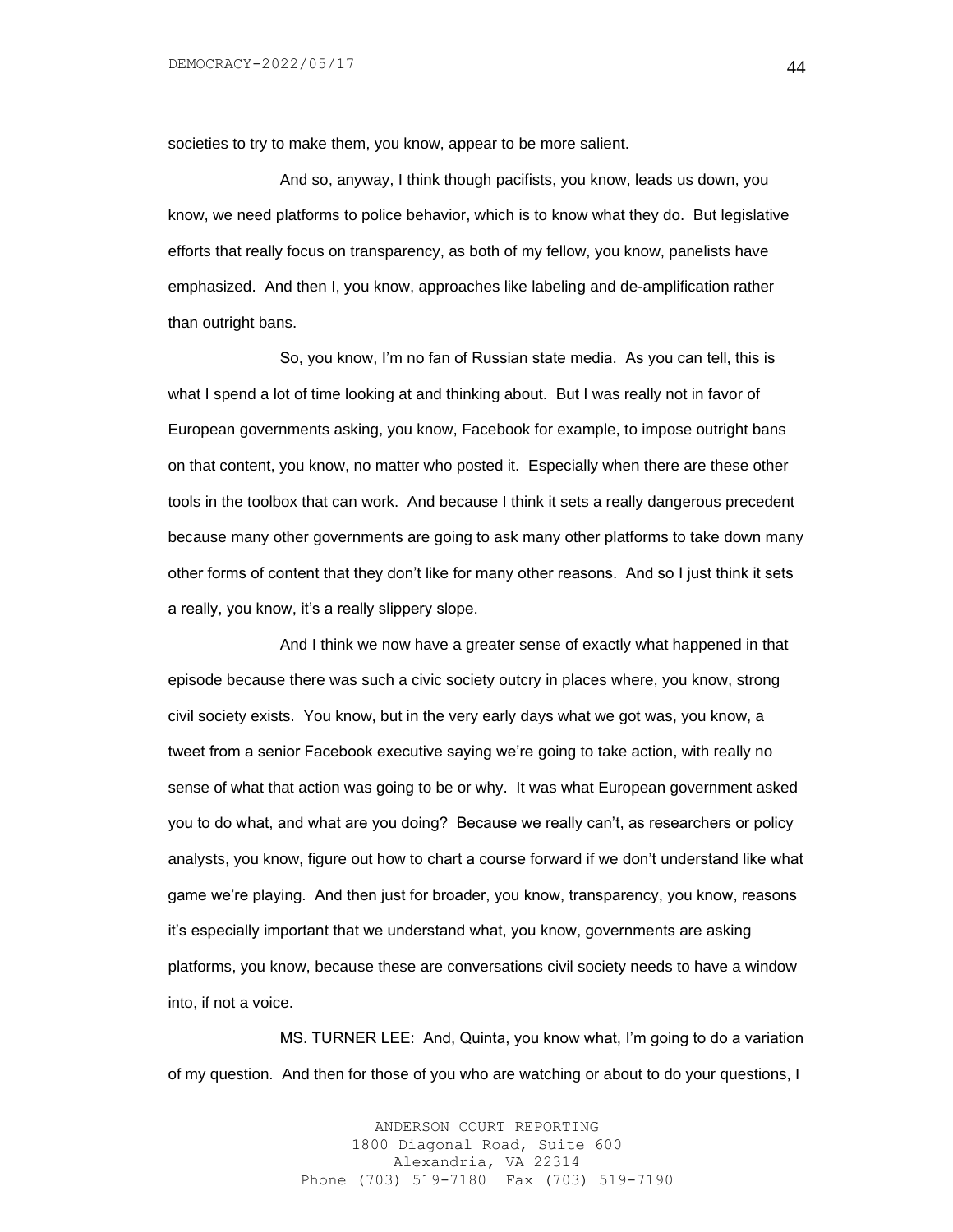got a couple in the Chat, I got some sent previously.

But, Quinta, I want to push you on this, right, because, you know, I think that legislators think that Section 230 or try to find ways for transparency in ads or political advertising has been one of the areas, is actually going to solve a lot of things, right? But there's something about, and again, I'm just very sensitive to what happened in the last 24 to 48 hours, I just have to be honest.

If we think about, and I love the way Jessica put it. This use of terms of like fake news, hate speech, misinformation, disinformation, this sort of all coupled together when they should be disaggregated. But at some point, you know, my mother's spreads fake news, I don't want her to go to jail, right, because she said a story she didn't read. But there's got to be something alongside, maybe Section 230, I mean that allows us to regulate or legislate these other bodies.

Because an informed democracy means that people know, you know, they not only have access to share their views, but they also know that there areas that have been pre-mitigating or settled that are just uncomfortable moments, as Tom said. They're not the unifying source of our democracy, they actually split us apart.

What else can we do besides actually looking to older laws that weren't written for the Internet, to actually put our foot down, at least on hate speech or disinformation and misinformation in ways that are destructive to the democracy?

MS. JURECIC: It's a great question. So first off let me turn to transparency. I'll definitely, I don't think it's enough, but I will add my voice to the chorus of those calling for transparency. There is a law that's been introduced in Congress, the Platform Accountability and Transparency Act, that would allow designated independent researchers access to platform information. Which I think would be a great and really important first step.

Because among other things, you know, part of the difficulty with these huge platforms is there are all kinds of, you know, tweaks that you can make that people can respond to in many different ways. And it's really hard to know what will work, you know,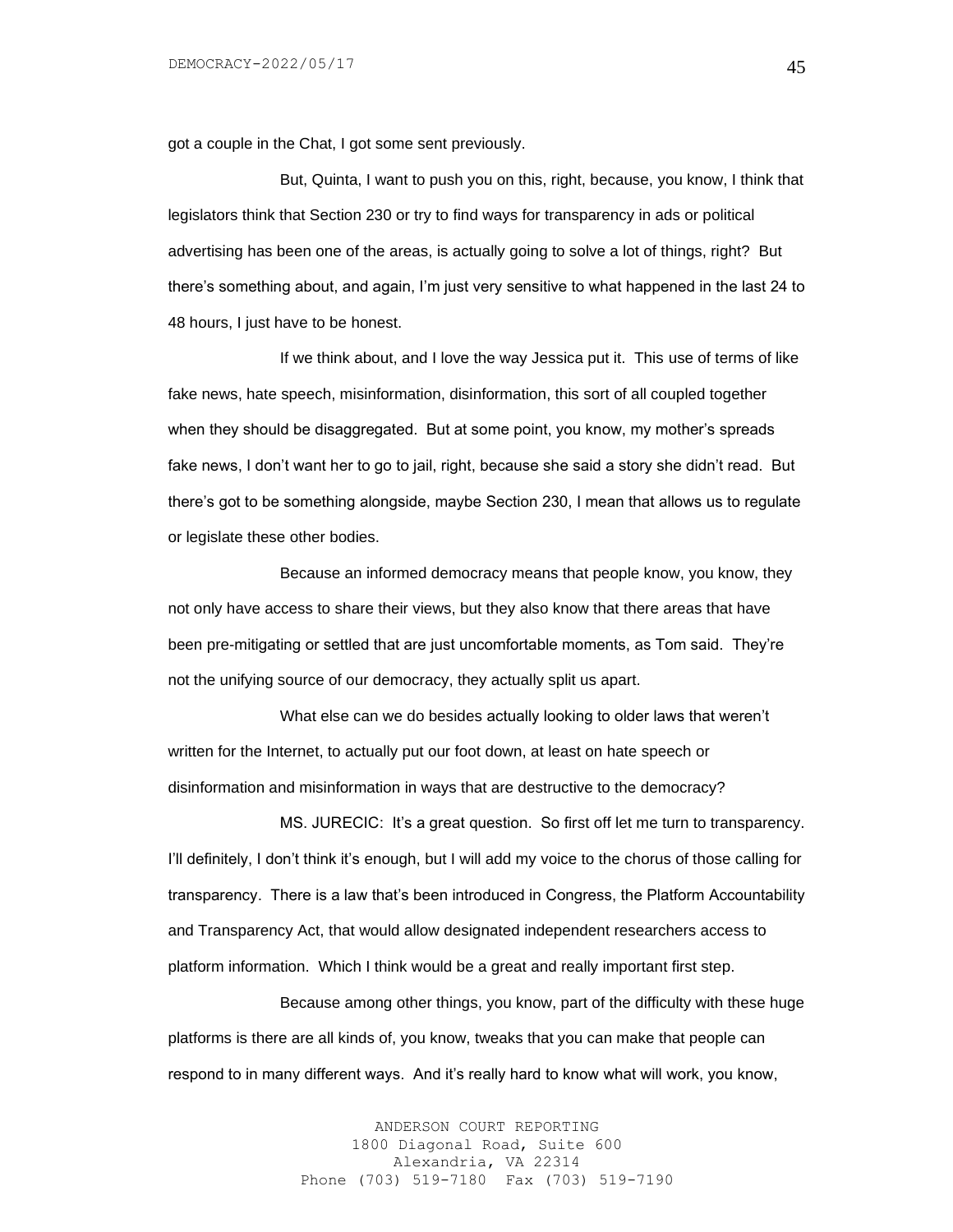what do you want to slow from amplifying, what kinds of things do you want to allow, what do you want not to allow, what kind of bans are effective, what kind of bans are ineffective?

It's impossible to answer those questions just by speculating. And giving researchers access to that data will at least mean that we're not, you know, to use the old joke, you know, looking for our keys under the spotlight because that's where the light is. It would allow a great deal more visibility into the mechanics of what is happening. And so I do think that having access to that information might help with the second part of your question, Nicol, because we will be able to say how do these systems work, how can we understand them, how can we make them better?

So to the second part of your question, because I do think you're absolutely right that transparency is important but it isn't enough. I think the problem is that, you know, the passkey First Amendment makes it really difficult for the government to step in here. As much as, you know, there was kind of a democratic argument for that that we should not want private companies to be playing such a role in dictating what can and can't be said, that it makes more sense from a democratic perspective for a democratically elected government to do that.

At the same time the First Amendment places really strong constraints. And so we end up in this strange position of, you know, asking a private entity whom we don't and shouldn't trust, to, you know, make these tweaks to make civil discourse healthier. And I do think that you're absolutely right that that is an incredibly difficult situation to be in and seems deeply paradoxical in any number of ways. I mean there are obviously technical tweaks that can be made.

So I talked at the beginning about the difficulty a lot of firms have been having in taking down a video of this shooting. You know, it seems like that is an area that is ripe for improvement. But at the end of the day I think I do kind of share your anxiety that those are sort of, it's fiddling around the edges and it's not getting to the core of the problem.

And maybe this is my pessimism, I worry that the core of the problem is the

ANDERSON COURT REPORTING 1800 Diagonal Road, Suite 600 Alexandria, VA 22314 Phone (703) 519-7180 Fax (703) 519-7190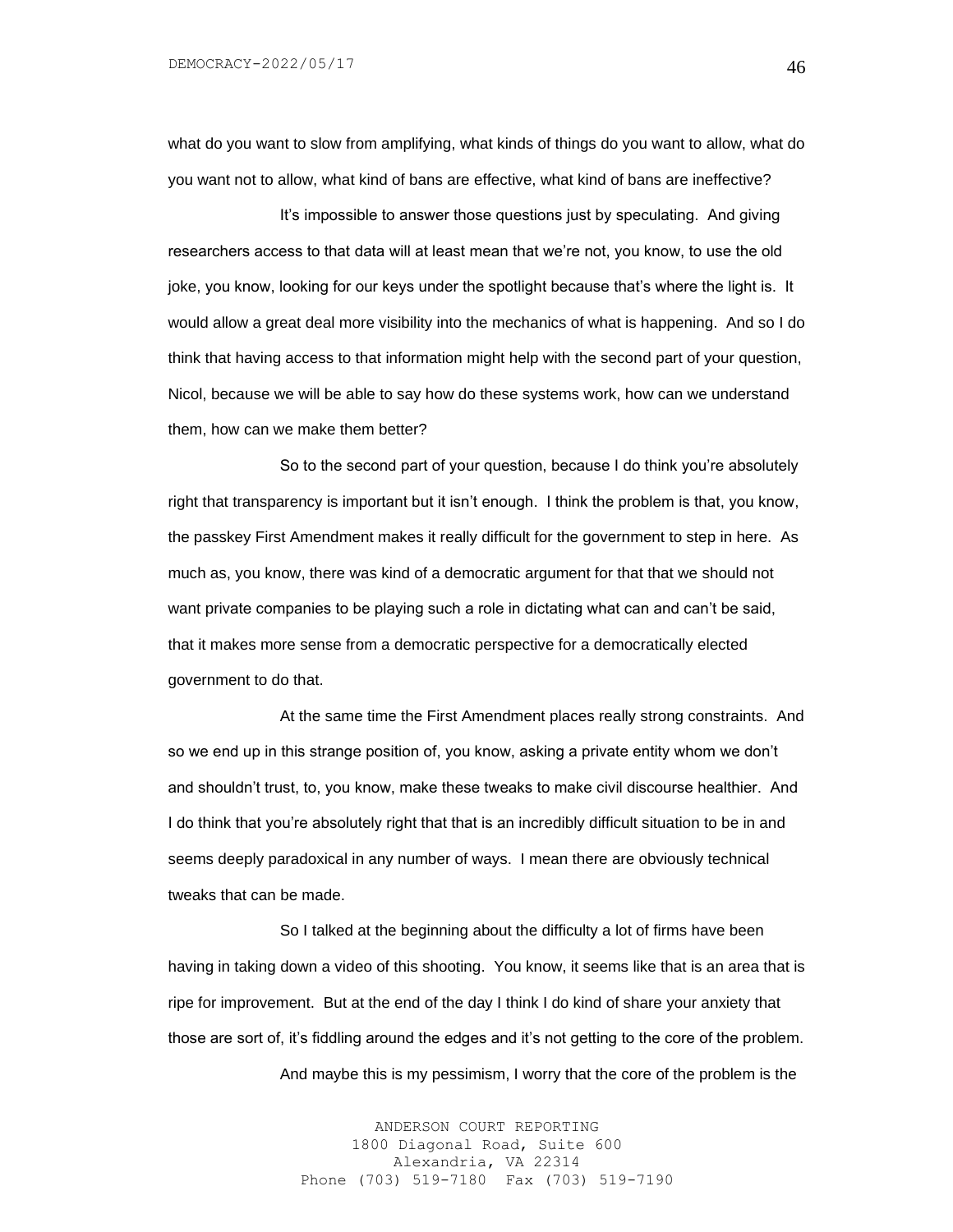DEMOCRACY-2022/05/17

people who are using the platforms rather than the platforms themselves that, you know, as you pointed out, these are really deep societal fissures and problems and so it is going to be very hard to address that, although I think, you know, we can tweak it around the edges and make things a little healthier without really tackling the underlying societal issues. And that, unfortunately, I think is a topic for another panel.

MS. TURNER LEE: I know, just read my stuff because that's all I talk about. The computers don't discriminate, we do. Jessica, go ahead.

MS. BRANDT: I don't know if this is an optimistic point or a pessimistic point, but like we can't lose the forest for the trees. What we're trying to do is protect and defend democracy to its rights to privacy but also expressing our integral. And so I would much rather live in a messy, chaotic information environment in which, you know, misinformation thrives than one that's ordered either by governments or by companies.

And so, you know, these tensions are going to persist, and maybe we're doing it right, you know, if we live in that space. It is not to say that we shouldn't be, that many actors in this environment have responsibilities, governments, platforms, and individuals, but to expect any one of them to solve the problem really actually doesn't solve the problem, it creates new problems.

So this isn't a problem that can be solved, it can only be managed.

MS. TURNER LEE: Well, you know, and I would like to say on that, is one two cents moderate no longer these questions.

I do think though, and this conversation came up maybe two years ago, that we do have laws on the books, like the KKK Act for example, to help us sort of think about the framework of hate speech that there is some act because the NAACP, among others, sort of tried to put a lawsuit around this. To suggest that there are some parameters that actually define appropriate and inappropriate behavior.

While we do want to live in a messy space, I agree with you. I mean I want to be able to talk about anything I want to talk about. We do have to recognize, I think this

> ANDERSON COURT REPORTING 1800 Diagonal Road, Suite 600 Alexandria, VA 22314 Phone (703) 519-7180 Fax (703) 519-7190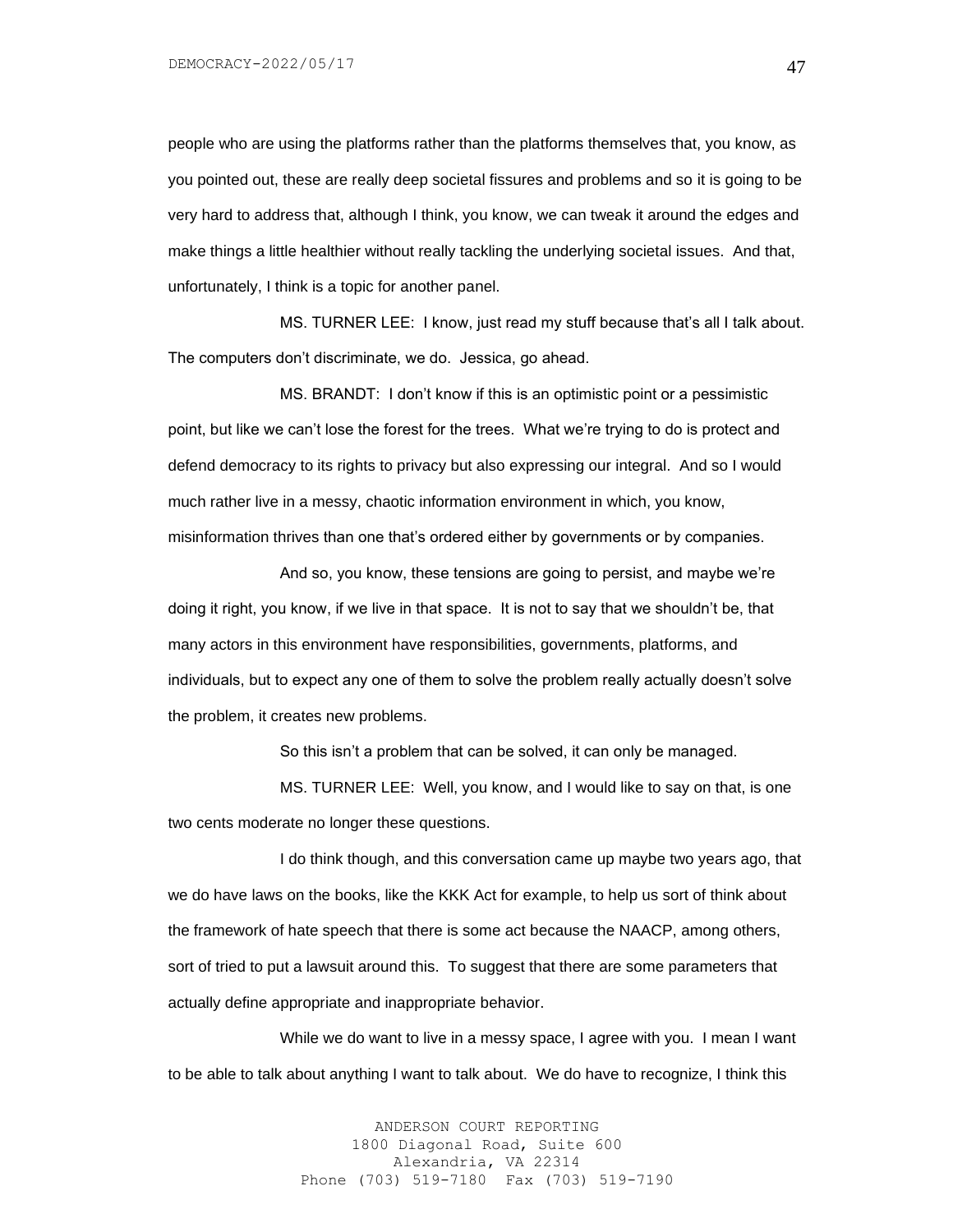goes back, Tom, to your point in terms of the market capitalization of our information ecosystem is that our ability to share our voices should also be that everyone else is protected equally to do the same.

And when you have a very monopolistic platforms that do that it goes back to what Tom said, you gotta go back to the same way, media a long time ago, right, before media consolidation. You know it's a very tricky area and it's one that I think that we just have to keep looking at above the line, how above the line practices are affecting democratic safety. And that to me keeps me up at night.

MS. BRANDT: On the KKK Act, I think that's a really important point. Because there is, there are things on the books that are outlawed, and Section 230 just sort of doesn't protect violations of federal criminal law but what I wanted to mention was election misinformation.

There's a really interesting prosecution that the Justice Department has brought of online trolls who public misinformation essentially telling people to go to the polls at wrong times, telling them to text their vote, who has been prosecuted under a provision of the KKK Act for election misinformation.

So that's one case. It's not going to solve everything, but I do think just to add an example to put some of your point, Nicol, there are ways to think creatively.

MS. TURNER LEE: Yeah, I had a blog on that, maybe I'll dust it off.

Okay. So there was a couple of questions. I'm going to read Cynthia Mallard's question because it's going to give me less trouble as a non-partisan independent think tank.

Let me go to her question. We desperately need this back, I think she's talking about democratic information ecosystem, and apply it consistently to web channels as well as broadcasters who enable letting their opinions be misconstrued as news by the viewing public. What are the thoughts on such a plan?

So I guess Cynthia's question, much like the question from Bob. Bob, I got

ANDERSON COURT REPORTING 1800 Diagonal Road, Suite 600 Alexandria, VA 22314 Phone (703) 519-7180 Fax (703) 519-7190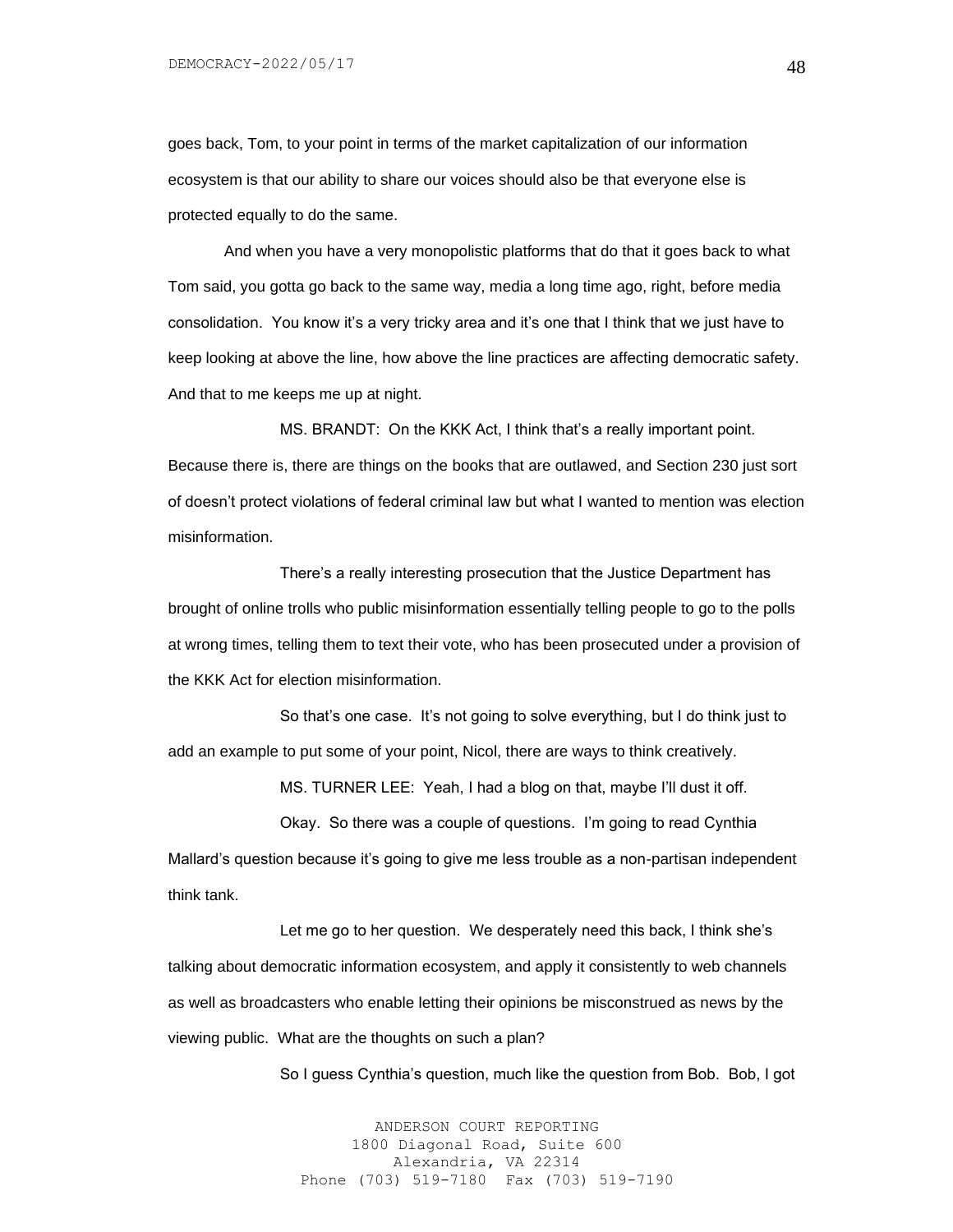your question, I just couldn't read it because I think Cynthia said it nicer.

What kind of guidance do we place on the broadcasting community? Because at the end it seems like these are blended ecosystems. Tom, do you want to jump in?

MR. WHEELER: Well as a guy who once had to regulate broadcasters, the challenge is how do you get a nexus. So let's just go back real quick.

The previous panel had talked about the fairness doctrine. And the interesting thing about the fairness doctrine is that it really came to pass shortly after the Second World War when two things were going on. Everybody saw how Hitler had been massively successful in using the new median of radio and film. And there was great concern about global communism coming in and taking over. So we gotta make sure that the American people receive both sides of the issue. And that's what the fairness doctrine was. And we will apply it to broadcasters.

And it was in effect for about 20 years, over 20 years. And then the Supreme Court finally ruled, it was challenged in the Supreme Court in the *Red Lion* case. The Supreme Court said well, you know what, these are the public's airwaves and the license is given to use the public airwaves are to serve the public interest needs and necessity. And therefore the public has a right to say, through their elected officials and the designated regulators, that there must be fairness in how that is used.

And that was policy until the Reagan Administration when the Republicans organized to eliminate it and the chairman of the FCC said oh, there's nothing different between a television and a toaster. And so the fairness doctrine was kicked out. The Democratic Congress came back immediately and passed a law reinstating it, and the president, Reagan, vetoed that law.

So step one, the only thing that has been held to be constitutionally viable is technology that uses the public airwaves. The next iteration of the information revolution in cable television, per se, did not use the public airwaves. Therefore there was no nexus to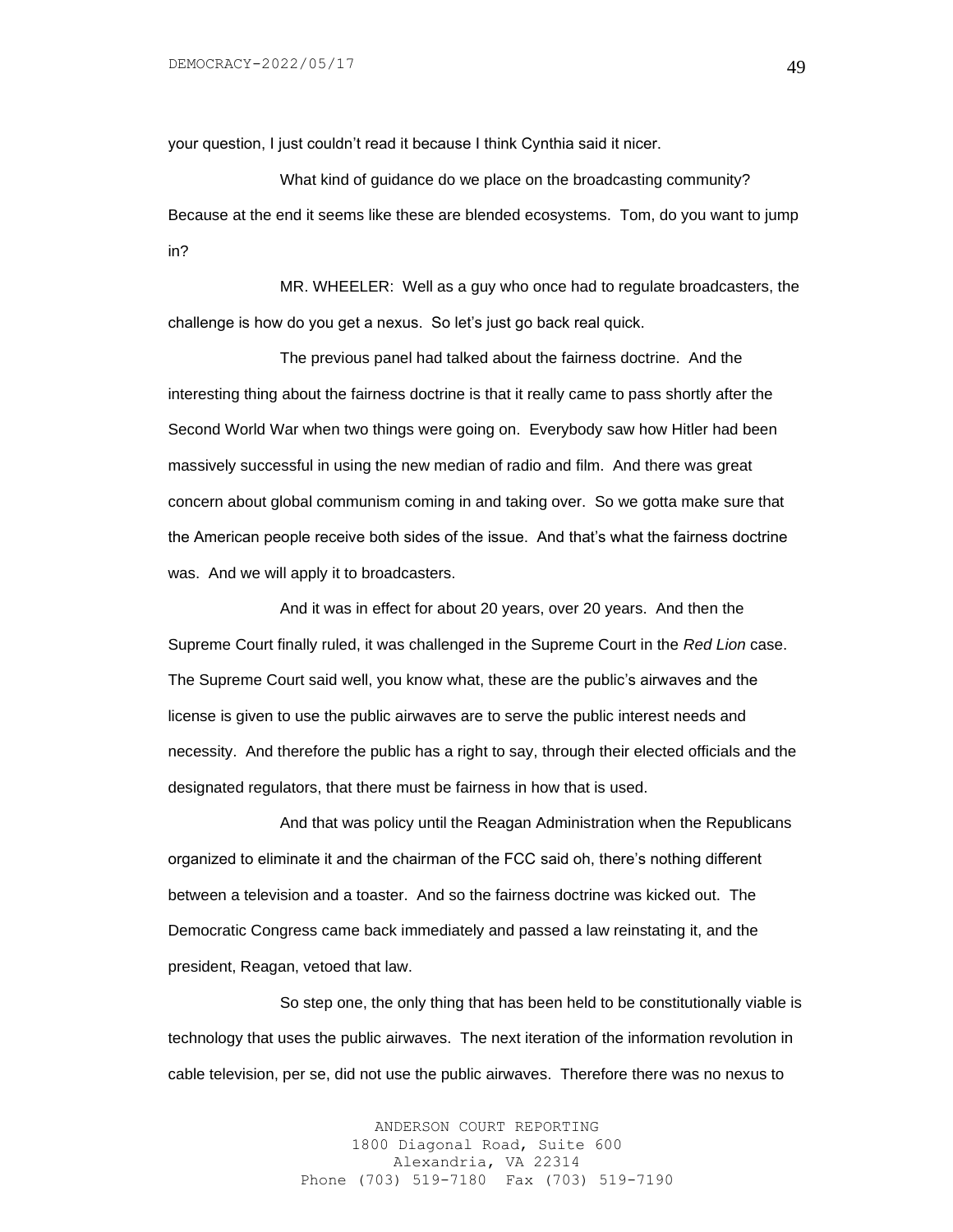do anything to oversee what happens on cable.

And then number three, clearly the Internet is built and riding on private networks, not public networks. And so that nexus disappears again.

Now having said that I don't think that that is an excuse as to why we shouldn't go searching for new solutions. But we have to have solutions that themselves reflect the new realities. You know, it's very interesting, Senator Bennett introduced a bill last week. I understand there will be a bill introduced by Representative Welch in the House this week, to create a new agency, digital platform agency, that has a new process where they create standards, codes of conduct, that with the public and the industry, and then enforce those. And it's a whole new approach, it's the same approach that has proven successful for how we do technology standards.

And so we need to be, you know, Cynthia and Bob raised the right question. We can't look backwards for an answer however, we've got to invent our own.

MS. TURNER LEE: Yeah. And, Jessica, let me jump into you. Just to tie up what Tom said, the Department of Homeland Security just came up with their own Disinformation Governance Board. I mean are these efforts going in the right direction in terms of the type of government and policy intervention, you know, that you were sort of like shy of?

MS. BRANDT: Yeah, I mean I think these are very different sorts of government policy interventions. You know, I think the Disinformation Governance Board, I think was quite poorly named because as I understand it, it wasn't actually to do very much governance at all. And as we've described it, you know, governance in this space is quite a challenge.

You know, as I understand it the initiative was really more about informing, you know, sort of senior department officials about trends in the information environment that might work. And there, you know, I think that's an entirely, you know, sort of legitimate and useful exercise, right? I mean I think especially in the sort of information ops that I study

> ANDERSON COURT REPORTING 1800 Diagonal Road, Suite 600 Alexandria, VA 22314 Phone (703) 519-7180 Fax (703) 519-7190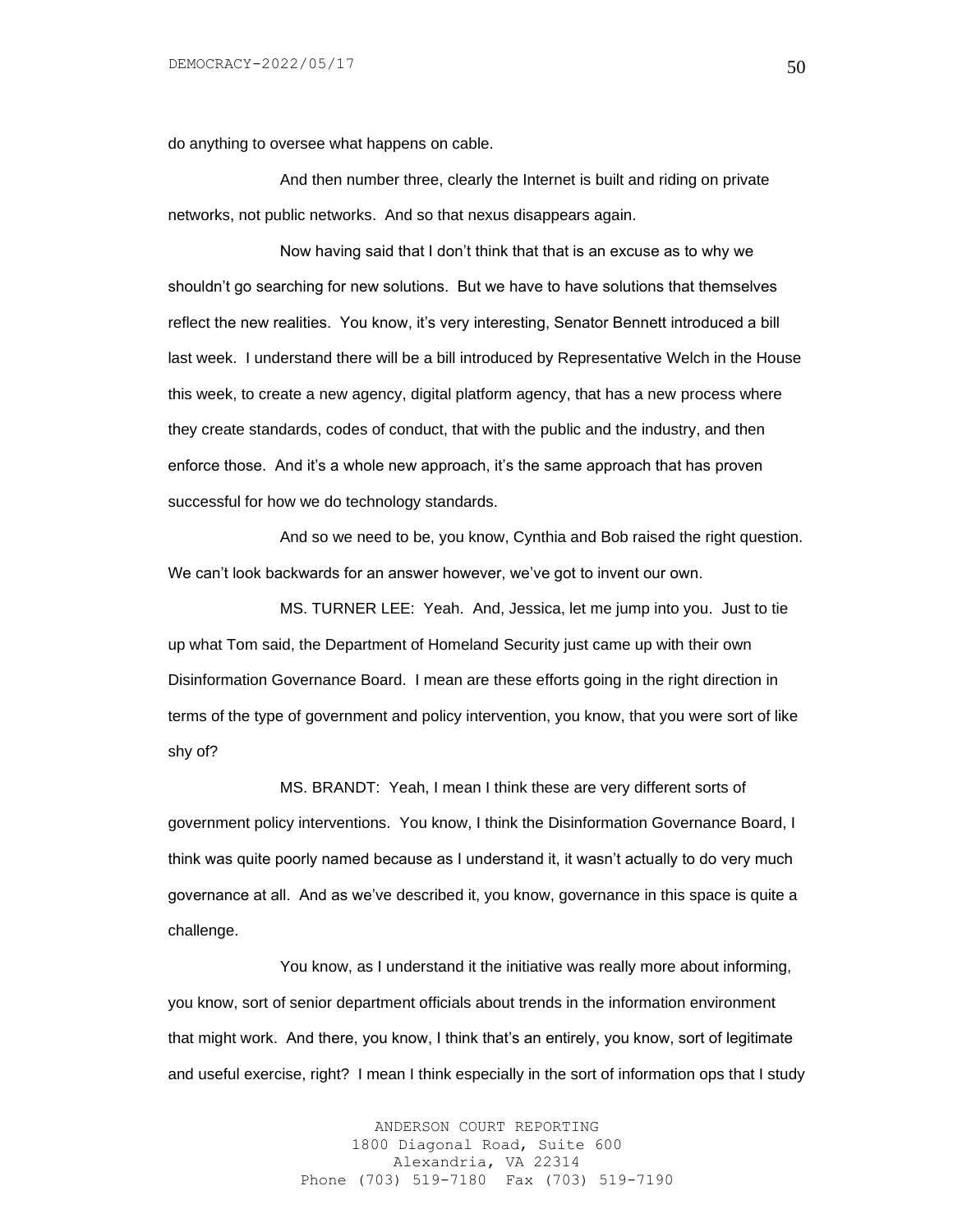which are situated within a broader array of authoritarian, you know, foreign interference activities that really exploit gaps and seams in our understanding and in the way our government is structured.

That said, there are, you know, very I think real concerns about, you know, government looking at the, you know, activities, information domain activities of American citizens. And so, again, as I understand it, I think, you know, the initiative, I think the initiative needed to be considerably clearer about that bright line between domestic and foreign activity. And I think, you know, cast its efforts in that space.

But I think, you know, for our government to be looking holistically about challenges in the information domain and how they might affect, you know, affect their respective work, I think that's, I think we need that. Again, I mean as I said, I think autocrats really exploit gaps and seams and they're great people, you know, in treasury who are doing work on malign finance and there are, you know, fantastic people who are, you know, in different parts in the niche, you know, watching these trends. But if they're not talking to each other and they're not connecting, you know, building that connective tissue and likewise just on technology trends broadly or not, if we're not like bringing in expertise on how technology, you know, shapes the remix of various government departments, then I don't think, you know, we're doing our jobs very well.

So, you know, from that perspective I think, you know, that impulse to want to step up and be informed, you know, build a holistic, or bright picture, I think that's right.

MS. TURNER LEE: So, Quinta, this question to you, I'm going to combine it because we're running out of time. This has come up a couple of times in some of the questions.

I love the way Jessica talked about the word "exploited," right, because there is some conversation that potentially the partisanship that we have in this country is exploited these domains too, right? So there's that one discussion in terms of echo chambers. And the reason why we continue to receive misinformation/disinformation

> ANDERSON COURT REPORTING 1800 Diagonal Road, Suite 600 Alexandria, VA 22314 Phone (703) 519-7180 Fax (703) 519-7190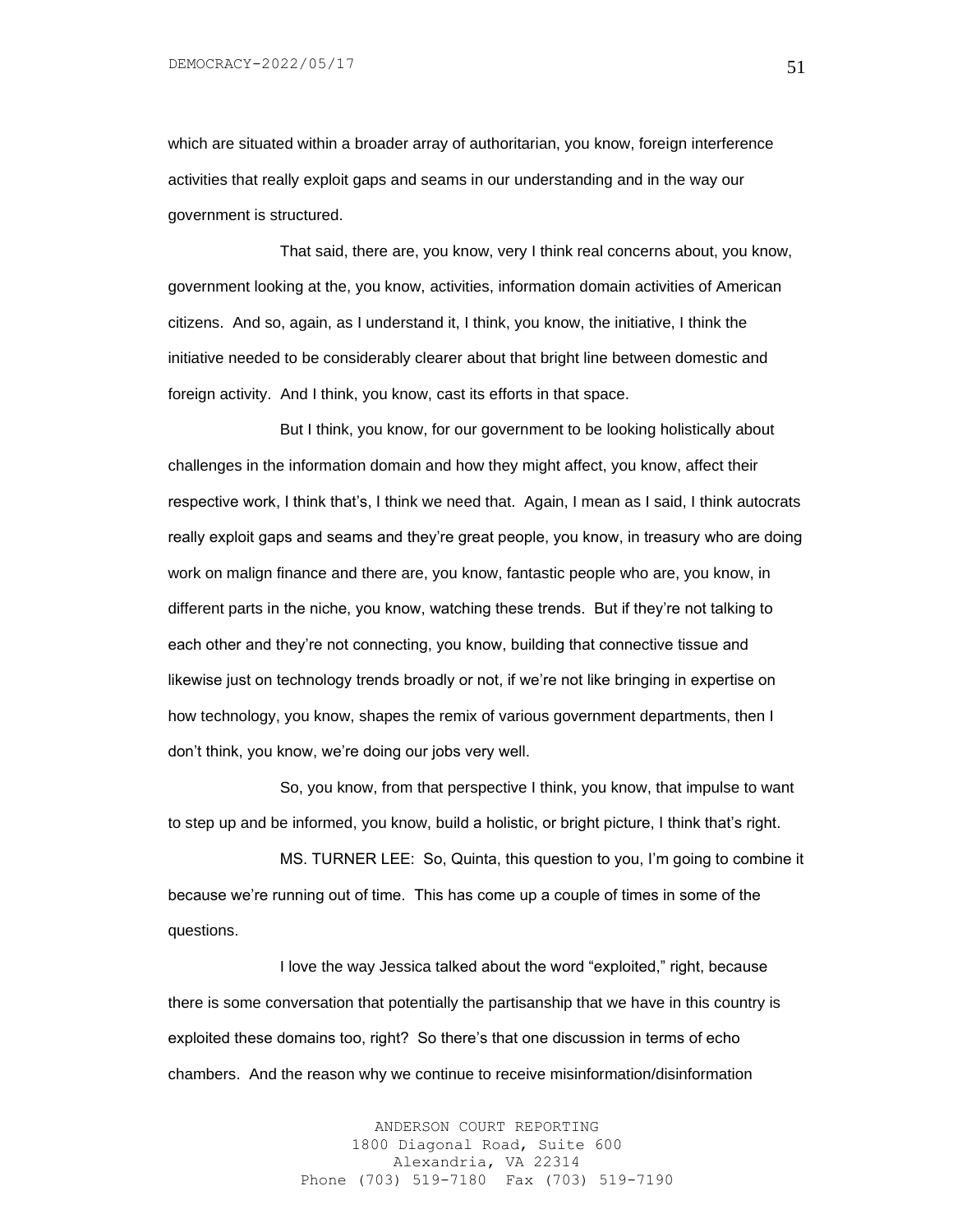campaigns happen.

And the second thing is that political grants to organizations have also exploited these opportunities, right, in ways that have led us to this conversation today, which has become less philosophical and ideological more, right, that it's happening.

What do you do about that? So what's the plan and how do you legislate the legislators and the other people who are on the fringe of their support, you know, supporting their views, to get to a more perfect solution?

MS. JURECIC: I think it's really difficult, you know, it's hard precisely because the people who would be writing the law that we might want to see are themselves part of this discussion. And so you end up I think with a little bit of a snake eating its tail. And you see that as well in, you know, in our discussion of the DHS Disinformation Governance Board which I would agree with Jessica, I think is, you know, something that seems perfectly reasonable, perhaps poorly named but was instantly seized upon by a certain corner of the media and made to sound particularly nefarious. And I think that kind of gets to how any of the, you know, interventions that we desperately need can be made to seem nefarious by the same actors in our political system who are exploiting those divisions.

And so my best solution is just to make any reform maybe really boring so that no one will pay attention to it. You know, you kind of slip it in without making a big hubbub. That's a bit of a joke, obviously this is something that we would want robust democratic debate about. But I do think you, you know, you really put your finger on the problem there. I wish I had a solution.

MS. TURNER LEE: I think we all do. Well, listen, we're out of time so we're not going to get to the full solution here. I think the conversation has been actually very robust, very timely.

And I want to thank Tom, Jessica, Quinta, for joining us during this Brookings forum. All of you attending, we also want to say thank you, this is the Thirteenth Annual A. Alfred Taubman Forum on Public Policy out of Governance Studies. Please, as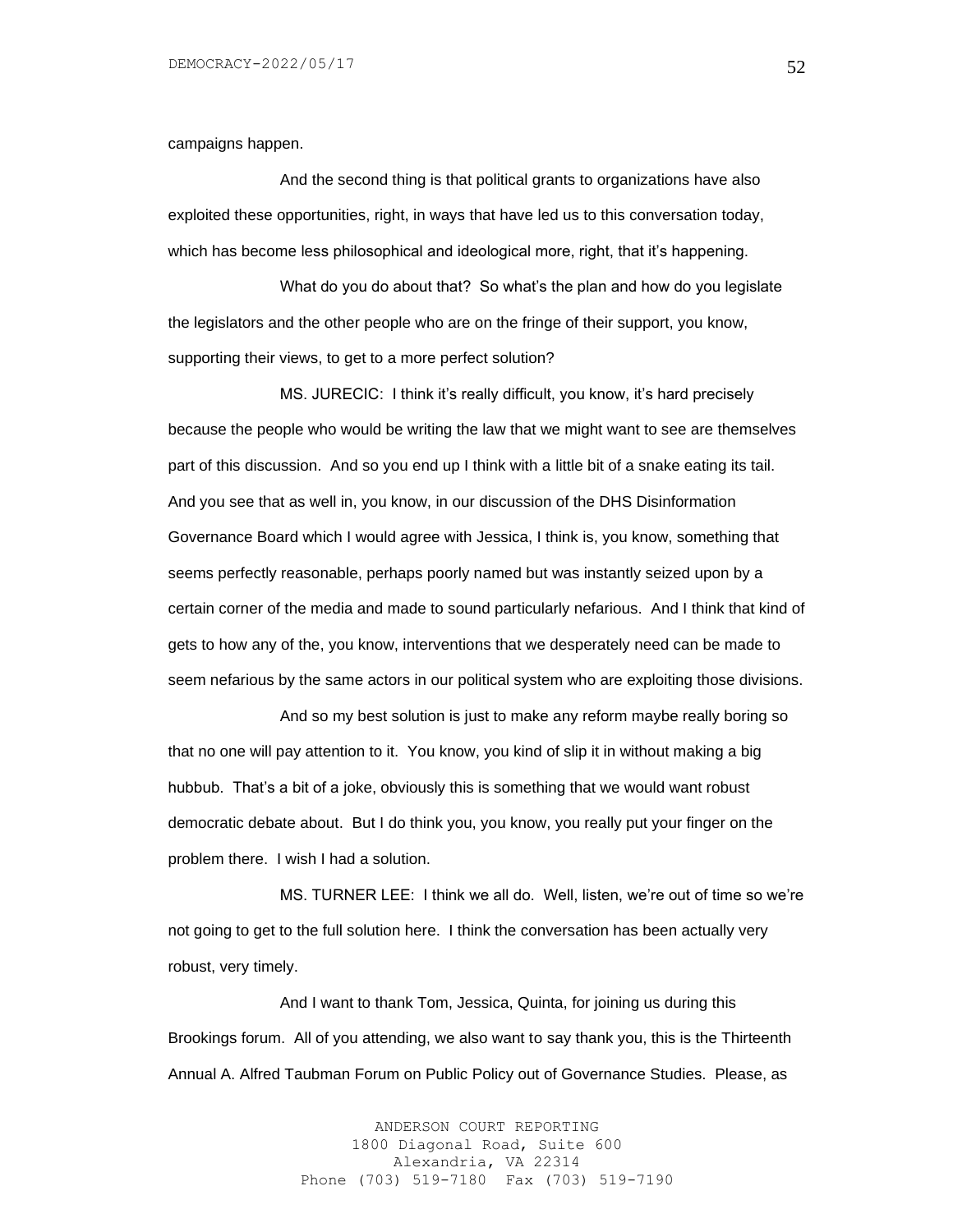Darrell said about the previous panel, follow the work of myself and the folks on this

conversation because we are writing about this pretty much every day.

And, Tom, can't wait to see your book. Same way I can't wait to see mine.

MR. WHEELER: See yours too.

MS. TURNER LEE: Right, exactly. But I want to say thank you again to everybody for participating, and let's keep this conversation going.

Thank you very much.

MS. JURECIC: Thank you guys.

MR. WHEELER: Thanks.

\* \* \* \* \*